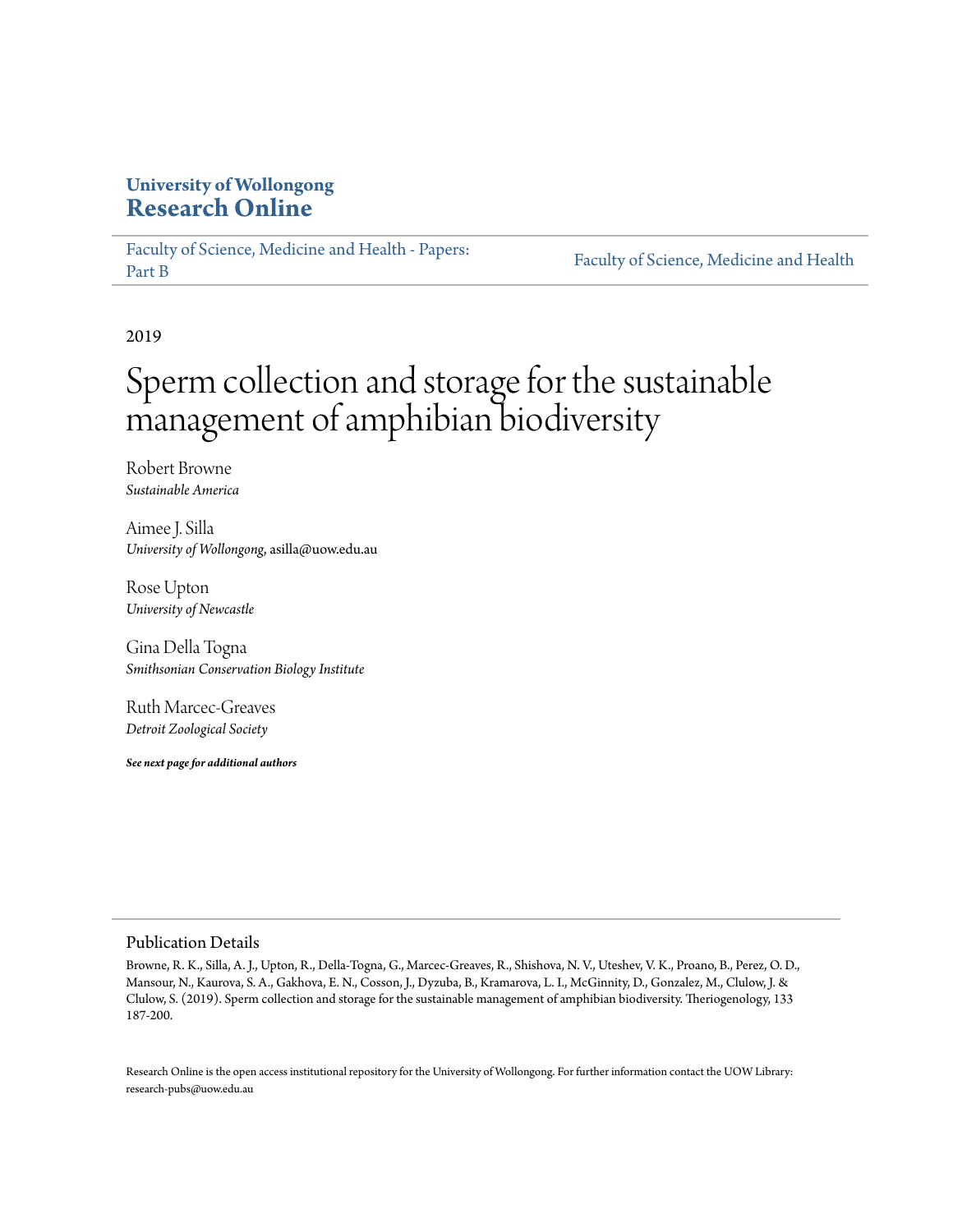## Sperm collection and storage for the sustainable management of amphibian biodiversity

#### **Abstract**

Current rates of biodiversity loss pose an unprecedented challenge to the conservation community, particularly with amphibians and freshwater fish as the most threatened vertebrates. An increasing number of environmental challenges, including habitat loss, pathogens, and global warming, demand a global response toward the sustainable management of ecosystems and their biodiversity. Conservation Breeding Programs (CBPs) are needed for the sustainable management of amphibian species threatened with extinction. CBPs support species survival while increasing public awareness and political influence. Current CBPs only cater for 10% of the almost 500 amphibian species in need. However, the use of sperm storage to increase efficiency and reliability, along with an increased number of CBPs, offer the potential to significantly reduce species loss. The establishment and refinement of techniques over the last two decades, for the collection and storage of amphibian spermatozoa, gives confidence for their use in CBPs and other biotechnical applications. Cryopreserved spermatozoa has produced breeding pairs of frogs and salamanders and the stage is set for Lifecycle Proof of Concept Programs that use cryopreserved sperm in CBPs along with repopulation, supplementation, and translocation programs. The application of cryopreserved sperm in CBPs, is complimentary to but separate from archival gene banking and general cell and tissue storage. However, where appropriate amphibian sperm banking should be integrated into other global biobanking projects, especially those for fish, and those that include the use of cryopreserved material for genomics and other research. Research over a broader range of amphibian species, and more uniformity in experimental methodology, is needed to inform both theory and application. Genomics is revolutionising our understanding of biological processes and increasingly guiding species conservation through the identification of evolutionary significant units as the conservation focus, and through revealing the intimate relationship between evolutionary history and sperm physiology that ultimately affects the amenability of sperm to refrigerated or frozen storage. In the present review we provide a nascent phylogenetic framework for integration with other research lines to further the potential of amphibian sperm banking.

#### **Publication Details**

Browne, R. K., Silla, A. J., Upton, R., Della-Togna, G., Marcec-Greaves, R., Shishova, N. V., Uteshev, V. K., Proano, B., Perez, O. D., Mansour, N., Kaurova, S. A., Gakhova, E. N., Cosson, J., Dyzuba, B., Kramarova, L. I., McGinnity, D., Gonzalez, M., Clulow, J. & Clulow, S. (2019). Sperm collection and storage for the sustainable management of amphibian biodiversity. Theriogenology, 133 187-200.

#### **Authors**

Robert Browne, Aimee J. Silla, Rose Upton, Gina Della Togna, Ruth Marcec-Greaves, Natalia Shishova, Victor Uteshev, Belin Proano, Oscar D. Perez, Nabil Mansour, Svetlana Kaurova, Edith Gakhova, Jacky Cosson, Borys Dyzuba, Ludmila Kramarova, Dale McGinnity, Manuel Gonzalez, John Clulow, and Simon Clulow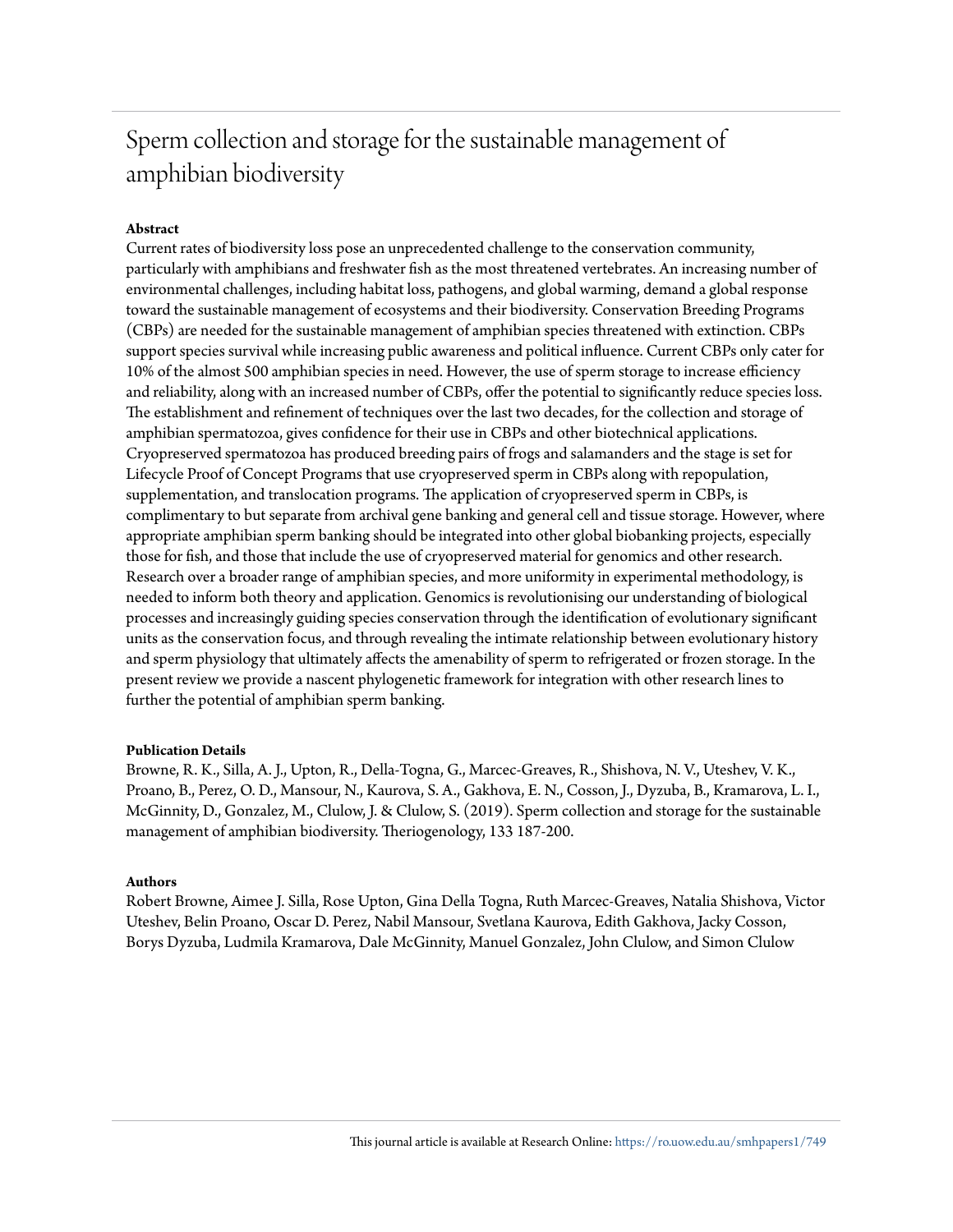### Sperm collection and storage for the sustainable management of <sup>2</sup> amphibian biodiversity

4 Robert K. Browne <sup>a\*</sup>, Aimee.J. Silla <sup>b</sup>, Rose Upton <sup>c</sup>, Gina Della-Togna <sup>d,e</sup>, Ruth Marcec-Greaves <sup>f</sup>, 5 Natalia V. Shishova <sup>g</sup>, Victor K. Uteshev <sup>g</sup>, Belin Proaño <sup>h</sup>, Oscar D. Pérez <sup>h</sup>, Nabil Mansour <sup>i</sup>, Svetlana 6 A. Kaurova <sup>g</sup>, Edith N. Gakhova <sup>g</sup>, Jacky Cosson <sup>j</sup>, Borys Dyzuba <sup>j</sup>, Ludmila I. Kramarova <sup>k</sup>, Dale 7 McGinnity<sup>1</sup>, Manuel Gonzalez<sup>m</sup>, John Clulow<sup>c</sup>, Simon Clulow<sup>c,n</sup>

- 
- a \*Corresponding author. Sustainability America, Sarteneja, Corozal District, Belize. 11 robert.browne@gmail.com.
- b School of Earth, Atmospheric and Life Sciences, University of Wollongong NSW 2522.
- c School of Environmental and Life Sciences, University of Newcastle, Callaghan Drive, Callaghan, NSW 2308, Australia.
- d Smithsonian Tropical Research Institute, Panama Amphibian Rescue and Conservation Project, Panama City, Panama.
- e Universidad Interamericana de Panamá, Dirección de Investigación, Sede Central, Panama.
- f National Amphibian Conservation Center Detroit Zoological Society, Detroit, USA.
- g Institute of Cell Biophysics, Russian Academy of Sciences, Pushchino, Moscow Region, 142290, Russia.
- h Escuela de Ciencias Biológicas, Pontificia Universidad Católica del Ecuador, Ecuador.
- i Faculty of Veterinary Medicine, Kafrelsheikh University, Egypt.
- 23 j University of South Bohemia in Ceske Budejovice, Faculty of Fisheries and Protection of Waters, South Bohemian Research Center of Aquaculture and Biodiversity of Hydrocenoses, 38925 Vodnany, Czech Republic.
- k Institute of Theoretical and Experimental Biophysics, Russian Academy of Sciences, Pushchino, Moscow Region, 142290, Russia.
- l Nashville Zoo at Grassmere, Nashville, TN 37211, USA
- m Departamento de Producción Animal, Universidad de Guadalajara, , Guadalajara, Jalisco, Mexico.
- n Department of Biological Sciences, Macquarie University, Sydney NSW 2109 Australia.
- 
- Corresponding author: R. Browne, PhD, robert.browne@gmail.com.
- 
- 
-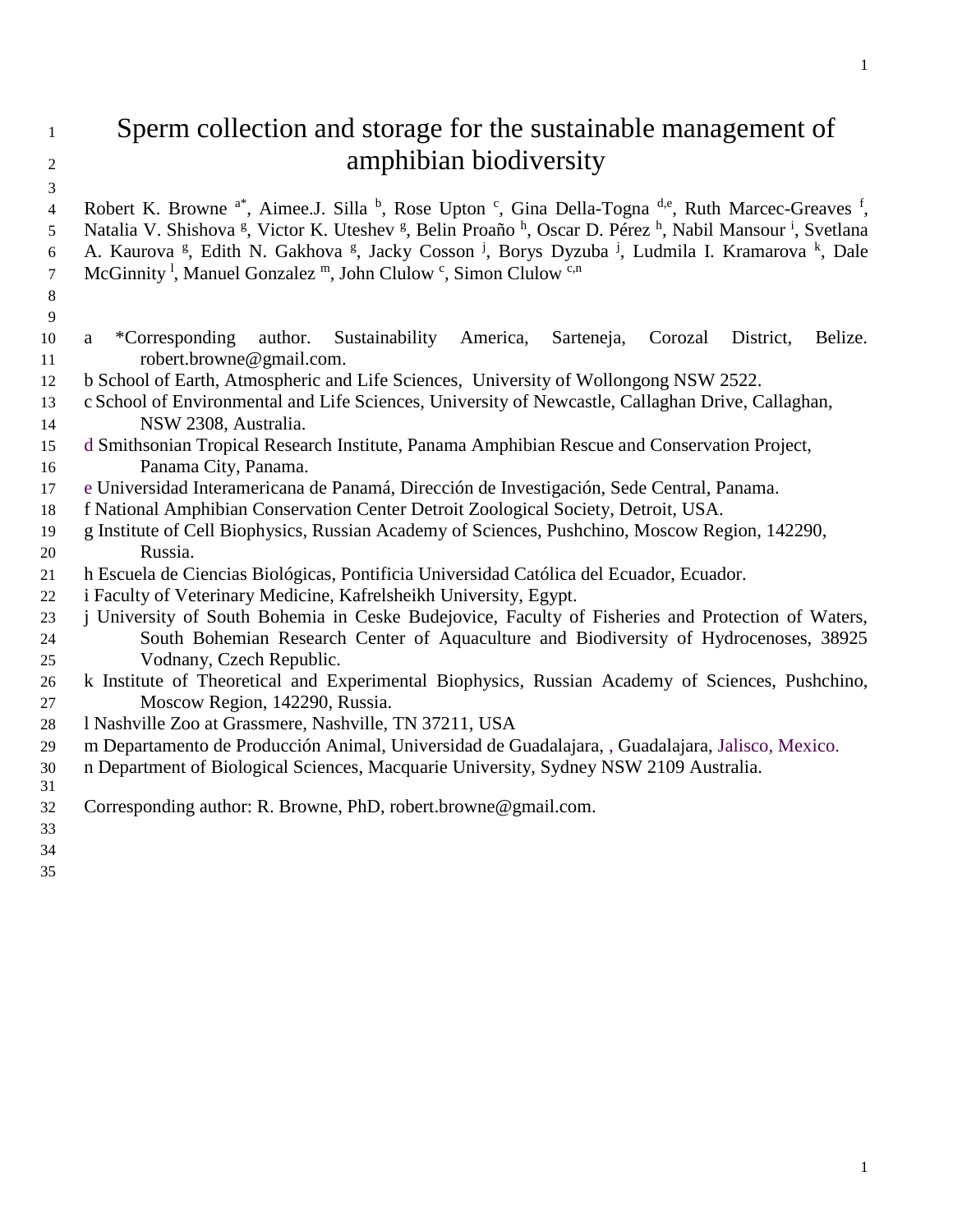#### **Abstract**

 Current rates of biodiversity loss pose an unprecedented challenge to the conservation community, particularly with amphibians and freshwater fish as the most threatened vertebrates. An increasing number of environmental challenges, including habitat loss, pathogens, and global warming, demand a global response toward the sustainable management of ecosystems and their biodiversity. Conservation breeding programs (CBPs) are needed for the sustainable management of amphibian species threatened with extinction. CBPs support species survival while increasing public awareness and political influence. Current CBPs only cater for 10% of the almost 500 amphibian species in need. However, the use of sperm storage to increase efficiency and reliability, along with an increased number of CBPs, offer the potential to significantly reduce species loss. The establishment and refinement of techniques for the collection and storage of amphibian spermatozoa, over the last two decades, gives confidence for their use in CBPs and other biotechnical applications. Cryopreserved spermatozoa has produced breeding pairs of frogs and salamanders and the stage is set for lifecycle proof of concept studies that

 use cryopreserved sperm in CBPs along with repopulation, supplementation, and translocation programs. The application of cryopreserved sperm in CBPs, is complimentary to but separate from archival gene banking and general cell and tissue storage. However, where possible amphibian sperm banking should be standardised and integrated into other global biobanking projects, especially those for fish, and those that include the use of cryopreserved material for genomics and other research. Research over a broader range of amphibian species, and more uniformity in experimental methodology, is needed to inform both theory and application. Genomics is revolutionising our understanding of biological processes and increasingly guiding species conservation through the identification of evolutionary significant units as the conservation focus, and through revealing the intimate relationship between evolutionary history and sperm physiology that ultimately affects the amenability of sperm to refrigerated or frozen storage. In the present review we provide a nascent phylogenetic framework for integration with other research lines to further the potential of amphibian sperm banking.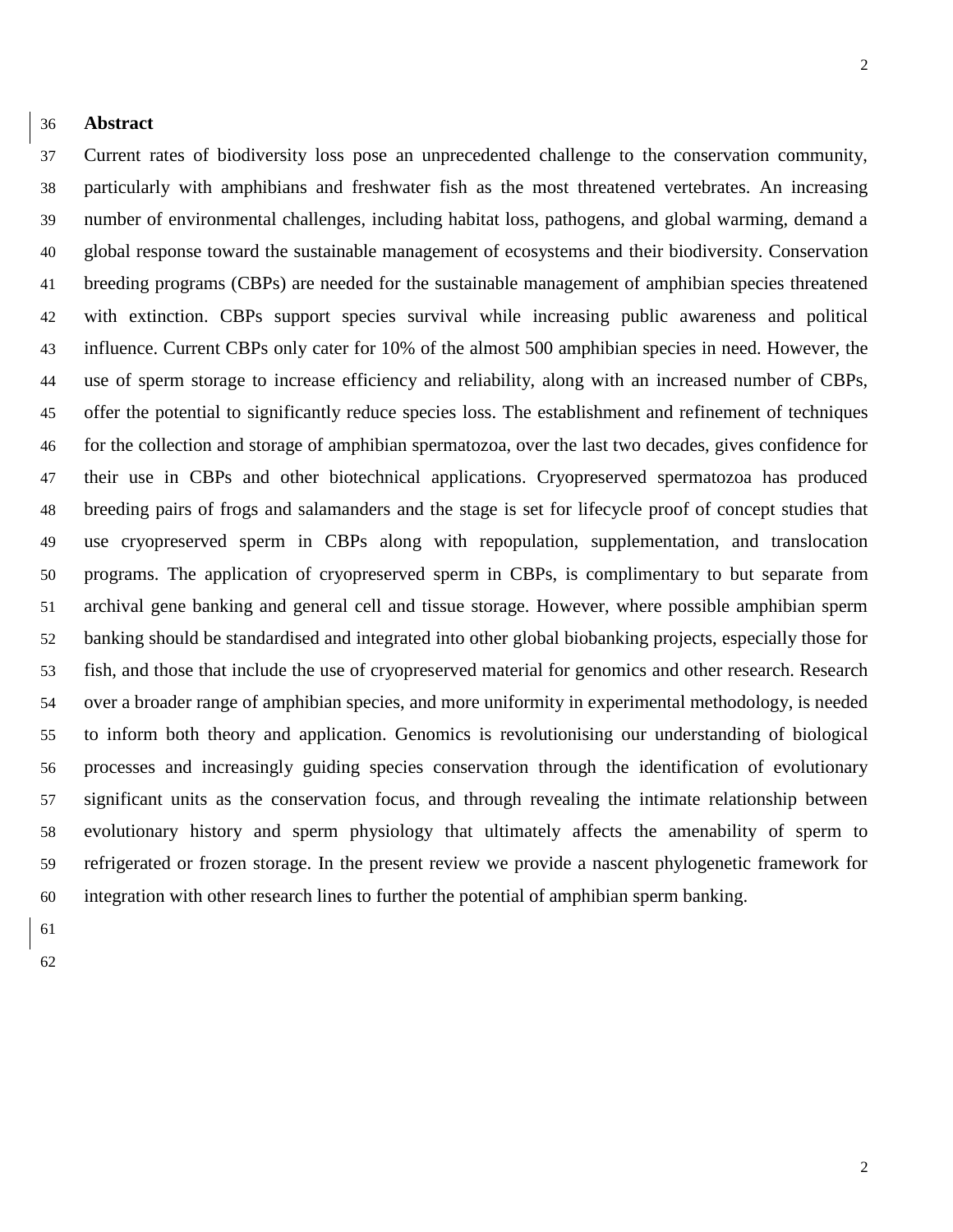#### **1. Introduction**

#### 

 Conservation Breeding Programs (CBPs) are required for the sustainable management of amphibian species threatened with extinction. The use of cryopreserved spermatozoa in CBPs perpetuates male genetic variation, lowers costs, increases biosecurity, reduces the number of required captive individuals, enables the fertilization of a single female's spawn with spermatozoa from many genetically diverse males, and reduces the need for animal transport [1,2,3]. Sperm banks for fishes exist globally for projects ranging from the perpetuation of zebra-fish cell lines [4] to maintaining genetic variation in sport fishing based CBPs and in aquaculture programs [5]. However, the cryopreserved spermatozoa of amphibians has only been practically applied to maintain *Xenopus* transgenic lines for biotechnological research [6]. Techniques for the post-thaw recovery of cryopreserved fishes [7,8] and amphibians [9] oocytes or embryos have not succeeded. However, primordial germ cells from cryopreserved fish embryos have been transplanted to amphibian embryos and then have developed into the gonads of fertile adults [10]. Similar technology for amphibians offers the greatest current potential for the cryopreserved storage of female germplasm. In any case, live females are needed to provide oocytes for *in vitro* fertilization with stored spermatozoa, or to supply larvae for primordial germ cell transplantation [9].

 The Amphibian Ark [AArk, [11]) was established as a zoo based organisation to support 82 amphibian CBPs. The AArk Species Conservation Assessments [12] recommends that of the  $\sim$  570 83 amphibian species requiring CBPs, that  $\sim$  500 species or 90% need the support of gene banks including 84 the use of cryopreserved spermatozoa (Supplementary Table 1).

 

 The loss of genetic variation in CBPs can result in poor reproduction, health, and survival [13,14]. Even with large founder populations, genetic selection can occur in a few generations for rapid growth, early maturity, amenability to husbandry or ease of reproduction in captivity [13,15]. Selection toward domestication can be reduced but not eliminated by strict studbook management. However, even strict studbook management is subject to loss of broodstock and difficulties in transporting broodstock between breeding groups. The optimal approach is to use cryopreserved spermatozoa to reduce the effective number of male generations to one, and to provide an easy means of transport [13].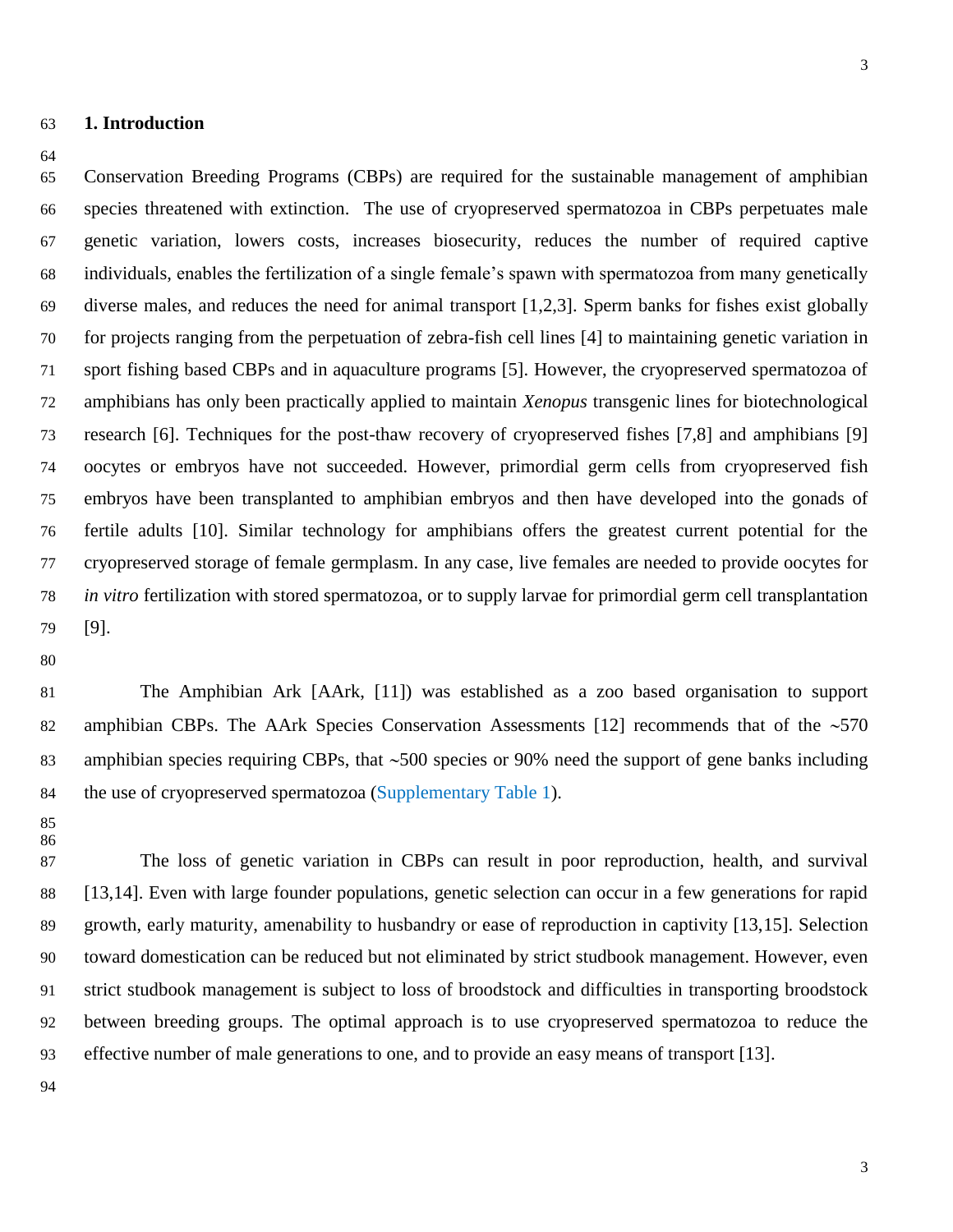The natural genetic variation of species can be recovered through the use of cryopreserved spermatozoa using oocytes from highly domestic strains (Fig. 1). Consequently, domestic strains of species without studbook requirement, both in aquaculture and in private keeper's collections, could contribute female brood stock to CBPs if adequate stocks of cryopreserved sperm were available to restore the species genetic variation. In the case of *Andrias davidianus*, where genomics recently revealed the taxon consists of 5 component species now mainly as aquaculture hybrids [16], and with all 5 species are functionally extinct in nature [17], these species could be re-established with the use of stored sperm.

- 
- Insert Fig. 1.
- 

 The spermatozoa of fishes and amphibians can remain viable for days to weeks during refrigerated storage at ~4°C, or indefinitely when cryopreserved in liquid nitrogen at -196°C (Supplementary Tables 2,3. [16,18]). Post-thaw, motile spermatozoa can be used for artificial fertilization [2] and immotile spermatozoa for intracytoplasmic injection into the oocyte (ICSI; [19]). In amphibians, post-thaw spermatozoa from Anurans (frogs and toads) has resulted in reproducing pairs of *Xenopus* [6] and sexually mature males of tree frogs [20], and in Cuadata reproducing pairs of \*Salamanders [21], and almost mature Cryptobranchids (Giant salamanders, Dale McGinnity, personal communication).

 \*Urodeles include all extinct and extant salamanders. The Caudata, Fig. 2. have three main lineages; the Crypotobranchidae, Sirenidae, and 115 "other salamanders". In this review for grammatical simplicity where appropriate we simply use the term "Salamander" rather than "other salamander).

 We use studies of freshwater fishes spermatozoa to provide the closest phylogenetic, morphological, and physiological comparisons to amphibian spermatozoa. The parameters used to assess the quality of amphibian spermatozoa include the percentage with flagella movement (percent activation) and velocity (percentage motility), and the velocity and longevity of motile spermatozoa [22]. Membrane integrity, spermatozoa concentration, DNA integrity, and acrosome integrity, and relationship between these and fertilisation and larval growth to adults are also assessed [23].

#### **2. Amphibian phylogenetics, fertilisation history, and reproductive strategies**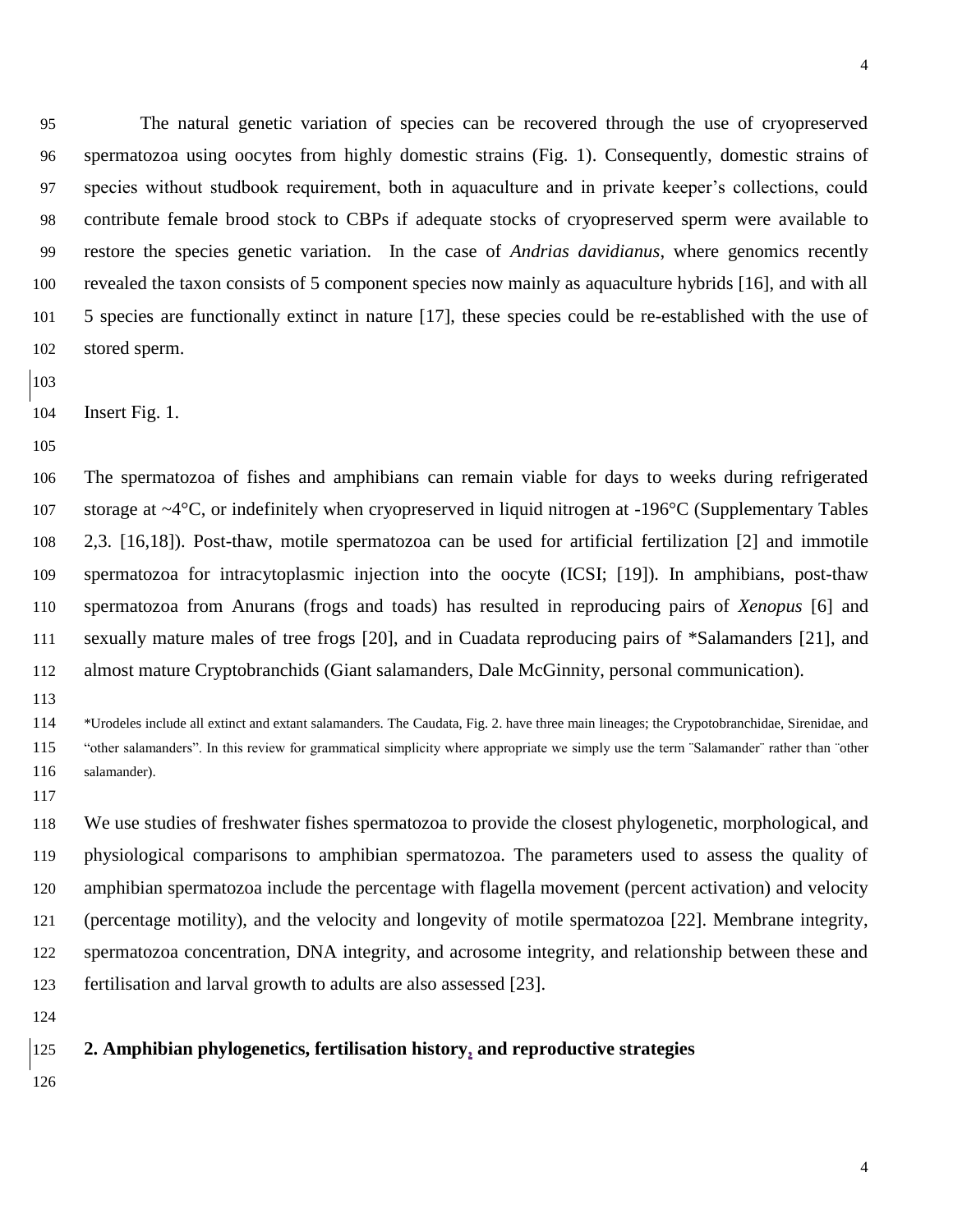hylogenetic patterns in the amenability of amphibian species spermatozoa, to the physiological and morphological stressors during storage, could facilitate the development of storage techniques and in general inform amphibian spermatology [2,24,25]. Most Anurans externally fertilise through spermatozoa shed in spermic urine. Spermatozoa is released in semen in the Cryptobranchidae (Cryptobranchids and Hydronobids) and Sirenidae. Fertilization is internal in all Salamanders through the deposition of spermatophores by males that are then picked up by the cloaca of females and all species of Caecilians are internal fertilizers [26].

 Of amphibians, the Anurans have the most complicated evolutionary history of fertilisation: primordially with external fertilisation, then internal fertilization as Lissamphibians, external fertilization as Batrachians, a 40 million year period of internal fertilization, then a reversion to external fertilisation from 275 mya to the present [27]. One primitive Anuran retains internal fertilisation [25,28], and less than 15 known species have reverted to internal fertilisation [28]. The Caudata have a less complicated evolutionary history than the Anurans with two families the Sirenidae and the Cryptobranchidae retaining the ancestral Batrachian external fertilisation, and Salamanders readopting internal fertilisation. Caecilians are internal fertilisers ([27] Fig. 2).

Insert Fig. 2.

146 The three sub-orders of Anurans are the Archaeobatrachia with 4 families and  $\sim$ 27 species, the 147 Mesobatrachia with 6 families and  $~168$  species, and Neobatrachia with 21 families and the  $~5000$  species. In Anurans, the spermatozoa of 30 species has been cryopreserved: species in seven Neobatrachia families, two species in one Mesobatrachia family, the Pipidae, which includes *Xenopus*. In anurans, post-thaw assessment of spermatozoa viability as defined by live/dead stains was reported for 12 species, motility for 16 species, and life stages to first cleavage for 4 species, larval development for 7 species, and development to adults for 2 species. In the Caudata the spermatozoa of 5 species have been cryopreserved, 3 salamanders and 2 cryptobranchids. Post-thaw assessment of spermatozoa viability in spermatophores was reported for one species, motility for two species, development to late juvenile/adults with one species, and to fertile adults in one species (Supplementary Table 3).

**3. Sperm collection and sperm concentration**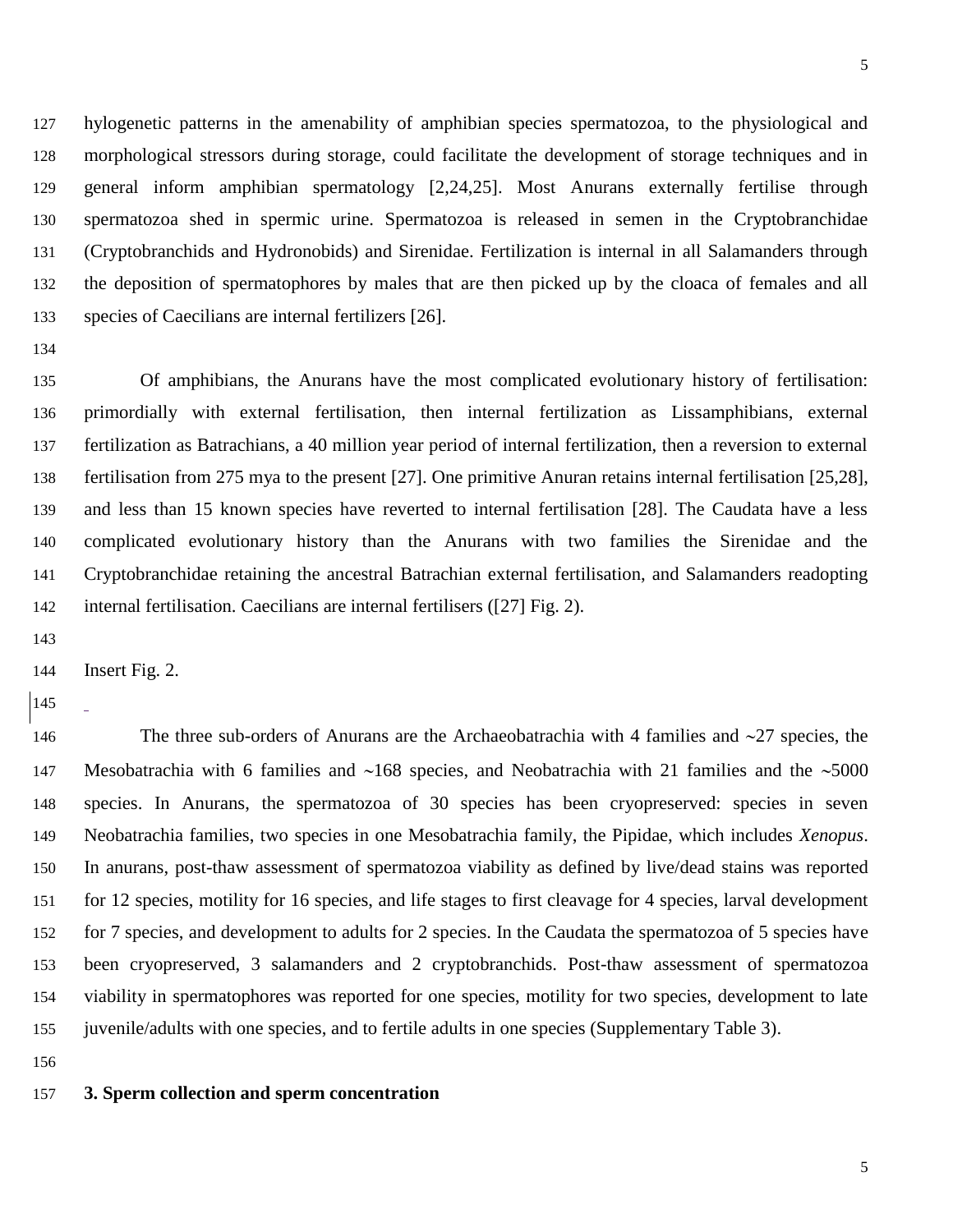Sperm can be collected as testicular macerates or suspensions from any sexually mature male amphibian. Anuran spermatozoa can also be collected through hormonal induction, either as spermic urine through abdominal massage [23] or through cannulation of the cloaca [29,30,31,32,33.34]. Hormonal induction causes internally fertilising salamanders to deposit spermatophores [35] or to express sperm in cloacal fluid (Fig. 3,4 [36,37,38]).

Insert Fig. 3.

 Both phylogeny and the environment, especially climate, influence the reproductive strategies of amphibian species and their amenability to hormonal induction [2,22,40]. Hormones can be administered safely and efficiently by injection even with small frogs [31,32,33], and generally most species are amenable to hormonal induction of sperm release with gonadotropin releasing hormones (GnRH) or human chorionic gonadotropin (hCG [2]). GnRH is generally more effective at inducing spermiation than hCG across a wide range of species, however, there are a number of species, mainly from the Bufonidae and Limnodynastidae families, where hCG elicits a stronger response [22,39,41]. Inter-taxon variation also occurs between closely related species, where due to its fertilisation strategy a single species from a family otherwise amenable to hormonal induction responded poorly both hCG and GnRH [2,29]. This and other exceptions may elucidate the specific evolutionary drivers behind reproductive strategies [2].

 Hormonal induction depends on the presence of mature spermatozoa in the testes [24]. Seasonal quiescence in spermatozoa maturation can be circumvented through the use of both priming, where sub- inducing doses of hormones, along with dopamine antagonists [42,43], are administered days before the final inducing dose [22,24]. Hormone administration generally induces Anuran spermic urine over periods between 2 -12 h with clear peaks in spermatozoa concentration between 3 and 7 h (Supplementary Table 2. [22,23,24,33,41,44,45]).

 The most reliable collection technique for large quantities of mature Anuran spermatozoa is through the maceration of the testes to produce spermatozoa suspensions [6,18]). The concentration of 188 spermatozoa in testicular macerates at  $\sim 10^{8.9}$ /ml is generally one to three magnitudes higher than in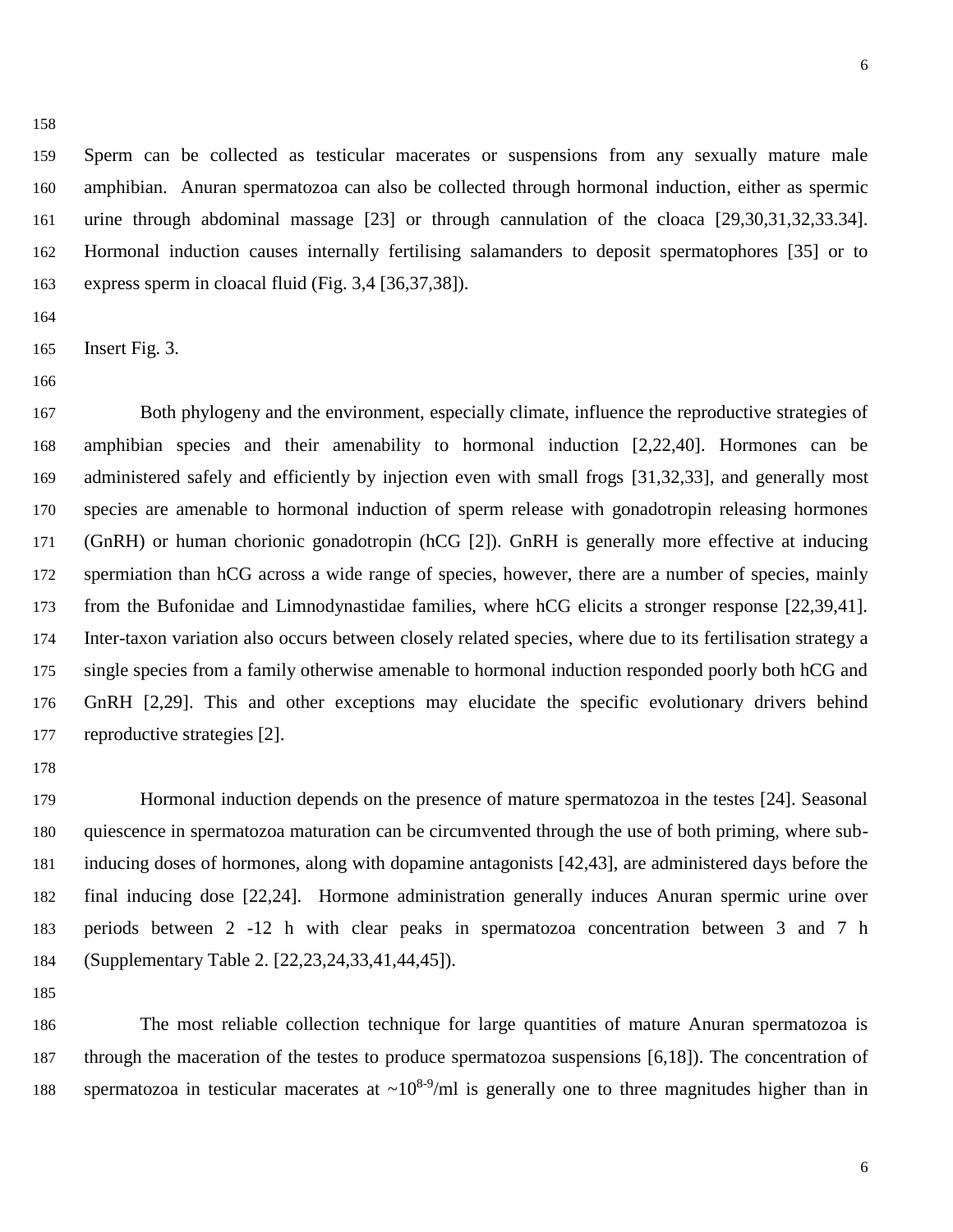spermic urine (Supplementary Table 2). The high concentration, volume and quality of testicular spermatozoa has resulted in its use in most studies of Anuran spermatozoa cryopreservation until recently, and in the only two studies resulting in mature reproducing pairs [6] or sexually mature males [20]. As well, spermatozoa in suspension from testes have higher refrigerated storage potentials than those stored in intact testes, spermic urine, or in semen (Supplementary Table 2. [6,46]).

 Caudata spermatozoa in high concentrations and volumes in semen is easy to collect from seasonally mature or hormonally induced Cryptobranchidae [47,48], and as hormonally induced spermatozoa in cloacal fluid, even from small salamanders approximately 8 g in weight, making the collection of spermatozoa from testes unnecessary unless from recently dead individuals (Ruth Marcec, personal communication). The semen of the cryptobranchid, *A. davidianus*, is collected at concentrations 200 of ~11 x 10<sup>6</sup>/mL and up to 12mL/kg of male weight [47,48] with adult males weighing up to 50 kg [49], but in lower absolute and comparative volumes of 2 mL in *Cryptobranchus* (the North American giant salamander clade, Dale McGinnity, personal communication). The comparative differences in sperm numbers between amphibian species may generally relate to different levels of sperm competition [45], including internal competition in Salamanders where the number of spermatozoa per spermatophore varies by more than three magnitudes (Supplementary Table 2. [47]).

Insert Fig. 4.

 Processing during cryopreservation, thawing, and recovery can reduce the concentration of spermatozoa to less than <15% of the original [50]. Consequently, in samples derived from spermic urine the post-thaw spermatozoa concentrations could be lower than the fertilization optimum, and even lower than the fertilisation threshold. In Anurans, fertilization rates decline in a sigmoidal curve from the optimum spermatozoa concentration, and concentration three magnitudes lower than the optimum provided only 30% fertilization in one species [51] no fertilisation in another [52]. The optimal spermatozoa concentrations for fertilization may depend on other factors in addition to spermatozoa motility. These include chemo-attractants found in the oocyte gel, oocyte size, or in terrestrial-breeding and foam-nesting Anurans the direct deposition of spermatozoa onto oocytes [2].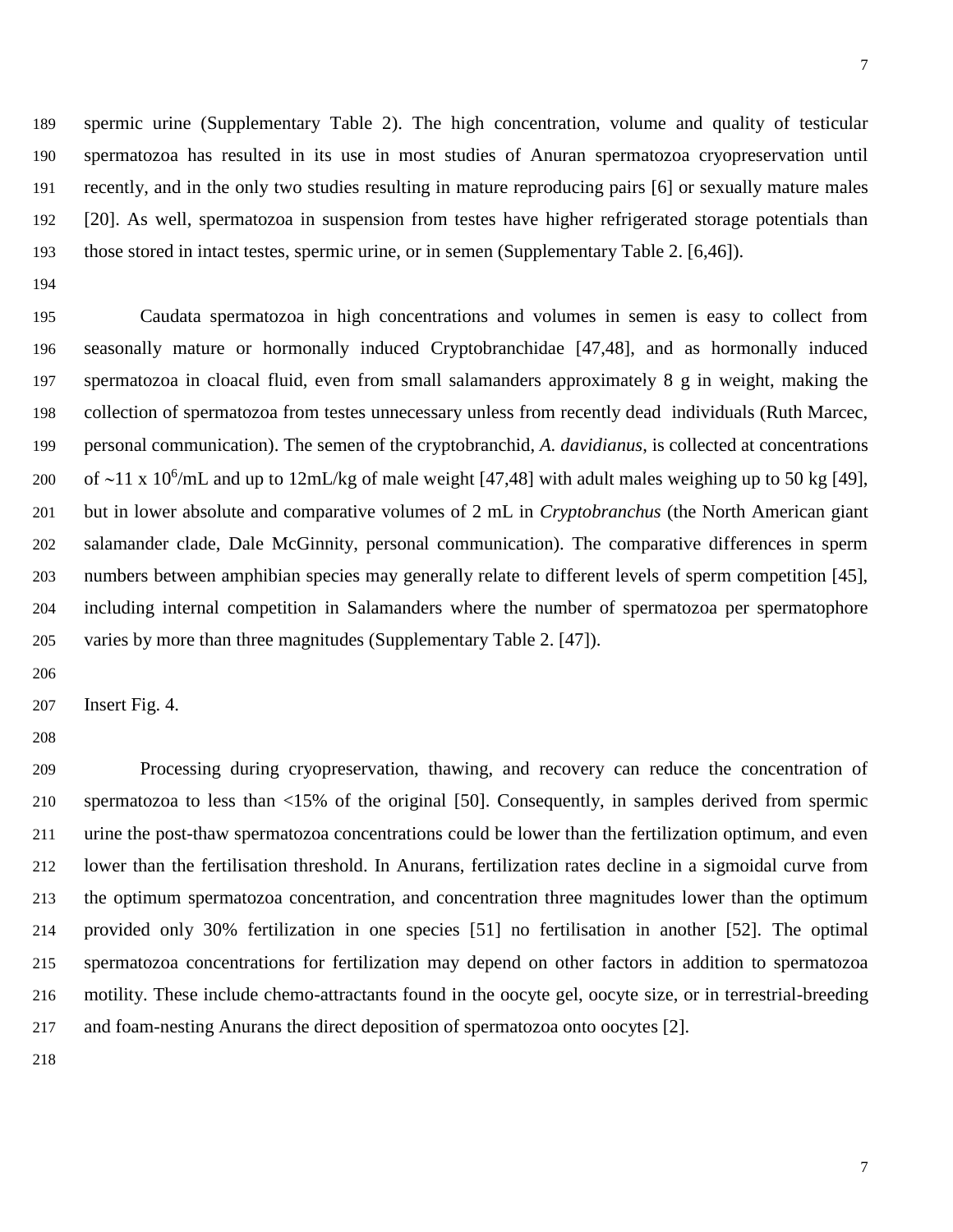Centrifugation is used to concentrate spermatozoa from spermic urine, to remove protein and lipid components from fresh spermatozoa suspensions [44], and post-thaw to remove cryodiluents [20]. The use of centrifugation should be minimised as spermatozoa motility can be reduced by up to 50% through morphological damage [53]. Therefore, in cases where there are surplus amphibians in breeding programs [6], or males can be taken from wild populations [20], the collection of high numbers and concentrations of spermatozoa directly through testes maceration may be the preferred option.

 In some fish species the contamination of semen with urine decreases spermatozoa viability [54,55], and in others urine is needed for spermatozoa maturation [56]. Anuran spermatozoa from spermic urine exhibits slightly lower viability than testicular spermatozoa possibly as a consequence of activation in the lower osmolality of urine in comparison to the isotonic testicular environment [45]. Nevertheless, spermatozoa stored in spermic urine at room temperature have been reported to retain similar high levels of motility to testicular sperm for up to 45 m [34]. The effect of urine contamination on Caudata spermatozoa in semen, or when sampled in milt is unknown, but urine contamination of fishes semen negatively affects spermatozoon metabolism [54,55].

#### **4. Effects of environmental factors on sperm motility activation and fertilization rate**

 The major environmental factors affecting spermatozoa motility in externally fertilizing amphibians and fishes are media osmolality, ionic composition, pH, and temperature [25,45]. The motility of spermatozoa in some freshwater fishes is highly influenced by the extracellular concentration of electrolytes [57,58]. The motility of spermatozoa is activated when sperm transition from the high osmolality of the testes to the low osmolality of the freshwater environment, and with tested amphibians 242 is the major factor controlling activation [25,59,60]. With Anuran spermatozoa an osmolality of  $\sim$ 250 mOsmolkg<sup>-1</sup> prevents activation [25], and dependent on the species osmolalities below 70 mOsmolkg<sup>-1</sup> 244 [60] to 105 mOsmolkg<sup>-1</sup> [61] promote activation. Inter-specific variation in the optimal osmolality for fertilization in Anurans was shown where in one species fertility was maintained up to 40 mM [60], in 246 another a steady decline in fertility occurred as osmolalities increased to more than 7 mOsmolkg<sup>-1</sup> [61], and even intra-specific variation was shown in the optimum osmolality in one species [62].

 Anuran spermatozoa show the longest period of sperm motility of all amphibians [25,61] with an average period of motility of 1 h [25]. However, at extremes the spermatozoa of *Xenopus* only maintains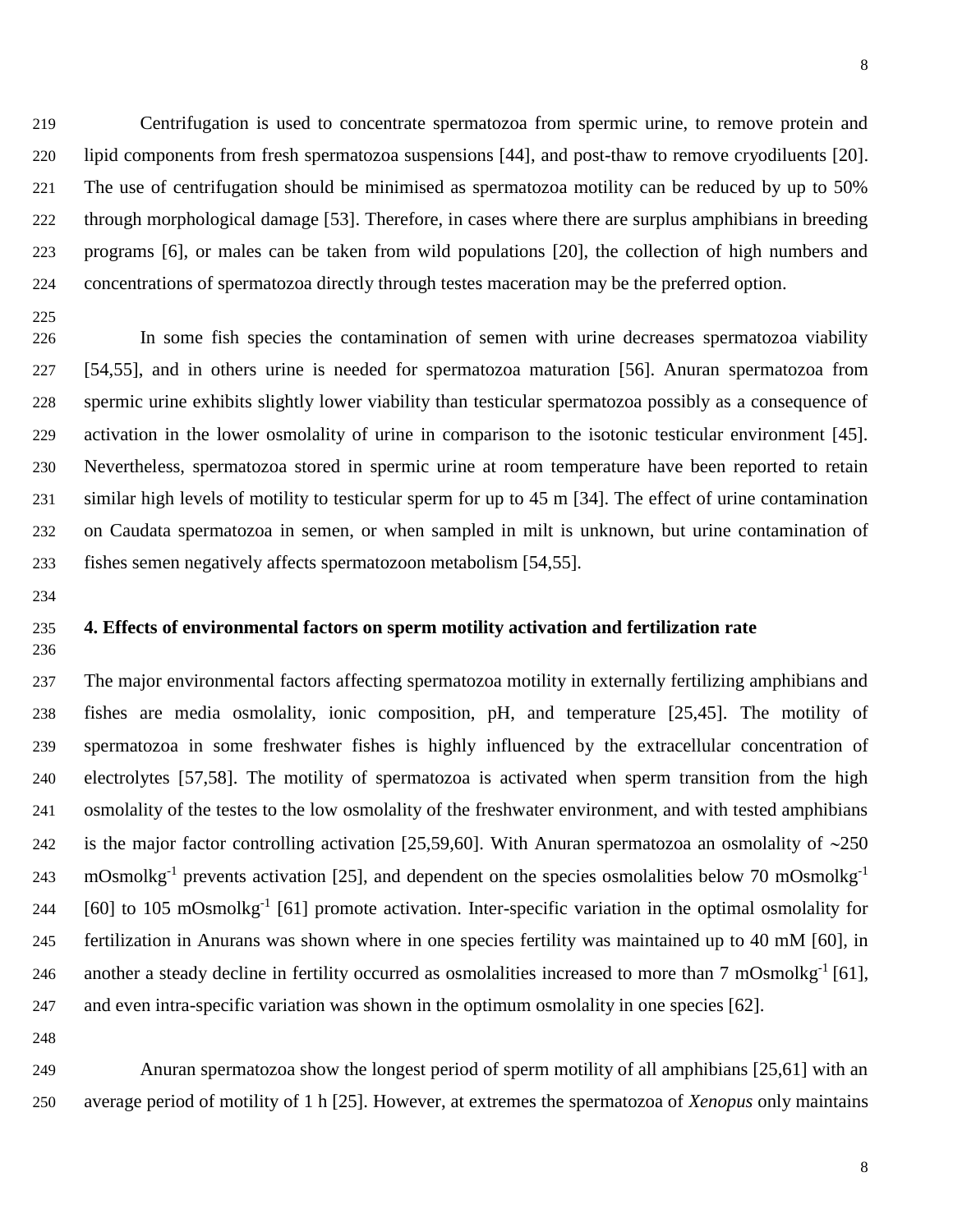motility for 2 min [63,64] and in one species motility is extended to 7 h [61]. The spermatozoa of Cryptobranchidae and some freshwater fish stays motile for up to 10 min, but with most freshwater fish motility only lasts for seconds to a few min [25]. Higher osmolalities increase the longevity of spermatozoa possibly from less energy being partitioned from motility to maintaining osmotic equilibration [25,65].

 The longevity of both fish [65,66,67] and amphibian spermatozoa [68] depends on specific metabolic pathways and the availability of energy substrates [69,70]. Adenosine triphosphate (ATP), adenosine diphosphate, and creatine phosphate [71,72] provide energy for flagella motion and maintain ionic and water balance across plasma membranes [57]. In many fish species increased spermatozoa velocity also positively corresponds with ATP levels [70]. Species variability and specificity of energy metabolism has been shown for fishes [72], however, species specificity has not been shown in the few studies of amphibians. In the Bufonid, *Anaxyrus fowleri*, ATP/adenosine monophosphate over a wide range of concentrations did not affect spermatozoon velocity or longevity (Robert Browne pers. communication).

4.1 Diluents

 Diluents are formulated to simulate the cellular concentrations of ions but may also contain organic 270 supplements (Supplementary Table 3 [73,74]). Diluents approximating 220 mOsmolkg<sup>-1</sup> are generally used as cryodiluents [37,38,73,74], to deactivate spermatozoon motility [74,75], and at low concentrations are used for post-thaw sperm equilibration, activation and fertilization [75]. The ionic composition of diluents and their osmolality for fish are similar to those of blood plasma, and generally 274 include Na<sup>+</sup>, Ca<sup>2+</sup>, K<sup>+</sup>, Cl<sup>-</sup>, and H<sub>2</sub>CO<sub>3</sub><sup>-</sup> ions. Other ions that may be formulated in diluents are Mg<sup>2+</sup>, 275 SO<sub>4</sub>, and increased relative concentrations of K<sup>+</sup> or Ca<sup>2+</sup> or H<sub>2</sub>CO<sub>3</sub>, however, their benefits are species specific in fish [57].

 The formulation of diluents for amphibians were originally taken from physiological salines used for general biology [75], and now include formulations used for cell culture, and for the storage or 280 fertilisation of fish and mammalian spermatozoa  $[1,2]$ . However, the K<sup>+</sup> concentration in most of these 281 diluents is only  $\sim$ 2 mM, whereas, K<sup>+</sup> concentrations in anuran testicular plasma is  $\sim$ 70 mM in *Xenopus*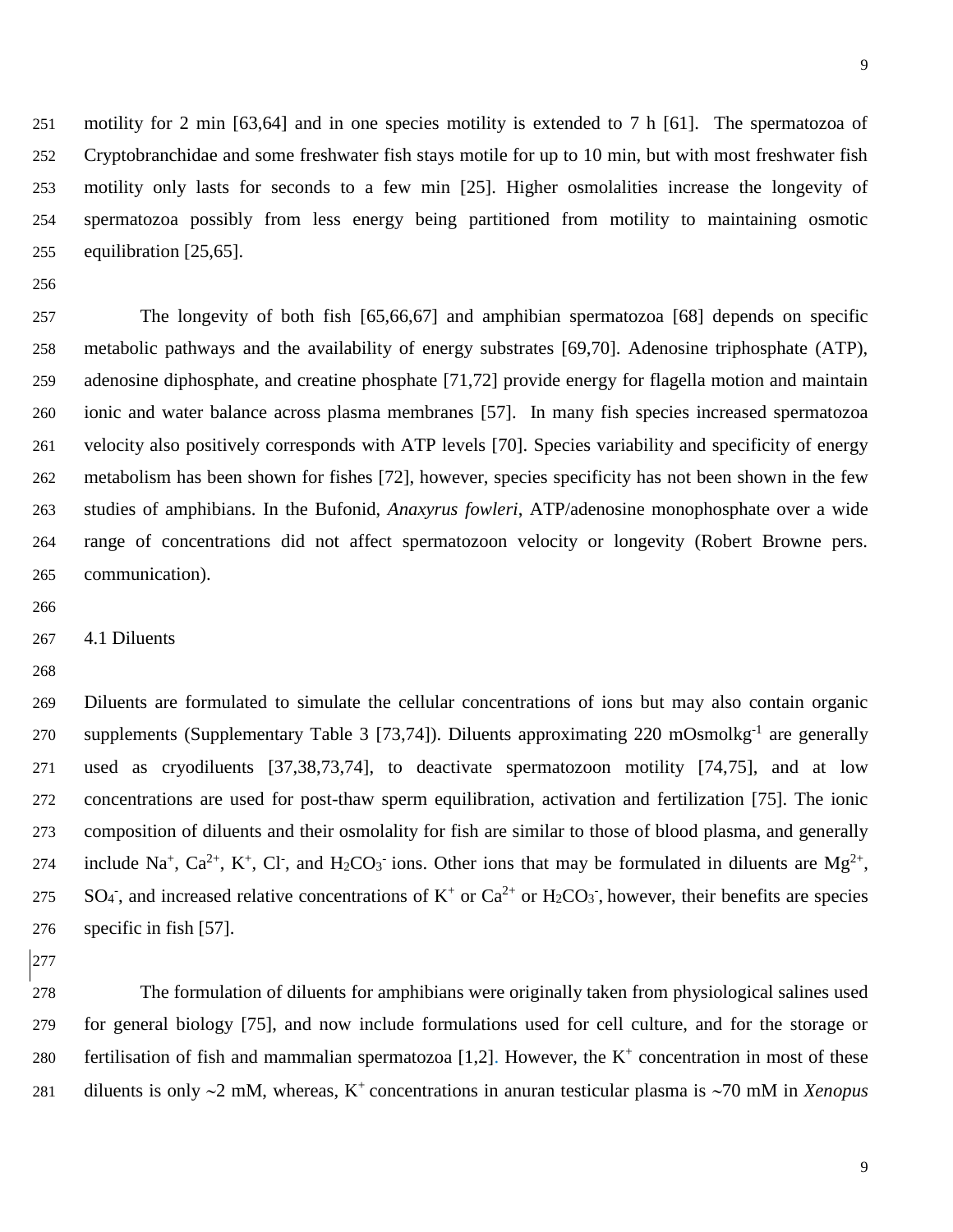282 and  $\sim$ 40 mM in *Bufo* [76]. A low K<sup>+</sup> concentration in diluents can produce membrane damage, therefore, a greater knowledge of the role of K+ and other ions in diluents for amphibian spermatozoa would be beneficial.

 With some fish species the pH of diluents is a major factor affecting spermatozoon motility, where a pH similar to or higher than that of seminal plasma promotes the activation and longevity of motility [58,77]. Because of few studies, the role of pH in spermatozoa motility in amphibians is not clear. Studies in Anurans show a higher pH 7.1-7.8 in spermic urine than that of urine (pH 6.7-6.8) [34]. In the Caudata, with *A. davidianus* an artificially high pH 7.0-7.5 [47,48] increased refrigerated storage life and low pH inhibited flagella movement, and in contrast the semen of *Cryptobranchus* had a low pH 6.4 (unpublished), and where the highest motility of *Axolotl* spermatozoa was found at pH 10.0-12.0 (Nabil Mansour personal communication).

 Diluents are commonly mixed 1:1 by testis weight or semen volume to create sperm suspensions [50]. If spermatozoon suspensions are prepared from non-ionic diluents they will have only 50% of the original concentration of the various ions in testicular tissue, spermic urine, or semen. If sperm suspensions are prepared from ionic diluents the final concentration of ions in the suspensions will depend on the initial concentration of the diluent and the tissues or semen's ionic concentration.

4.2 Stimulants and antioxidants

 The stimulants caffeine and/or theophylline have been shown to increase the activation of Anuran spermatozoa [61,78]. The beneficial effects of these compounds on motility are likely the result of phosphodiesterase inhibition increasing levels of cyclic adenosine monophosphate, however, they may also influence spermatozoa motility and longevity as antioxidants by acting as antioxidants, and by suppressing reactive oxygen species formation within the sperm suspension [61]. The effects of other antioxidant compounds on Anuran spermatozoa have also been investigated, however, Vitamin C supplementation was detrimental and Vitamin E supplementation had no effect [79]. Pentoxyfylline did not increase the motility of fresh *Xenopus* spermatozoa [64].

#### **5. Sperm processing and refrigerated storage**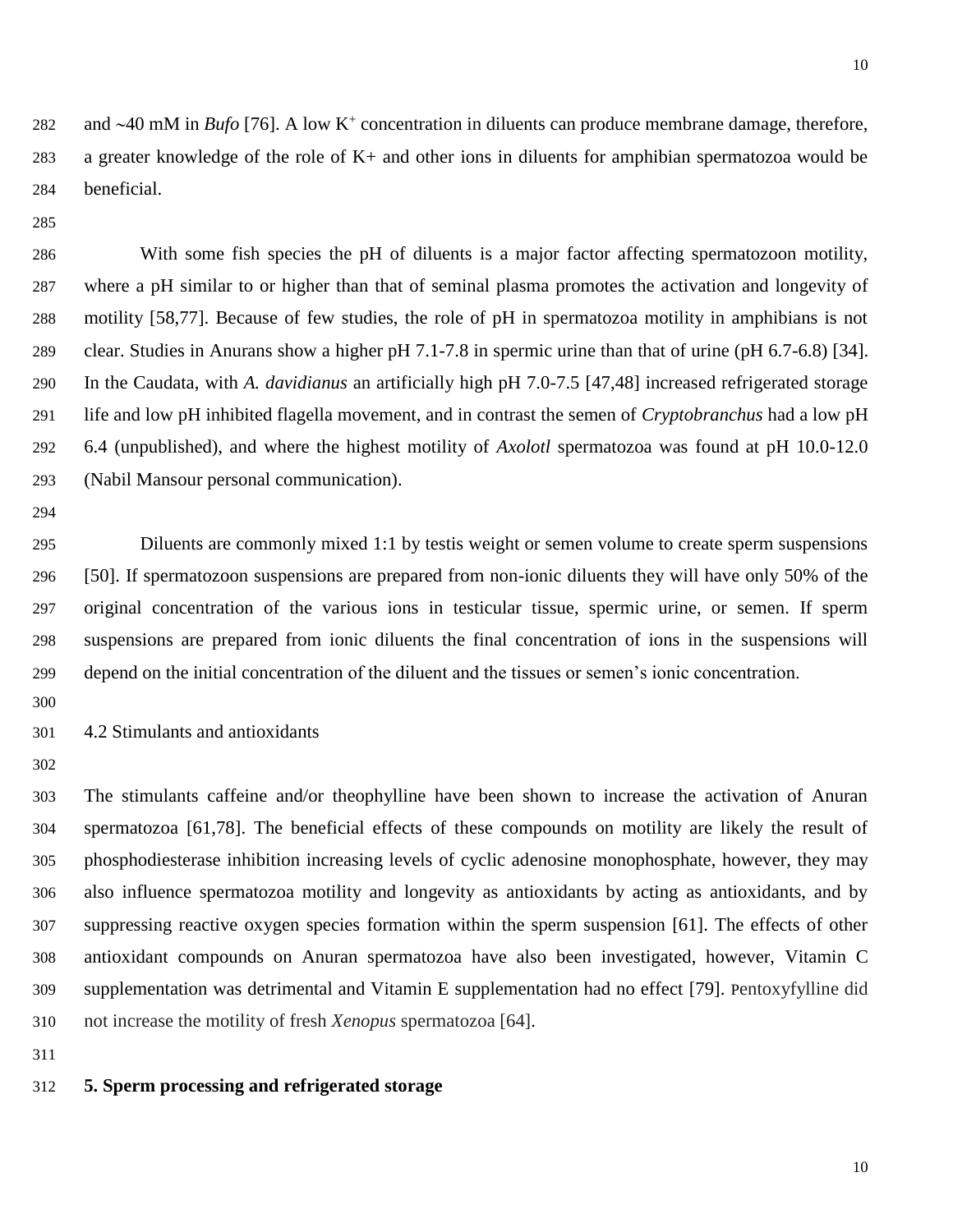Refrigeration at 4°C extends the storage life of spermatozoa by lowering metabolic rates, and most amphibian [53,80,81] and fish [82] spermatozoa largely tolerate refrigeration temperatures to above 316 freezing. Anuran spermatozoa has retained moderate motility  $(\sim 10-20\%)$  after refrigerated storage of 317 testis in carcasses for  $\sim$ 7 d [83], excised testes for  $\sim$ 14 d [80,83], testicular macerates for between  $\sim$ 14-318 21 d [80], spermic urine for  $\sim$ 7 d [40], and in the semen of a Cryptobranchid for  $\sim$ 4.5 d [48], and in 319 hormonally induced cloacal fluid from a Salamander for  $\sim$  3 d (Supplementary Table 2 [38]).

5.1 Oxygenation

 Anuran spermatozoa uses both aerobic and anaerobic metabolism [67,84,85], whereas fish spermatozoa can only use aerobic metabolism [68,86]. Nevertheless, oxygenation extends the refrigerated storage life of spermatozoa in many fish species [87], however, in some species it decreases storage life and in others has no effect [86]. Increased oxygen concentration was shown to increase the refrigerated storage life of the spermatozoa of two anurans [85,88]. Oxidative damage to fish spermatozoa may be limited by components of seminal fluid [89], and this may also be the case with cryptobranchid spermatozoa in semen.

5.2 Processing Osmolalities

 Spermatozoa are affected by varying osmolalities at various stages of processing, storage, activation, and fertilisation [1]. Spermatozoa suspensions whether created from testicular macerates [6,20], Cryptobranchid semen [47], salamander spermatophores [35] or cloacal fluid [37,39], or Anuran spermic urine [73], have high osmolalities. The greatest changes in osmolality between spermatozoa and diluents occur with the processing of spermic urine for refrigerated or cryopreserved storage, and after both refrigerated and cryopreserved storage when spermatozoa are equilibrated to recover motility [90].

5.3 Antibiotics and light

 The ability of antibiotics to increase the storage life of refrigerated spermatozoa is a balance between their efficacy and their toxicity with contrasting results in different species and studies. In fish,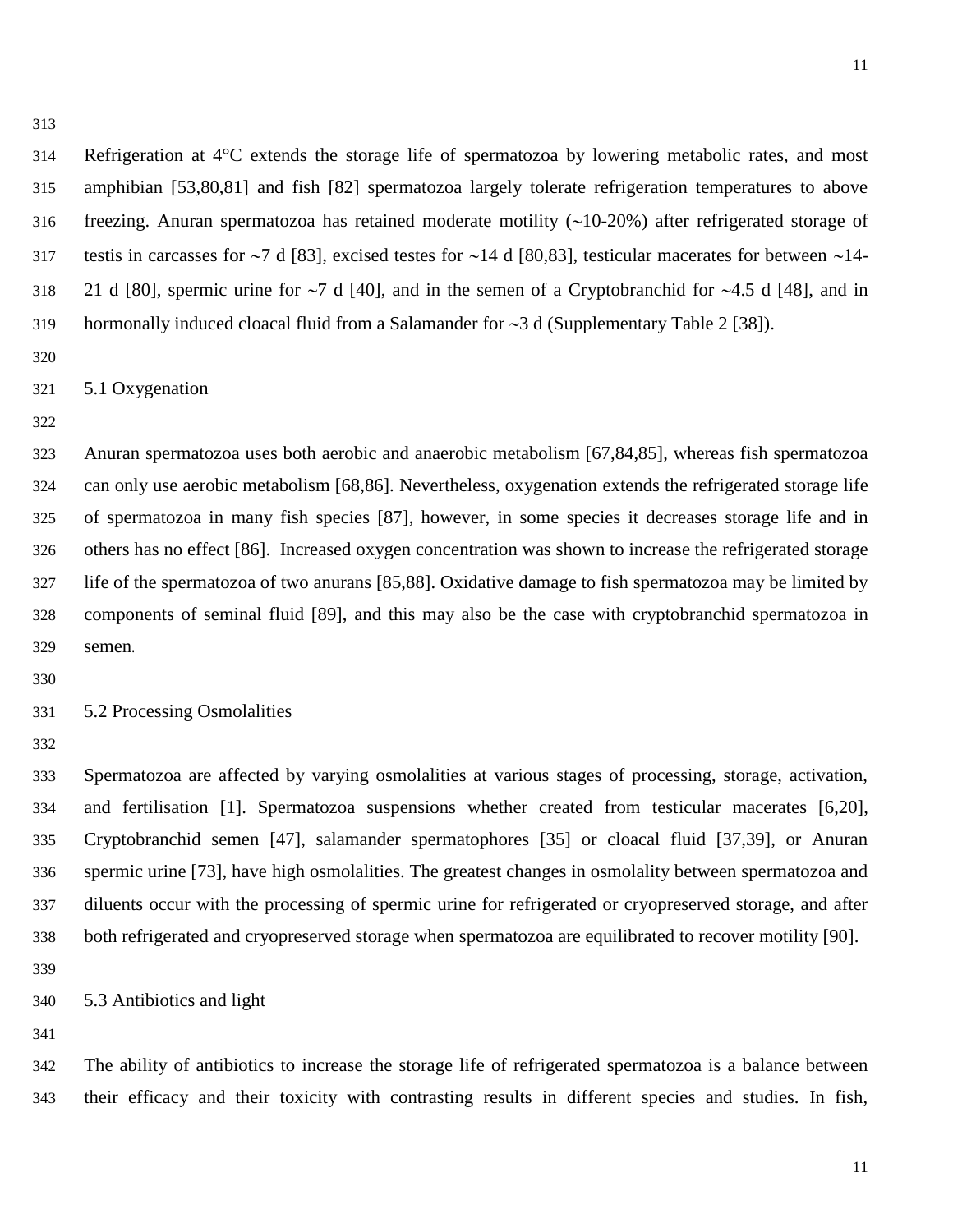antibiotics have been shown to improve the storage of spermatozoa in several species [91,92]. In contrast, the use of antibiotics (penicillin–streptomycin and gentamicin) in diluents reduced motility during the refrigerated storage of Anuran spermatozoa from spermic urine [85] and spermatozoa suspensions from testicular macerates [88]. Gentamicin in concentrations of up to 4 mg mL<sup>-1</sup> did not affect the refrigerated storage life of spermatozoa in Anuran testicular macerates or in spermic urine, but did reduce bacterial contamination [46]. While there is currently no evidence that antibiotics increase the storage life of amphibian spermatozoa, antibiotics may inhibit bacteria and reduce the risk of pathogen transmission through stored samples [46]. In *A. davidianus* has strong light has been shown to decrease the longevity of fresh sperm [48].

#### **6. Sperm cryopreservation**

 n response to the amphibian extinction crisis, the cryopreservation of testicular anuran spermatozoa with subsequent fertilization was achieved in the late-1990´s by independent research teams in the Russian Federation [93,94] and Australia [52]. Early studies compared a wide range of penetrating cryoprotectants between species, diluents, and processing methods [52,74,95,96,97,98,99,100,101] focussing on dimethyl sulphoxide (DMSO [52,97]), glycerol [52,97], and methanol [97]. By 2010, DMSO was the most consistent penetrating cryoprotectant in achieving post-thaw motile and fertile spermatozoa. To extend the collection of spermatozoa to non-lethal techniques, research then focussed on techniques for the cryopreservation of hormonally induced spermatozoa in spermic urine. Motility and fertilization with post-thaw spermatozoa from spermic urine was first achieved in 2011, with the novel penetrating cryoprotectant dimethyl formamide (DMFA) giving greater recovery than DMSO [73]. DMFA was then successfully used with four other phylogenetically diverse Anuran species, *Pelophylax lessonae [40]*, *Anaxyrus b. boreas* and *Lithobates sevosa* [100] and *Atelopus zeteki* [101].

Insert Fig. 5.

 The preparation of cryosuspensions involves the mixing of spermatozoa samples with cryodiluents (Fig. 4). Compounds in cryodiluents act in synergy to protect spermatozoa during the rigors of freezing and thawing. Cryodiluents are formulated from penetrating cryoprotectants and non-penetrating cryoprotectants, and with amphibian spermatozoa now favour ionic/saccharide non-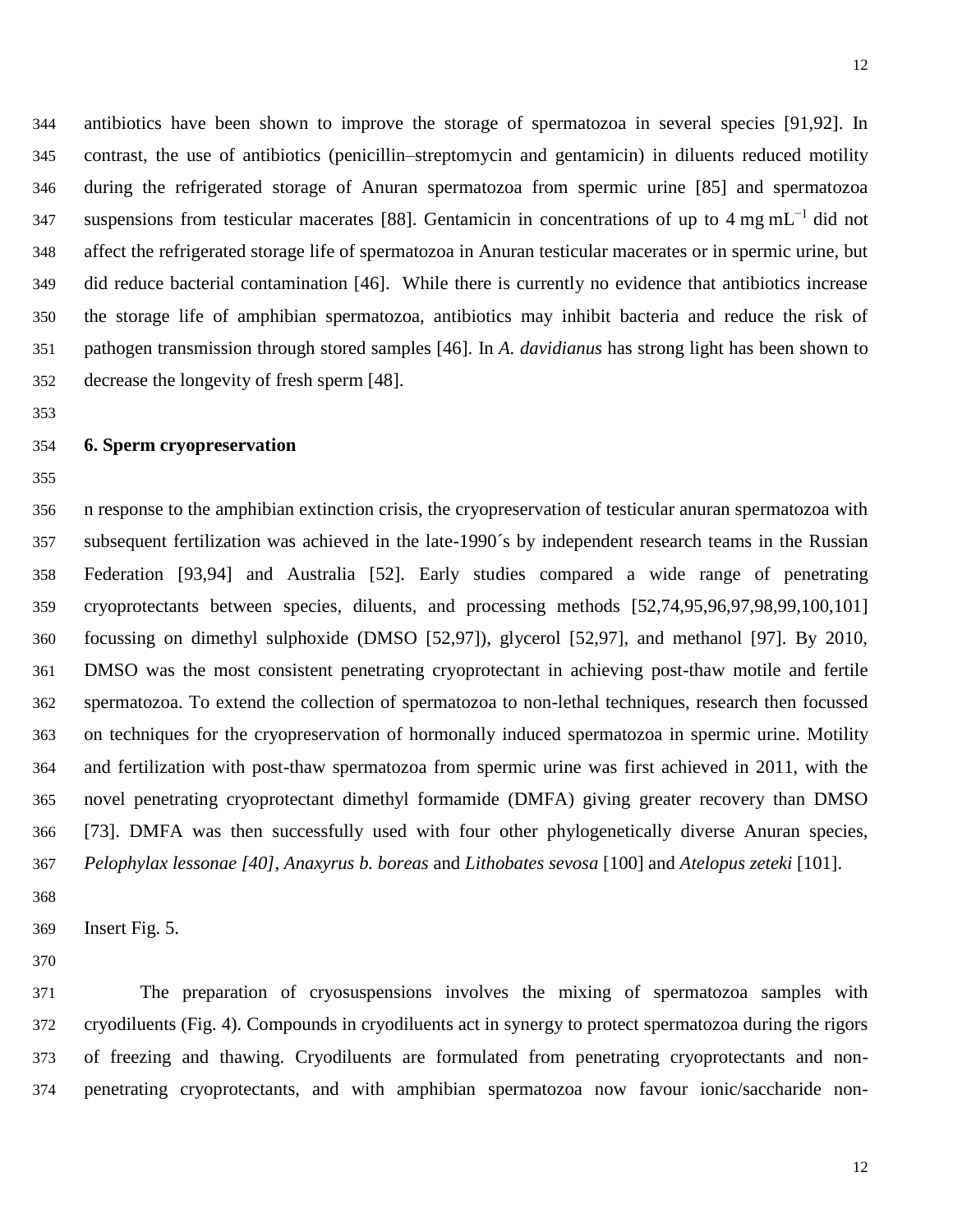- penetrating cryoprotectants. Both sucrose [40,64] and trehalose [100,101] as saccharide non-penetrating cryoprotectants have provided high post-thaw recovery.
- 

 With fish spermatozoa, non-penetrating cryoprotectants including proteins, lipoproteins and lipids have increased plasma membrane resistance to osmotic stress along with post-thaw recovery [102,103,104]. With amphibians spermatozoa the inclusion of protein/lipids in cryodiluents provided high post-thaw recovery of viability in an Anuran [64], and in Caudata motility in *Cryptobranchus* (Dale McGinnity, unpublished data), and increased fertility in a Salamander [37]. A negative effect of a buffer was shown through a higher post-thaw recovery of the motility of Bufonid spermatozoa using DMSO alone than with the addition of HEPES buffer [40], while the addition of TRIS buffer did not affect the recovery of *Xenopus* spermatozoa [6].

 Concentrations of DMSO or DMFA between 5-10% (v/v) in cryosuspensions have proven the most successful for the cryopreservation of amphibians spermatozoa [6,20,40,52,73] with up to 15% concentration in a Litorid frog [105]. However, high concentrations of up to 15% DMSO have generally proven effective with fish. Glycerol [106], trehalose alone [107], and propylene glycol [108] have proven more effective than DMSO in some fish species and may be suitable for some amphibian species. In some Anurans, even low concentrations of DMSO reduce hatch rates [66], and with spermatozoa from spermic urine reduce fertility and larval survival [83]. In contrast, with *Xenopus* spermatozoa DMSO proved less toxic than glycerol [6]. In one species post-thaw motility was more highly correlated to fertilisation with glycerol in contrast to DMSO [105].

 Cryosuspensions are generally refrigerated for ~10 min before freezing to equilibrate spermatozoa to penetrating cryoprotectants in a low temperature environment that reduces cryoprotectant toxicity [44,73,101]. The penetration rates of penetrating cryoprotectants vary widely, where DMSO reaches equilibrium with fishes spermatozoa within 10 s [109], but with the penetration rate of glycerol being much lower [100,111]. Longer equilibration periods may benefit some Anuran cryopreservation protocols and did not affect post-thaw recovery after 20 min [6], with some sperm recovering motility and fertility after 6 d of refrigerated storage [112]. Consequently, to enable more flexibility in the timing of techniques, and to facilitate the use of some slowly penetrating cryoprotectants, the equilibration period of refrigerated cryosuspensions may extend to 20 min or more.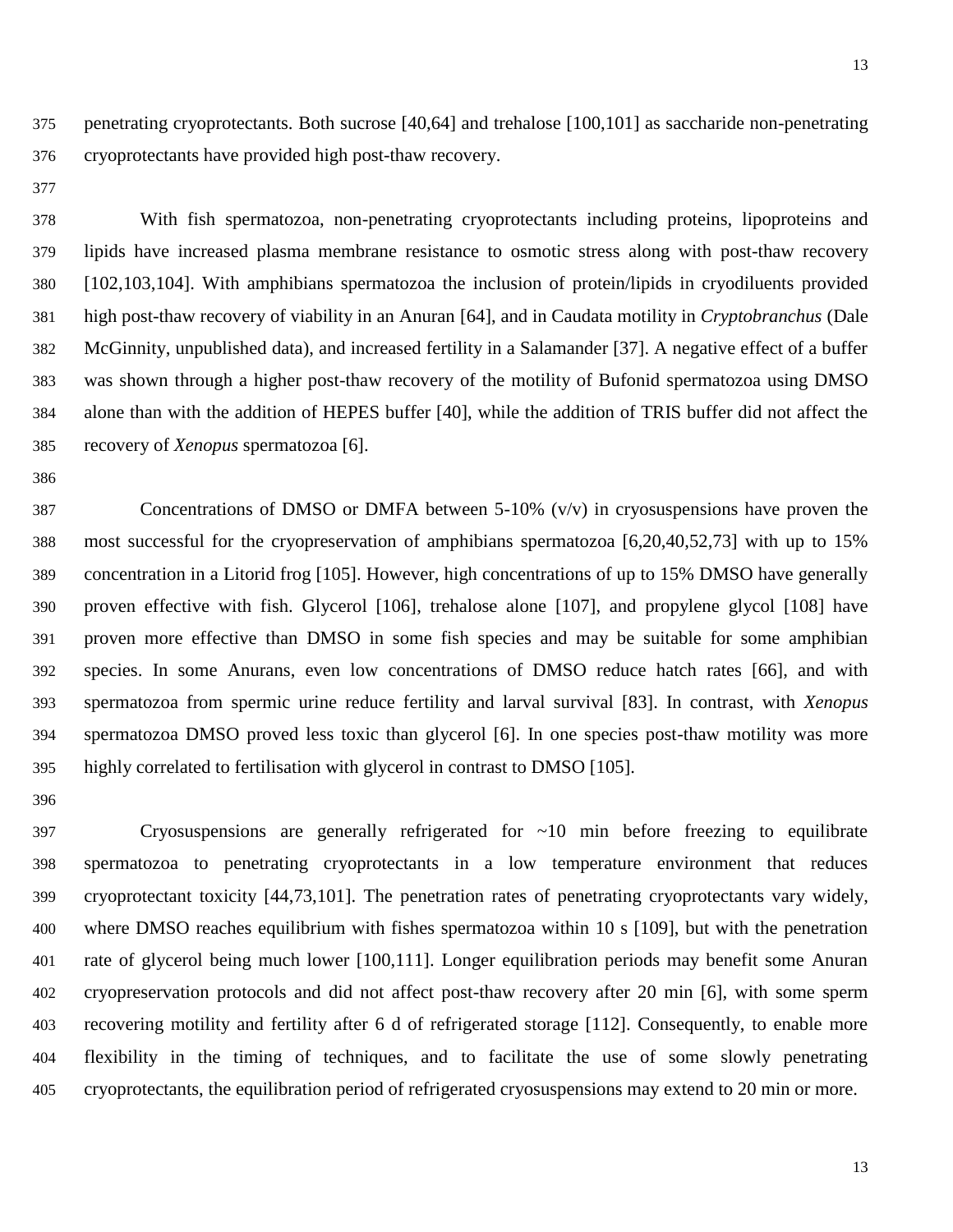#### 6.1 Cooling rates and cryopreservation

409 Samples can be frozen in the field using dry ice or through suspension into  $LN_2$  vapour, and in facilities 410 also using -80 $^{\circ}$ C or programmable freezers. We categorise freezing rates as very slow (10 $^{\circ}$ C/min), slow (30°C/min), moderate (110°C/min), fast (300°C/min), very fast (1200°C/min) from a broad canvassing of the studies in Supplementary Table 2. Stepped freezing rates for amphibians spermatozoa have achieved high post-thaw recovery with testicular spermatozoa [20,99] and with spermatozoa from spermic urine (Supplementary Table 2. [73,100]). The cryopreservation of some fishes [113] and amphibians [52] spermatozoa is affected by changes in cooling rates as low as 5°C/min, and in these cases the use of programmable freezers may be necessary.

 The spermatozoa of several Caudata families have proven amenable to cryopreservation at slow to fast cooling rates. With *Axolotl* spermatophores, cooling rates between ~10°C/min and ~300°C/min did not affect viability [35], and high post-thaw recovery was shown with Salamander sperm using stepped freezing [37]. The sperm of *Cryptobranchus* proved amenable to cryopreservation with the slow lowering of straws into a LN<sup>2</sup> vapour (Dale McGinnity personal communication), but using a similar freezing method with *Andrias* only recovered <10% motility [47]. In fish optimal cooling rates are membrane lipid dependent [114,115] and this is expected to be the case with amphibian sperm.

#### **Sperm processing, activation, and fertilisation**

 High levels of motility and fertility are recovered from cryopreserved amphibian sperm when thawed in a wide range of conditions from air at room temperature, to unheated tap water, to immersion into 37°C water baths (Supplementary Table 2, [6,100,101]). The first post-thaw recovery of hormonally induced 431 Anuran sperm was achieved through a four-step osmotic equilibration process at 4<sup>o</sup>C [83], and with another Anuran the percentage activation, velocity, morphology, longevity, and DNA integrity were higher when spermatozoa were held at 4°C during the post-thaw processing. Therefore, once thawed as shown by the last remaining ice just thawing, cryosuspensions should be held as close to 4°C as possible. The period that post-thaw spermatozoa can be stored and maintain viability is unknown for most species, but with *Xenopus* last 20 min without any effect on fertilisation or embryo survival rates [6,44].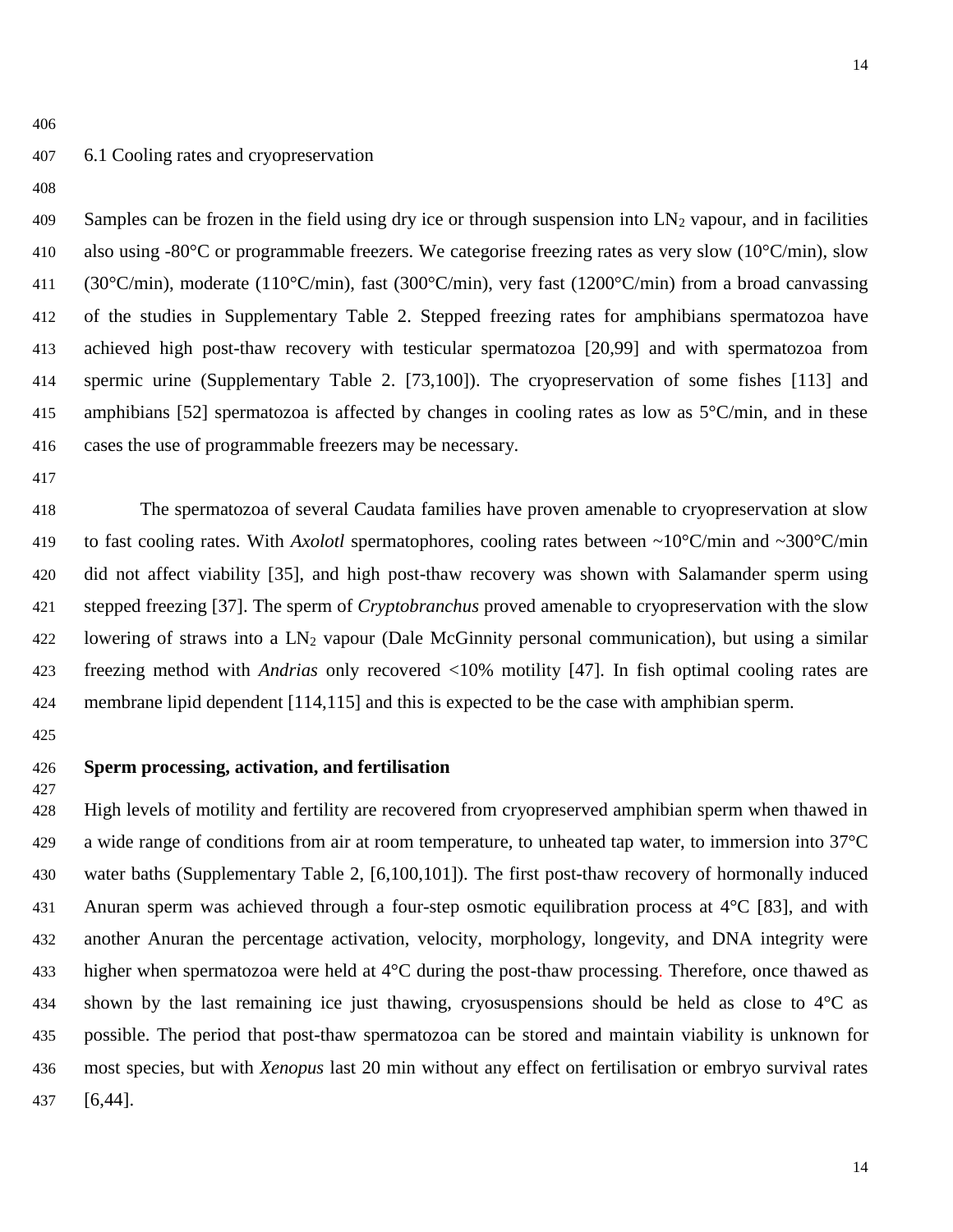The highest fertilization rates are achieved through high spermatozoa per an oocyte ratios. The general practice of the mixing of cryodiluents with sperm samples at a 1:1 ratio reduces spermatozoa concentration by 50%. For activation, these suspensions are then generally mixed at a ratio of 1:2 or 442 more with water resulting in a further reduction of spermatozoa concentration to  $\sim$ 20% or less of the original sample [51,73]. This lowering of spermatozoa concentrations is particularly significant with low concentrations of hormonally induced spermatozoa and where fertilisation requires high sperm concentrations [73], and also where a significant percentage of sperm lyse or do not recover motility [53]. For the highest fertilisation rates, a process known as dry fertilisation is used where sperm suspensions are deposited directly onto oocytes and then after 5 to 10 min the oocytes are flooded with fresh water [52,75].

#### **7. Morphological integrity of sperm**

 Many morphological deformations can be found in post-thaw amphibian spermatozoa, such as swelling or rupture of the plasma membrane, loss of the nuclear envelope, fracture of the perforatorium and axoneme, degeneration of the undulating membrane and disappearance of the mitochondrial ridge [48,115]. Morphological damage may be associated with impacts on post-thaw activation mechanisms where fish [116,117] or Anuran [53,112] spermatozoa are intact but unable to activate. The positive correspondence between high post-thaw plasma membrane integrity and fertilization rates was shown with *Silurana tropicalis* in contrast to low membrane integrity and fertilisation rates in *Xenopus laevis* [6,115].

#### **Sperm DNA fragmentation (SDF)**

 The main objective of spermatozoa storage is to provide unfragmented and viable genetic material to the oocyte upon fertilisation. Sperm DNA fragmentation (SDF) is a highly dynamic process that continues from spermatozoa collection until fertilization. Evolutionary history, morphology and physiology of spermatozoon, and DNA-protein interactions, affect SDF during refrigerated storage, cryopreservation, and post-thaw activation [118].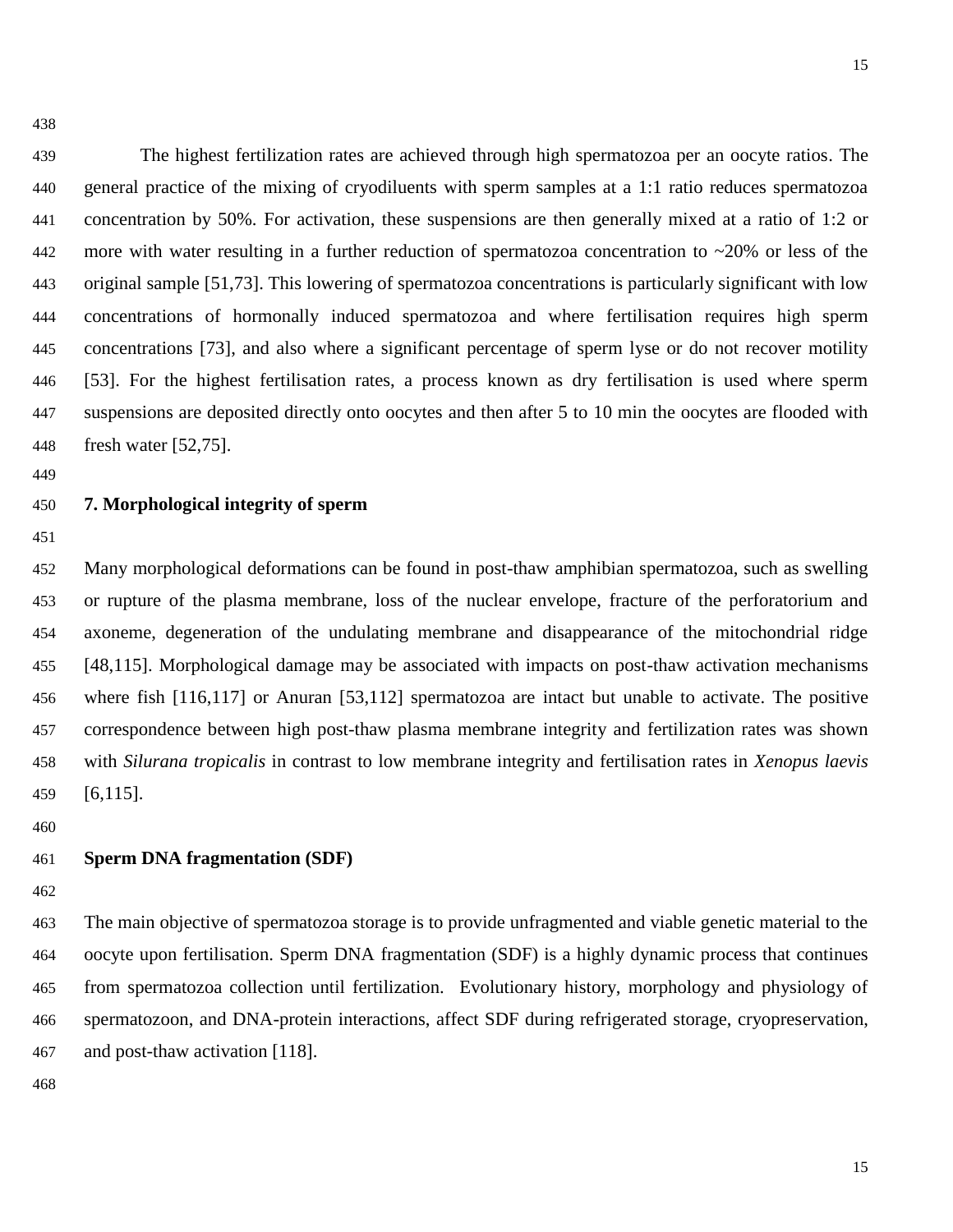Sperm DNA fragmentation interferes with syngamy and embryonic development in fish [118]. However, to date there are only seven research publications of SDF in amphibians; *R. temporaria* sperm stored in refrigerated carcasses [83], refrigerated storage in testes or macerates in *X. laevis* and *S*. *tropicalis* [6,115,119], and the fresh hormonally induced and cryopreserved spermatozoa of *A. zeteki* [44,101] and *Epidalea calamata* [120]. Sperm DNA fragmentation increased and fertilization rates decreased during refrigerated storage of anuran sperm in carcasses [83], in spermic urine [45,101], and in post-thaw spermatozoa [101,115]. However, SDF was not a predictor of survival rates from first cleavage oocytes [6,83]. Sperm DNA fragmentation in post-thaw spermatozoa was higher in seasonally collected spermatozoa than in unseasonal spermatozoa, but also did not correspond to reduced embryo survival [120].

#### **9. Phylogenetic patterns in sperm induction and amenability to storage**

 Phylogeny and environment interact to mold the reproductive strategies of amphibians [2,24,33]. Most studies of amphibian spermatozoa collection and storage are on Anurans from regions in the temperate zones of Australia, or the cool to warm temperate zones of Europe and North America (Supplementary Table 1, 2). Southern Australia, has a cool to warm climate with stochastic seasonal rainfall and has more studies of Anurans than any other region. In this climate Anurans generally reproduce over extended seasonal periods (Supplementary Table 3. [22]). Recent developments of cryopreservation techniques for fish spermatozoa have also focused on species from temperate climates and with seasonal reproduction, including numerous studies in Brazil [104].

 More studies over a wider range of families, and species within families, are needed to reveal phylogenetic patterns in species amenability to spermatozoa cryopreservation Spermatozoa cryopreservation has been trialed in 2 Bufonid species and 6 Ranid from the cool to warm temperate zones of Eurasia and North America; and in 3 Bufonid species, 2 Hylid and 1 Eleutherodactylid from the tropical and subtropical zones of South and Central America (Supplementary Table 3). Although Bufonidae and Hylidae are sister clades, there were different responses to similar protocols, showing high recovery for Bufonid spermatozoa [44] and low recovery for Hylid spermatozoa (Belin Proaño and Oscar D. Pérez, personal communication). In contrast, the spermatozoa of both Ranids and Bufonids, 499 which diverged ~170mya [121], are amenable to cryopreservation. However, Pelodryadid sperm showed greater amenability to cryopreservation than Myobatrachid sperm [98], where Pelodryadids diverged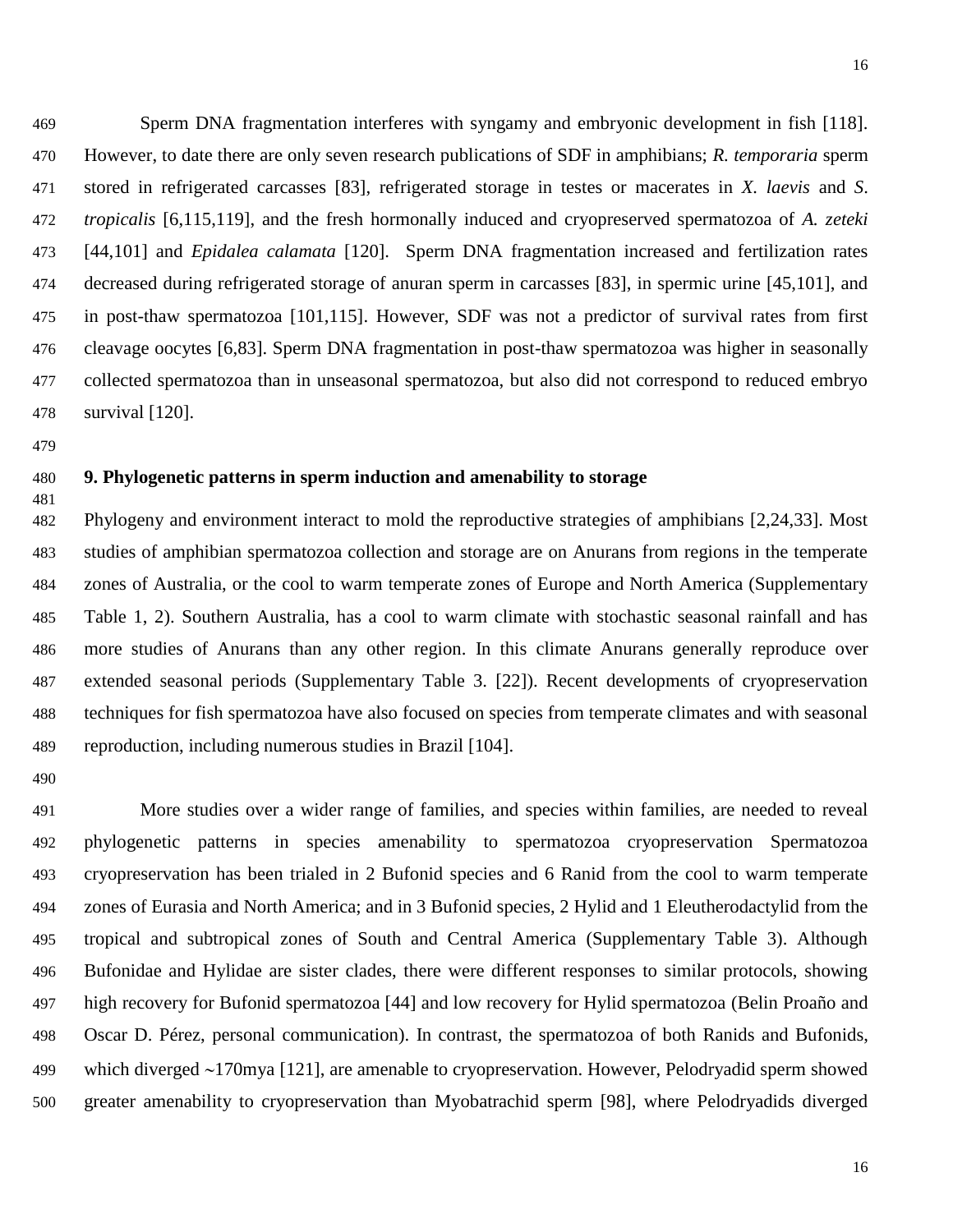501 from the Myobatrachids  $\sim$ 140 mya [122,123], and with no difference between spermatozoa from two Myobatrachid subfamilies that diverged 70 mya [99,123].

 The Pipidae genera *Silurana* and *Xenopus* diverged only 20-40 mya [124], however, post-thaw *S. tropicalis* sperm retains higher motility, membrane and DNA integrity than *X. laevis* sperm [15]. The two species of Pipidae (sub-order Mesobatrachia) in which cryopreservation has been trialed, are phylogenetically distant from other trialed anurans which are all from the Neobatrachidae, and in contrast to the spermatozoa of Neobatrachia the spermatozoa of both Pipidae species successfully cryopreserves in an ionic/sucrose diluent alone [6].

Insert Fig. 6.

 A possible relationship between amphibians climatic range and the amenability of Anuran spermatozoa to cryopreservation was shown where the spermatozoa of freeze-tolerant wood frogs *Rana sylvatica* had a much higher post-thaw recovery than the more temperate climate leopard frogs *R. pipiens* and American toads *A. americanus* (Fig. 6, [125]) but this concept remains to be investigated over a wider range of species. Caudate spermatozoa from two distantly related families has been successfully cryopreserved in the Cryptobranchidae (Dale McGinnity personal communication, [46]) and the Ambystomatida [35,36]. Phylogenetic atterns of spermatozoa cryopreservation still need to be established in the remaining eight Caudate families.

#### **10. Evaluation of techniques and their standardization**

 The development of techniques for the collection, processing, and storage of amphibians spermatozoa depend on assessing spermatozoa quality through standardised metrics. In fishes, percentage motility and velocity [82], and plasma membrane integrity [115,126], have mainly been used as metrics of spermatozoa quality, with far fewer studies extending to fertility and development [127]. Research on Anurans spermatozoa has generally used percentage motility and velocity as a metric [61,87,128], though a number of studies have used live/dead (viability) stains [27,29,31], and to a lesser extent fertility and development depending on the study goals and the availability of oocytes [34,73,83,100]. With Anurans, two recent Proof of Concept Studies used cryopreserved spermatozoa to produce mature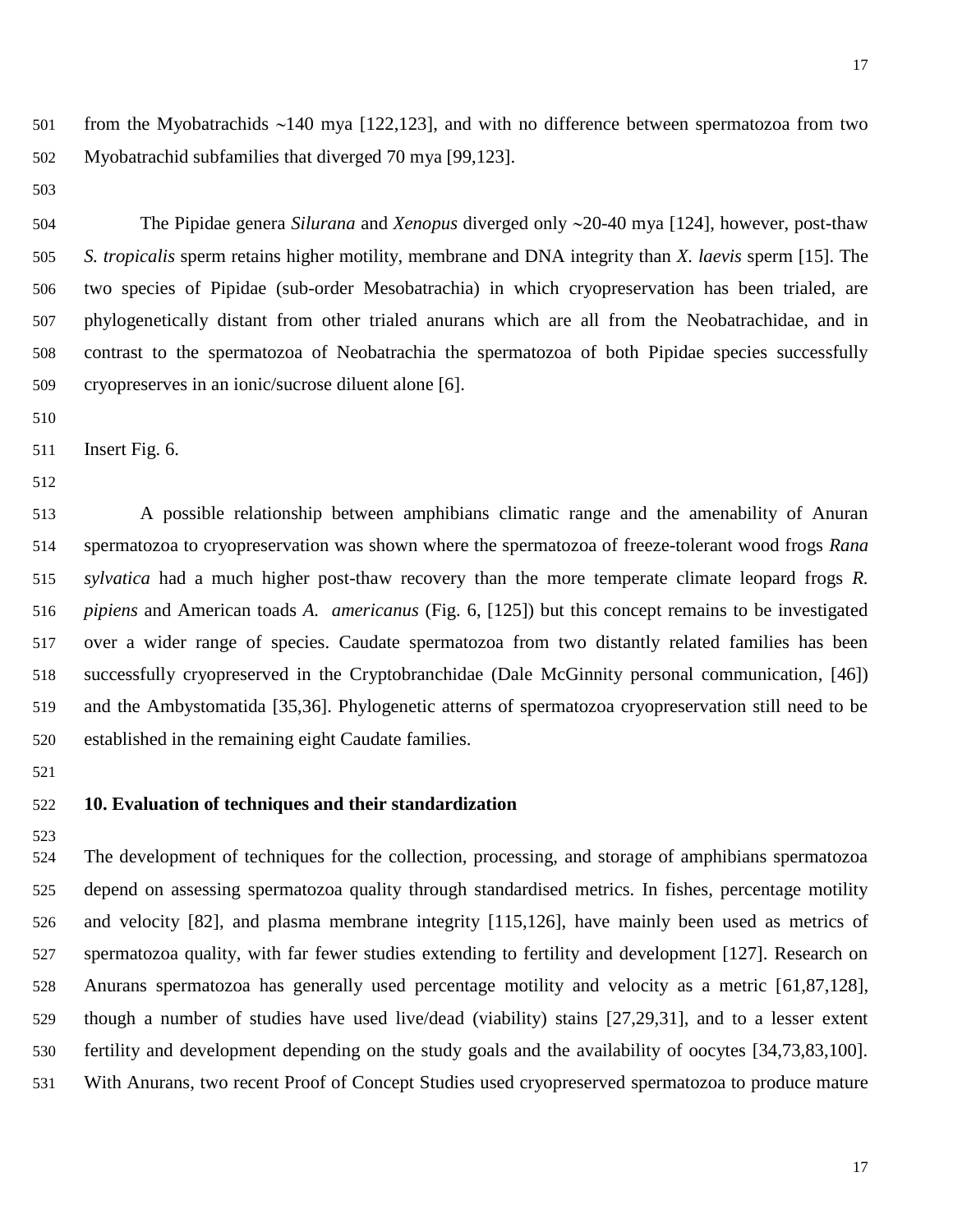adults [6,20]. The post-thaw recovery of Caudate spermatozoa from semen has been assessed by fertility and development to mature adults (Dale McGinnity personal communication, [37]), and from spermatophores by live/dead stains [35]. However, vital stains may not always be reliable when assessing the membrane integrity of spermatozoa in spermatophores (Manuel Gonzalez pers. communication. Fig. 7.).

- 
- Insert Fig. 7.
- 

 To further the development of both research and practical application, at each stage of processing the quality of spermatozoa should be assessed by standardized methods for percentage of activation, velocity, period of motility, concentration and volume. Any procedures to induce spermatozoa or oocytes should be recorded including the body length, weight, age, and reproductive condition of males, and testes weight when collecting testicular spermatozoa. Spermatozoa suspensions can be measured for pH, osmolality, and ionic composition. If a study includes spermatozoa morphology, where possible the cataloguing of images from both stained slides and electron microscopy should be undertaken.

 Some studies have shown an unexpected lowering of spermatozoa concentration during processing and storage [24] and a better understanding of the extent and nature of these lysed and missing spermatozoa is needed. Fertilization techniques should be quantified in terms of the number of spermatozoa used for specific numbers of oocytes (e.g. sperm-to-oocyte ratio), the associated water volumes and concentrations, gamete holding times, and protocols used for activation of the gametes.

 The percentage activation, motility, and also the velocity of spermatozoa can be assessed by observers using phase contrast microscopes, or more accurately percentage motility and velocity by Computer Assisted Sperm Analysis (CASA). CASA objectively measures the percentage of motile spermatozoa and their various types of velocity [82] and analyses the resultant data with a sophisticated statistical programs. In almost all cases, CASA systems rely on head movement of spermatozoa, and free software developed for fish spermatozoa is also suitable for amphibian spermatozoa as a plug-in of ImageJ software [129].

#### **11. Application of amphibian sperm banks**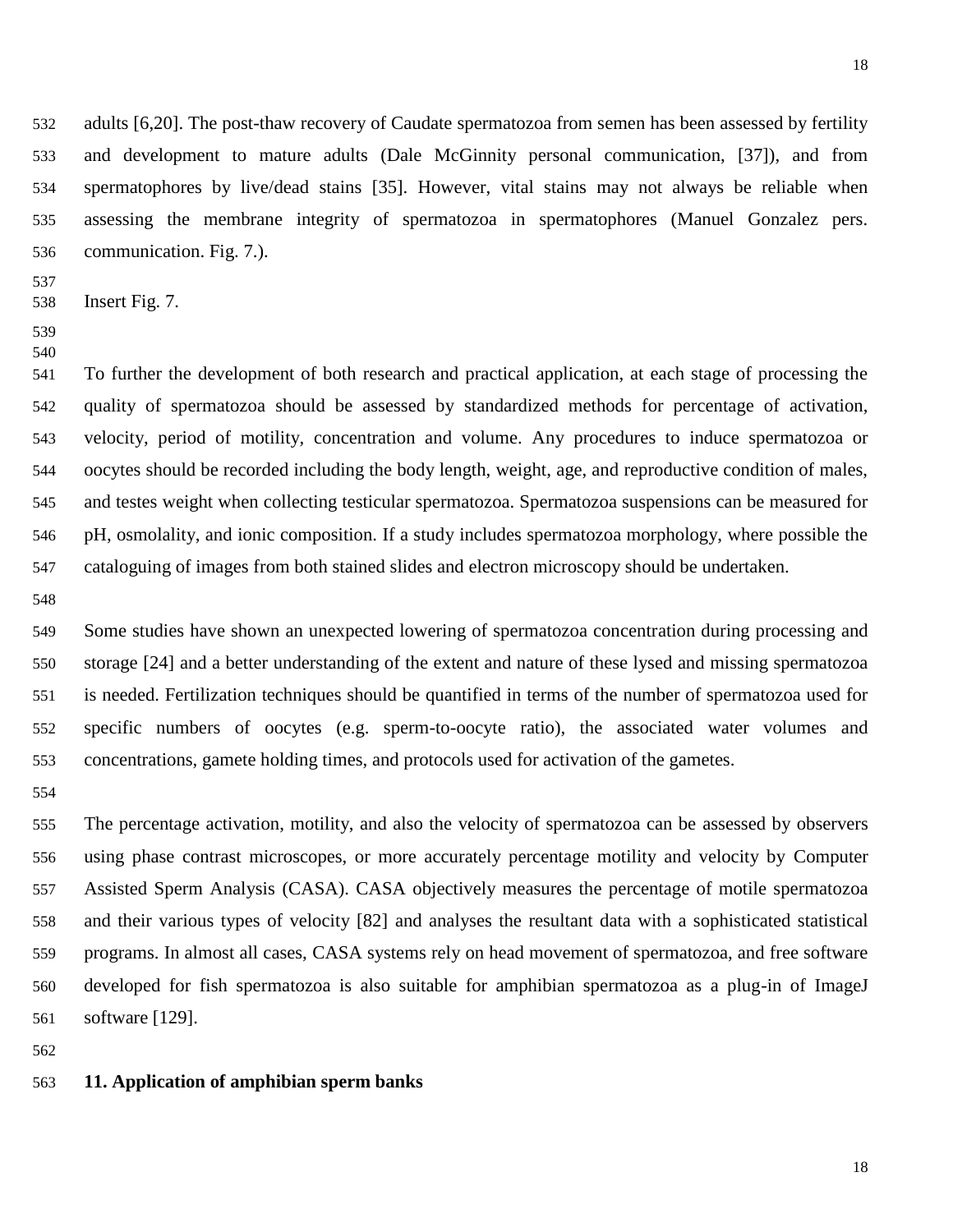Amphibians produced by *in vitro* fertilisation have been released in supplementation programs (Robert Browne, personal communication), and refrigerated spermatozoa transported between facilities to successfully fertilise oocytes [130], but no amphibians from cryopreserved spermatozoa have been released. In contrast, fish aquaculture has a long history with the use of *in vitro* fertilization since 600 BC in mainland China (Fan-Li The Art of Fish-Breeding 600 BC), and has been widely used globally for the restocking of fish since the mid-20<sup>th</sup> century [131].

 Although the spermatozoa of 200 aquaculture and 60 threatened species has been cryopreserved [132] it has only had limited use in practice especially for threatened populations [5,133]. For example, cryopreserved spermatozoa have been used in a CBP for marble trout (*Salmo marmoratus*) to maintain pure strains [5], and pallid sturgeon (*Scaphirhynchus albus*) juveniles included in general releases (William Wayman, personal communication).

 The concept of sperm banks to support CBPs for select species is separate from archival genetic resource banking (AGRB) for the widest range of possible species for taxonomic and other purposes. The banking of amphibian spermatozoa requires cryopreservation, whereas, AGRB for taxonomic purposes requires the storage of samples, preferably including the whole specimen, at room temperature. In contrast to the indefinite storage period of AGRB, the storage period and the use of cryopreserved spermatozoa must be defined within a Sustainable Management Plan. Limited resources must be focused on species where the programs goal is the reestablishment of genetically varied populations in nature, with these examples then extending to the broader amphibian CBP community. Not all CBPs will require the use of cryopreserved spermatozoa [104] including those where genetically varied populations may be rebuilt without the use of cryopreserved spermatozoa. At an extreme, access to cryopreserved spermatozoa alone is useless if females are not available.

 There are many fish sperm banks in Europe, Brazil, Mexico, USA, and Canada that are mostly dedicated to commercial fish, but between them and others globally house sperm samples from hundreds of threatened species. Some of these collections include spermatozoa from species that were common at the time of collection but are now endangered or extinct (see review [104]). Sperm banking should be based on forming links and partnerships, between the target CBP and other participating entities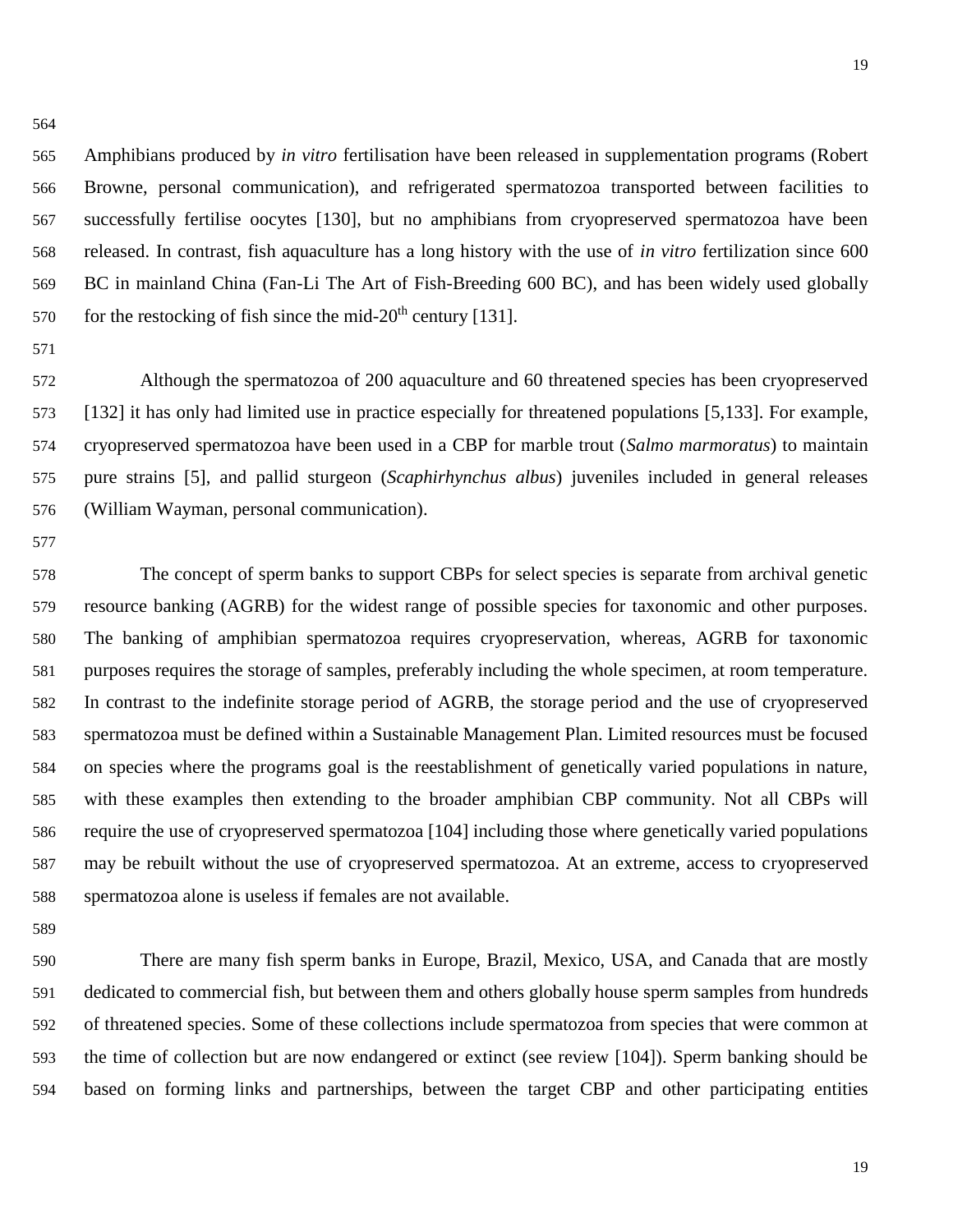including civil and governmental institutions, within a framework of overlapping and shared interests. The establishment of communication networks and information portals, along with standardization of terminologies and lexicon provide for efficient communication [104].

 Future expansion of the use of cryopreserved spermatozoa for aquatic species in aquaculture and will mostly be based on advances in high-throughput cryopreservation and commercial-scale application [134,135]). With amphibians the optimal cryopreservation protocol will vary dependent on the species, however, as the field develops greater standardization of protocols for at least each species will be advantageous [104,134], through increasing offspring production, and minimizing variability and the waste of samples (Fig. 8).

Insert Fig. 8.

 Lifecycle Proof of Concept studies (Fig. 8. [18]) should now be integrated within select CBPs; based on the species conservation status, CBP facilities ability to complete the lifecycle, and the potential for release into their natural environment. Complete integration requires three stages, the development of appropriate technologies, funding for the establishment and maintenance of sperm banks, and the integration of sperm banks into CBPs.

 The minimum number of males needed for CBP to maintain 90% of a species genetic variation in a 55 year CBP is 75 males, with numbers dramatically increasing with shorter generation times and lower longevity [136]. The cost of sperm banking depends on the scale where the minimum of one cryostorage container can house many hundreds of samples, and as storage capacity increase the storage costs per sample lowers and costs for other capital items such as a microscope stay static. The location of facilities in the low income regions of the highest amphibian biodiversity will generally lower labour costs [104]. The estimated total costs for sperm processing, cryopreservation, and storage of each 621 sample in the USA, based on Caffey and Tiersch [135], is  $\sim$ \$5.00 USD for the first year and less for subsequent years. The initial part of this cost for processing will be species specific, but in any case the cost of sperm banking is one to two orders of magnitude less than keeping live males and more secure.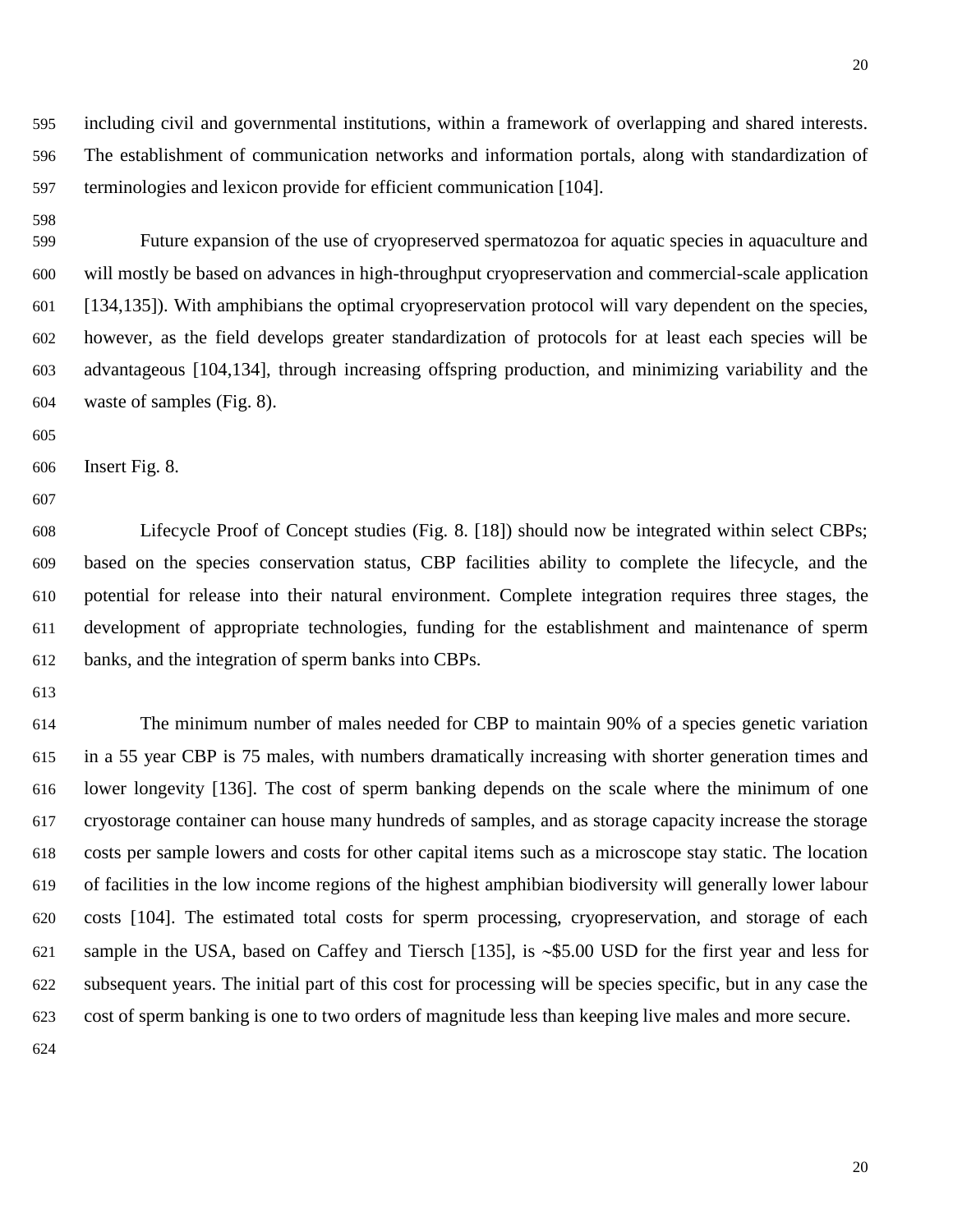The development of techniques for the cryopreservation of amphibian sperm have almost exclusively been in moderate to high income industrialised countries, except recently for three anuran species in Ecuador (Belin Proaño and Oscar D. Pérez, personal communication, [44]). Yet most amphibian species, except SE North America and eastern Australia, are found in the low to moderate income countries of Central and South America, SE Asia, New Guinea, Africa and Madagascar (Fig. 9). Most currently threatened amphibians come from Central and South America (Fig 9. [137]).

- 
- Insert Fig. 9.
- 

 Sperm banks and CBPs are ideally be located within species range, where males can be sampled opportunistically, cumbersome legislation regarding spermatozoa transport between facilities does not apply, and the CBP relates to the general sustainable management of the regional environment. However, the number of institutionally supported CBPs in or out of range countries can only support about 10% of species in need of conservation actions. Private keepers CBPs in or out of range offer an opportunity to prevent the extinction of the 90% of neglected amphibian species, along with supporting in range CBPs, habitat protection and restoration, and increasing public perception and political influence for the sustainable management of amphibian biodiversity [138].

#### **12. Conclusion and future directions**

 There is an increasing need for the storage of spermatozoa in the sustainable management of amphibian biodiversity. Techniques for the use of cryopreserved spermatozoa are developed and there is no technical reason that sperm banking cannot be implemented for many species programs. Considering the depth of the amphibian conservation crisis it is imperative to develop ¨Proof of Concept Projects¨ for the use of cryopreserved spermatozoa in CBPs, and that broadly engage the global amphibian conservation community and promote the sustainable management of the environment in general.

 Techniques for the collection and refrigerated storage of amphibian spermatozoa are well advanced in the Anura and Caudata, but neglected in the Sirenidae and Caecilians. Sperm banking must embrace the diversity of reproductive modes in amphibians, and further develop techniques to optimize the cryopreservation of their spermatozoa. Patterns between species phylogeny, their evolutionary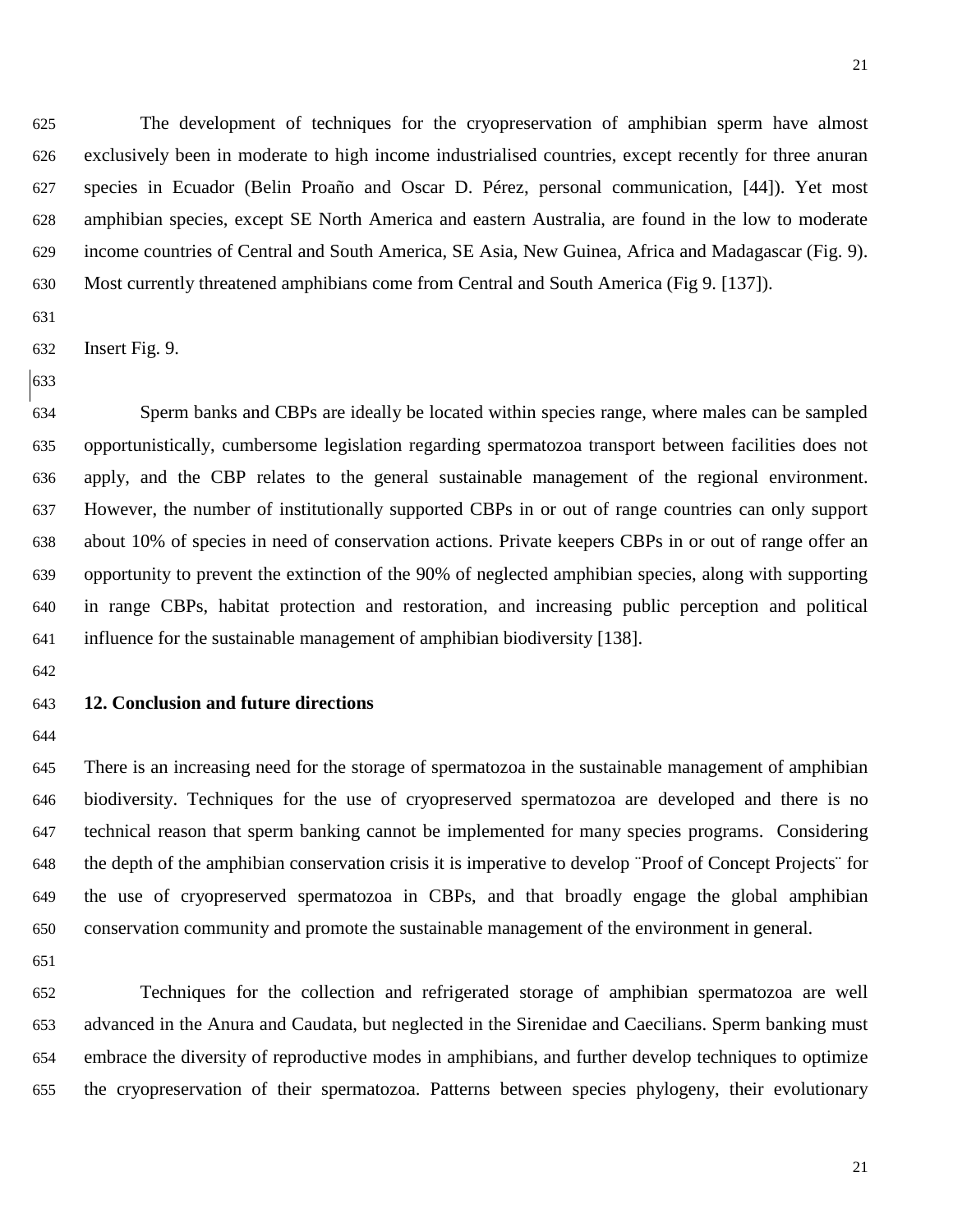history, and reproductive modes will lead to more generalized concepts regarding the cryopreservation of amphibian spermatozoa. This progress will be furthered by a greater understanding of the critical components of protocols, and a greater standardization of methods to enable more meaningful comparisons between studies and to focus on critical points in the cryopreservation process.

#### **Acknowledgements**:

 R. B. is thankful to Nashville Zoo, USA. B. D. and J. C. to the Ministry of Education, Youth and Sports of the Czech Republic—projects CENAKVA (No. CZ.1.05/2.1.00/01.0024), CENAKVA II (No. LO1205 under the NPU I program) CZ.02.1.01./0.0/0.0/16\_025/0007370 Reproductive and genetic procedures for preserving fish biodiversity and aquaculture and by the Grant Agency of the University of South Bohemia in Ceske Budejovice (125/2016/Z and 114/2013/Z), and by the Czech Science Foundation (No. P502/15-12034S). G. Della Togna is thankful to the Secretaría Nacional de Ciencia y Tecnología de Panamá (SENACYT) and the Sistema Nacional de Investigación de Panamá (SNI).

#### **References**

- [1] Clulow J, Clulow S. Cryopreservation and other assisted reproductive technologies for the conservation of threatened amphibians and reptiles: bringing the ARTs up to speed. Reprod Fert Devel 2016;28(8):1116-1132.
- [2] Silla AJ, Byrne PG. The role of reproductive technologies in amphibian conservation breeding programs. Ann Rev Anim Biosci 2019;7:10-21.
- [3] Ananjeva NB, Uteshev VK, Orlov NL, Ryabov SA, Gakhova EN, Kaurova SA, Kramarova L, Shishova NV, Browne RK. Comparison of the modern reproductive technologies for amphibians and reptiles. Russian J Herpet 2017:24(4):275-290.
- [4] Carmichael C, Westerfield M, Varga ZM. Cryopreservation and in vitro fertilization at the Zebrafish International Resource Center. [Methods Mol Biol 2009;546:45-65.](https://www.ncbi.nlm.nih.gov/entrez/eutils/elink.fcgi?dbfrom=pubmed&retmode=ref&cmd=prlinks&id=19378097)
- [5] Crivelli AJ, Poizat G, Berrebi P, Jesensek D, Rubin JF. Conservation biology applied to fish: The example of a project for rehabilitating the marble trout (*Salmo marmoratus*) in Slovenia. Cybium 2000;24:211-230.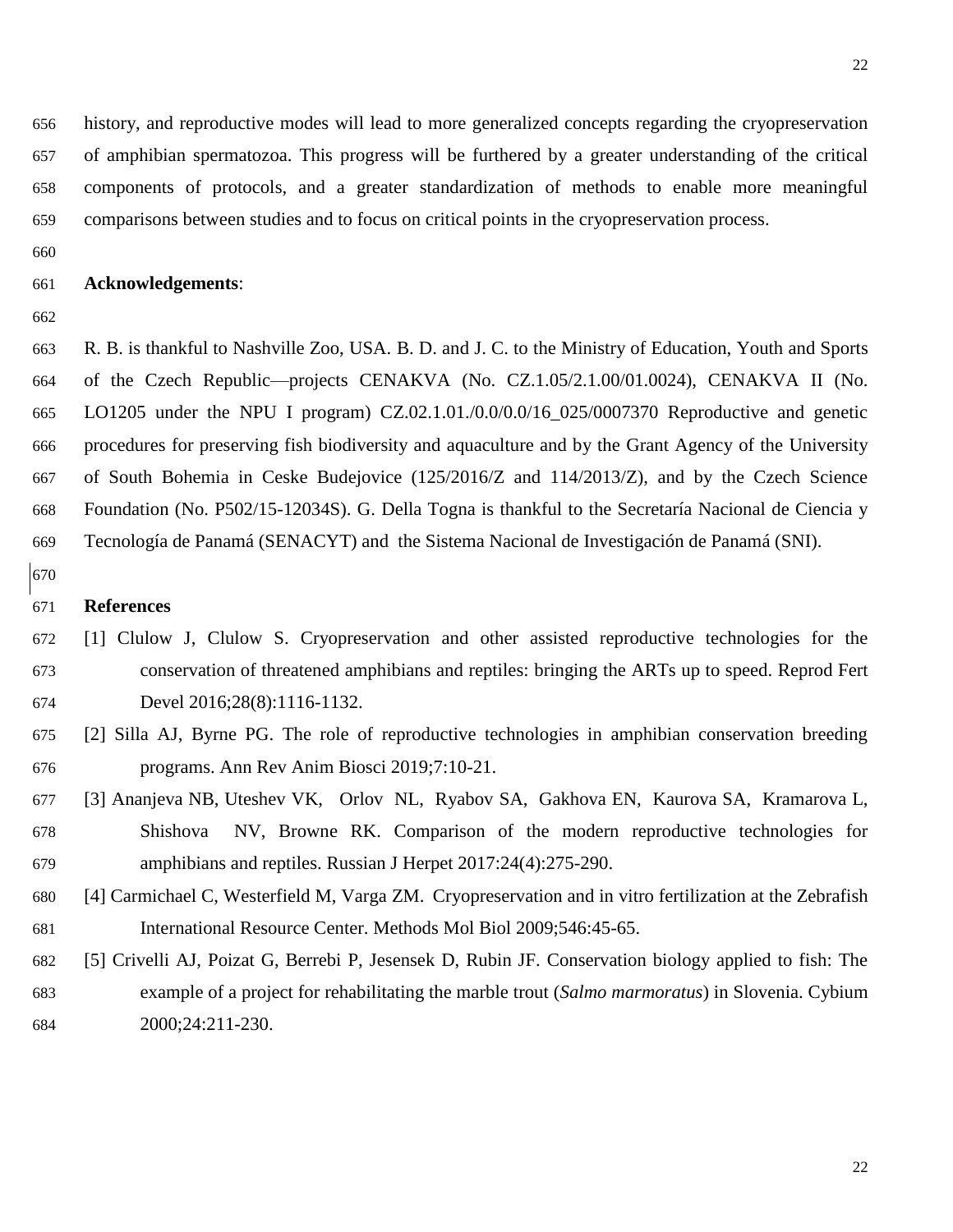- [6] Pearl E, Morrow S, Noble A, Lerebours A, Marko Horb M, Guille M. An optimized method for cryogenic storage of *Xenopus* sperm to maximize the effectiveness of research using genetically altered frogs. Theriogenology 2017;92:149-155.
- [7] Khosla K, Wang Y, Hagedorn M, Qin Z, Bischof J. Gold nanorod induced warming of embryos from the cryogenic state enhances viability. ACS Nano 2017;11:7869-7878
- [8] Hagedorn M, Kleinhans F, Wildt D, Rall W. Chill sensitivity and cryoprotectant permeability of dechorionated zebrafish embryos, *Brachydanio Rerio*. Cryobiology 1997;34:251-263.
- [9] Clulow J, Trudeau V, and Kouba A. Amphibian declines in the twenty-first century: why we need assisted reproductive technologies. In: Holt WV, Brown JL, Comizzoli P, editors. Reproductive Sciences in Animal Conservation, Vol. 753. Springer: NewYork; 2014, pp. 275–316.
- [10] Higaki S, Eto Y, Kawakami Y, Yamaha E, Kagawa N, Kuwayama M, Nagano M, Katagiri S, Takahashi, Y. Production of fertile zebrafish (*Danio rerio*) possessing germ cells (gametes) originated from primordial germ cells recovered from vitrified embryos. Reproduction 2010;139:733-740.
- $[11]$  AArk. 2018a. Amphibian Ark about us, http://www.amphibianark.org/about-us/; [accessed 20<sup>th</sup> November 2018]
- [12] AArk. 2018b. Amphibian Ark Conservation Assessments, [http://www.amphibianark.org/conservation-programs/assessment-results/;](http://www.amphibianark.org/conservation-programs/assessment-results/) [accessed 20th November 2018]
- [13] Williams SE, Hoffman EA. Minimizing genetic adaptation in captive breeding programs: A review. Biol Conserv 2009;142:2388-2400.
- [14] Baker A. Animal ambassadors: an analysis of the effectiveness and conservation impact of ex situ breeding efforts. In: Zimmerman A, Hatchwell M, West C, Lattis R, editors. Zoos in the 21st Century Catalysts for Conservation. Cambridge, UK, 2007, p. 373.
- [15] Frankham R. Genetic adaptation to captivity in species conservation programs. Mol Ecol 2008;17:325-333.
- [16] Yan F, Lu J, Zhang B, Yuan Z, Zhao H, Huang S, Wei F, Wu M, Xiao H, Liang Z, Jin J, Wu S, Xu C, Tapley B, Turvey ST, Papenfuss TJ, Cunningham AA, Murphy RW, Zhang Y, Che J. 2018. The Chinese giant salamander exemplifies the hidden extinction of cryptic species. Curr Biol 2018;28:R592–R594.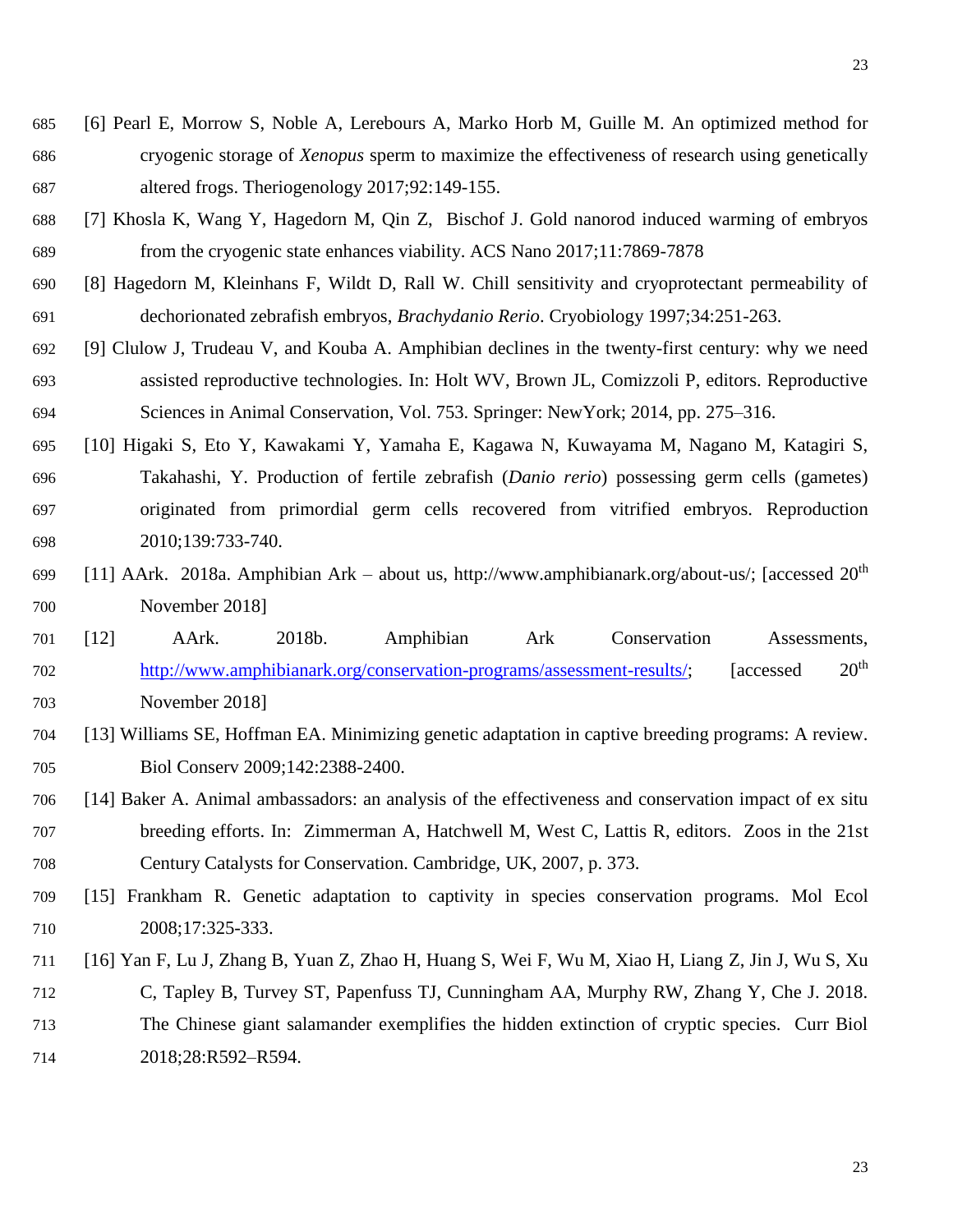- [17] Turvey ST, Chen S, Tapley B, Wei G, Xie F, Yan F, Yang j, Liang Z, Tian H, Wu M, Okada S, Wang J, Lu J, Zhou F, Papworth SK, Redbond J, Brown T, Che J, Cunningham AA. Imminent extinction in the wild of the world's largest amphibian. Curr Biology 2018;28:590–592.
- [18] Browne RK, Li H, Robinson H, Uteshev VK, Shishova NR, McGinnity D, Nofs S, Figiel CR, Mansour N, Lloyd R, Agnew D, Carleton C, Gakhova EN. Reptile and amphibian conservation through gene banking and other reproduction technologies. Russian J Herpetol 2011;18(3):165- 174.
- [19] Poleo GA. 2002. Intracytoplasmic sperm injection (ICSI) in fishes. PhD Dissertation. The School of Forestry, Wildlife, and Fisheries, Graduate Faculty of the Louisiana State University and Agricultural and Mechanical College, USA.
- [20] Upton R, Clulow S, Mahony MJ, Clulow J. Generation of a sexually mature individual of the Eastern dwarf tree frog, *Litoria fallax*, from cryopreserved testicular macerates: proof of capacity of cryopreserved sperm derived offspring to complete development. Conserv Physiol 2018;6(1):coy043; doi:10.1093/conphys/coy043.
- [21] Vance CK, Julien A, Counsell K, Marcec R, Agcanas L, Tucker A, Kouba AJ. Amphibian ART over generations: frozen sperm offspring produce viable F2 generation. Abstracts / Cryobiology 2018;85:178.
- [22] Browne RK, Seratt J, Vance, C, Kouba, A. Hormonal induction with priming and *In vitro* fertilization increases egg numbers and quality in the Wyoming toad (*Bufo baxteri*). Reprod Biol Endocrinol 2006;4:34.
- [23] Costanzo JP, Mugnano JA, Wehrheim HM. Osmotic and freezing tolerance in spermatozoa of freeze-tolerant and -intolerant frogs. Am J Physiol 1998;44:713-719.
- [24] Clulow J, Pomering M, Herbert D, Upton R, Calatayud N, Clulow S, Mahony MJ, Trudeau VL. Differential success in obtaining gametes between male and female Australian temperate frogs by hormonal induction: A review. Gen Comp Endocrin 2018;doi: https://doi.org/10.1016/j.ygcen.2018.05.032
- [25] Browne RK, Kaurova SA, Uteshev VK, Shishova NV, Kramarova L., McGinnity D, Figiel CR, Mansour N, Agnew D, Wu M, Gakhova EN, Dzyuba B, Cosson J. Sperm motility of externally fertilizing fish and amphibians. Theriogenology 2015;83(1):1-13.
- [26] Kuehnel S, Kupfer A. 2012. Sperm storage in caecilian amphibians. Frontiers Zool 2012;9:12.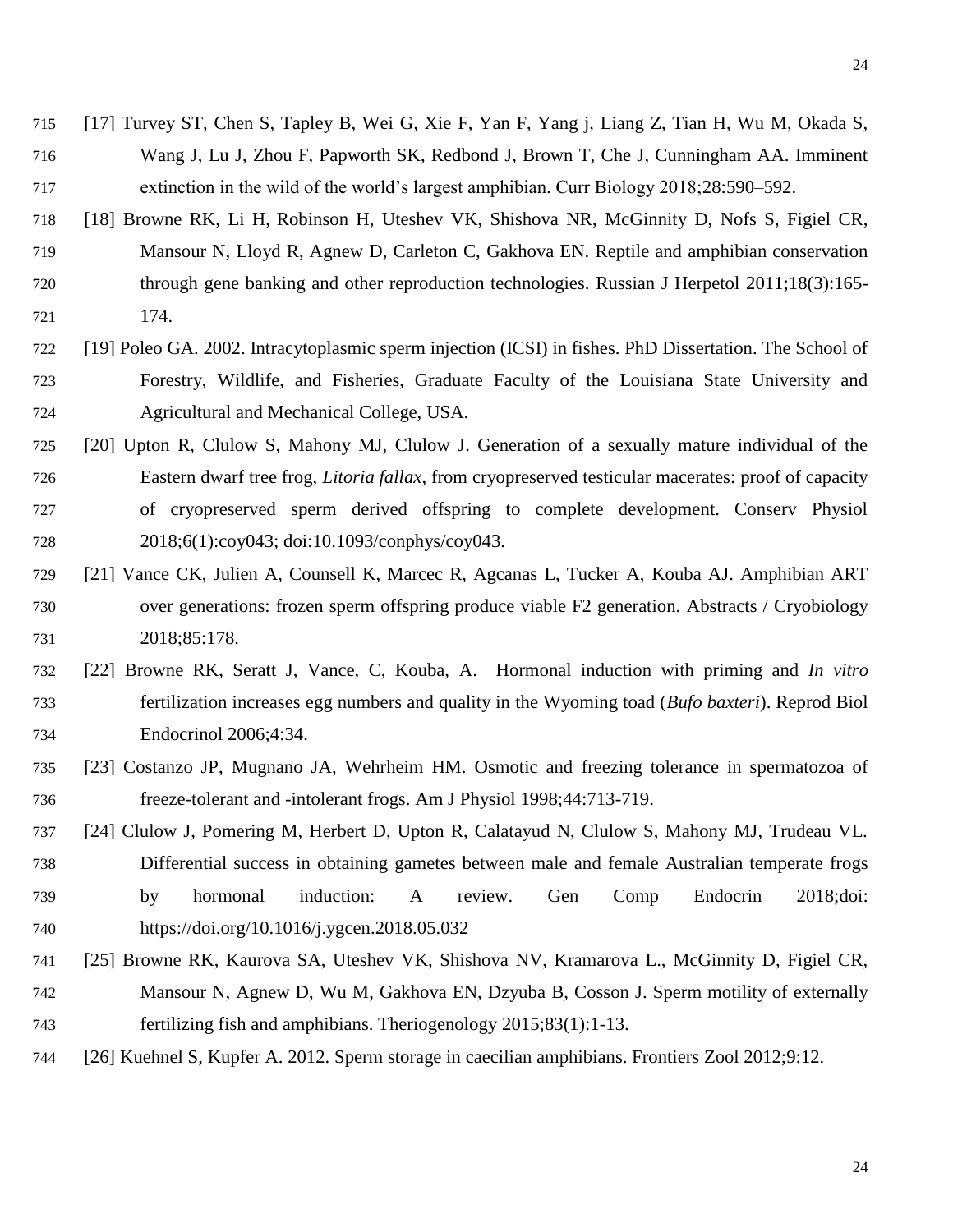- [27] Kühnel S, Reinhard S, Kupfer A. Evolutionary reproductive morphology of amphibians: an overview. Bonn Zool Bull 2010;57(2):119-126.
- [28] Iskandar DT, Evans BJ, McGuire JA. A novel reproductive mode in frogs: A new species of fanged frog with internal fertilization and birth of tadpoles. PLoS ONE 2014;9(12): e115884.
- [29] Byrne PG, Silla, AJ. Hormonal induction of gamete release, and in-vitro fertilisation, in the critically endangered Southern Corroboree Frog, *Pseudophryne corroboree*. Reprod Biol Endocrin 2010; 30(10):1352-1358.
- [30] Lipke C, Meinecke-Tillmann S, Meinecke B. Induced spermiation and sperm morphology in the green poison frog, *Dendrobates auratus*. Salamandra 2009;45(2):65-74.
- [31] Silla AJ. Effects of luteinizing hormone-releasing hormone and argininevasotocin on the sperm- release response of Günther's Toadlet, *Pseudophryne guentheri*. Reprod Biol Endocrinol 2010;8:139. doi: 10.1186/1477-7827-8-139
- [32] Silla AJ. Effect of priming injections of luteinizing hormone-releasing hormone on spermiation and ovulation in Günther's toadlet, *Pseudophryne guentheri*. Reprod Biol Endocrinol 2011;9:68. doi.org/10.1186/1477-7827-9-68
- [33] Silla AJ, Roberts JD. Investigating patterns in the spermiation response of eight Australian frogs administered human chorionic gonadotropin (hCG) and luteinizing hormone-releasing hormone (LHRHa). Gen Comp Endocrinol 2012;179:128-136.
- [34] Della Togna G, Trudeau VL, Gratwicke B, Evans M, Augustine L, Chia H, Bronikowski EJ, Murphy JB, Comizzoli P. Effects of hormonal stimulation on the concentration and quality of excreted spermatozoa in the critically endangered Panamanian golden frog (*Atelopus zeteki*). Theriogenology. 2017;91:27-35.
- [35] Figiel CR Jr. Cryopreservation of sperm from the axolotl *Ambystoma mexicanum*: Implications for conservation. Herpet Conserv Biol 2013;8(3):748-755.
- [36] Mansour N, Lahnsteiner F, Patzner RA. Collection of gametes from live axolotl, *Ambystoma mexicanum,* and standardization of *in vitro* fertilization. Theriogenology 2011;75(2):354-361.
- [37] Marcec R, Langhorne C, Vance C, Kouba A, Willard S. Cryopreservation of spermic milt in the model species *Ambystoma tigrinum* (Tiger salamander) for application in endangered salamanders. Cryobiology 2014;69(3):349-530.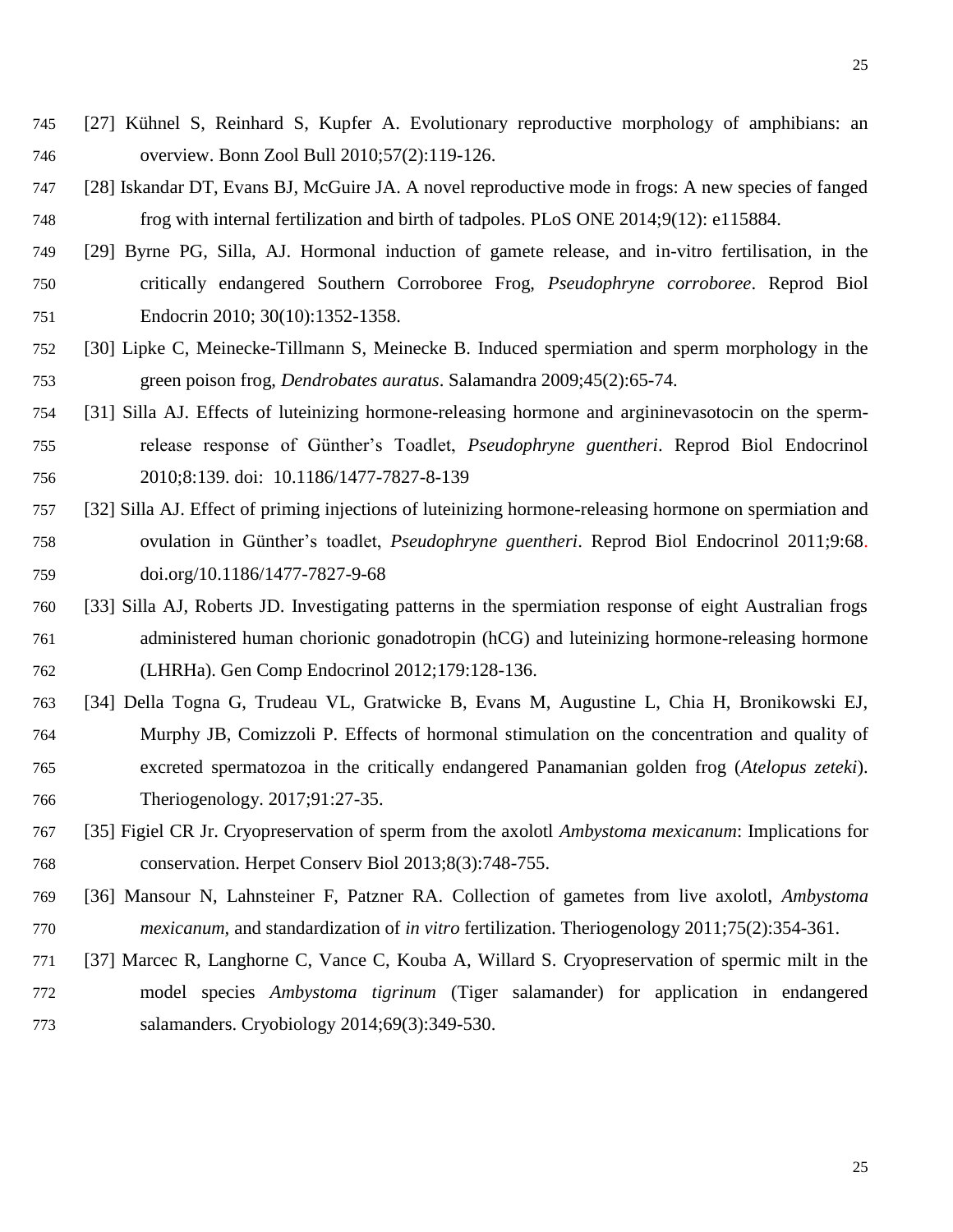- [38] Uteshev VK, Kourova SA, Shishova NV, Stolyarov SD, Browne RK, Gakhova EN. *In vitro*  fertilisation with hormonally induced sperm and eggs from sharp-ribbed newts *Pleurodeles waltl*. Russian J Herpet 2015;22(1):35-40.
- [39] Uteshev VK, Shishova N V, Kaurova S A, Browne RK, Gakhova EN. Hormonal induction of spermatozoa from amphibians with *Rana temporaria* and *Bufo bufo* as anuran models. Reprod Fertil Dev 2012;24(4):599-607.
- [40] Uteshev VK, Shishova N, Kaurova S, Manokhin A, Gakhova E. Collection and cryopreservation of hormonally induced sperm of pool frog (*Pelophylax lessonae*). Russian J Herpet 2013;20(2):105-109.
- [41] Silla AJ, McFadden M and Byrne PG. Hormone-induced sperm-release in the critically endangered Booroolong frog (*Litoria booroolongensis*): effects of gonadotropin-releasing hormone and human chorionic gonadotropin. *Conserv Physiol 2019;*7(1): coy080
- [42] Browne RK, Seratt J, Li H, Kouba A. Progesterone improves the number and quality of hormonally induced fowler toad (*Bufo fowleri*) oocytes. Reprod Biol Endocrin 2006;4:3.
- [43] Trudeau VL, Somoza GM, Natale GS, Pauli B, Wignall J, Jackman P, Doe K, Schueler FW. Hormonal induction of spawning in 4 species of frogs by coinjection with a gonadotropin releasing hormone agonist and a dopamine antagonist. Reprod Biol Endocrinol 2010;8:36.
- [44] Proaño B, Pérez OD. *In vitro* fertilizations with cryopreserved sperm of *Rhinella marina* (Anura: Bufonidae) in Ecuador. Amphib Rept Conserv 2017;11(2):1–6.
- [45] Della Togna G, Gratwicke B, Evens M, Augustine L, Chai H, Bronikowski E, Murphy JB, Comizzoli P. Influence of extracellular environment on the motility and structural properties of spermatozoa collected from hormonally stimulated Panamanian Golden Frog (*Atelopus zeteki*). Theriogenology 2018;108:153-160.
- [46] Peng L, Yue YM, Liu Y. Effect of cryopreservation and short-term storage of Chinese giant salamander sperm. Acta Hydrobiologica Sinica 2011;35:325-332.
- [47] Zhao H, Zhang H, Wang Q, Chen J. Preliminary study on conservation of *Andrias davidianus* sperm *In vitro*. J Hydroecol 2012;33(1):149-151.
- [48] Keogh LM, Byrne PG, Silla AJ. The effect of gentramycin on sperm motility and bacterial abundance during chilled sperm storage in the Booroolong frog. Gen Comp Endocrinol 2016;243:51-59.
- [49] Browne RK, Li H, Wang Z, Okada S, Hime P, McMillan A, Wu M, Diaz R, McGinnity D, Briggler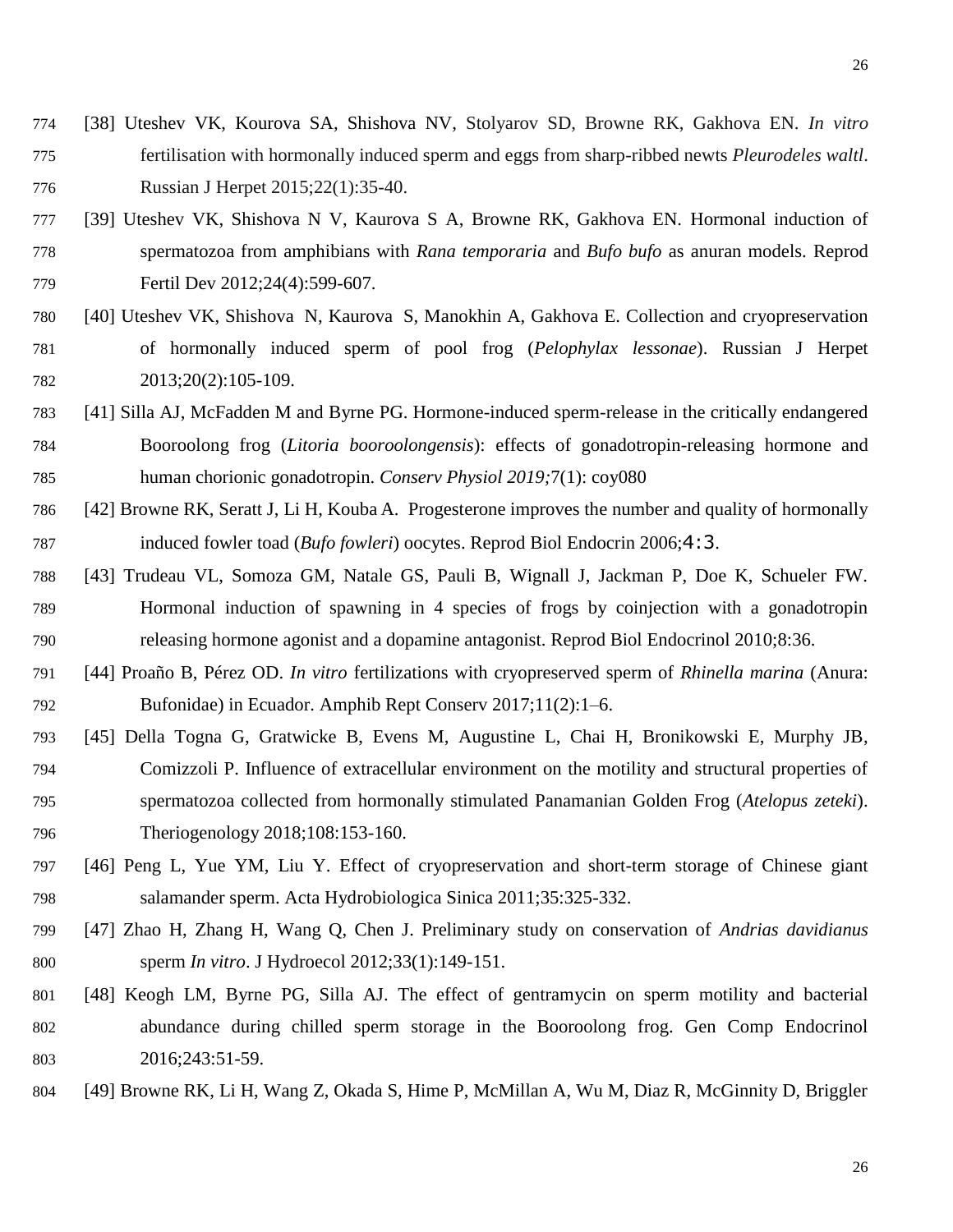- JT. The giant salamanders (Cryptobranchidae): Part B. Biogeography, ecology and reproduction. Amphib Rept Conserv 2013;5(4):30-50.
- [50] Doyle JM, McCormick CR, DeWoody JA. The quantification of spermatozoa by real-time quantitative PCR, spectrophotometry, and spermatophore capsize. Mol Ecol Resour 2011;11:101-106.
- [51] Edwards DL, Mahony MJ, Clulow J. 2004. Effect of sperm concentration, medium osmolality and oocyte storage on artificial fertilisation success in a myobatrachid frog (*Limnodynastes tasmaniensis*). Reprod Fertil Devel 16:347-354.
- [52] [Browne RK, Clulow J, Mahony M, Clark A. Successful recovery of motility and fertility of](http://dx.doi.org/doi:10.1006/cryo.1998.2129)  [cryopreserved cane toad \(](http://dx.doi.org/doi:10.1006/cryo.1998.2129)*Bufo marinus*) sperm. Cryobiology 1998;37:339-345
- [53] Fitzsimmons C, Mahony MJ, Clulow J. Cold shock during rapid cooling of sperm from a tropical anuran, the cane toad, *Bufo marinus*. Reprod Fert Develop 2009;21(9):103-103.
- [54] Dreanno C, Suquet M, Desbruyères E, Cosson J, Le Delliou H, Billard R. Effect of urine on semen quality in turbot (*Scophthalmus maximus*). Aquaculture 1998;169:247-262.
- [55] Perchec G, Cosson J, André F, Billard R. Degradation of the quality of carp sperm by urine contamination during stripping. Aquaculture 1995;129:133-137
- [56] Dzyuba B, Cosson J, Boryshpolets S, Bondarenko O, Prokopchuk G, Gazo I, Dzyuba V, Rodina M, Linhart O. *In vitro* maturation of spermatozoa in *Acipenser ruthenus*. Reprod. Biol 2014;14:160- 163.
- [57] Cosson J. 2008. The motility apparatus of fish spermatozoa. In: Alavi, S.M.H., Cosson, J.J., Coward, K. & Rafiee, G., (Eds). *Fish Spermatology* (pp. 281-316). Alpha Science: Oxford.
- [58] Alavi SM, Cosson J. Sperm motility in fishes. (II) Effects of ions and osmolality: A review. Cell Biol Internat 2006;30(1):1-14.
- [59] Rugh, R. Induced breeding. In Experimental Embryology. Techniques and Procedures, Burgess Publishing Company, Minneapolis 1962;1:91-103.
- [60] Clark AK. The effects of ionicity in diluents on the motility of cane toad (*Bufo marinus*) sperm. B. Sc. (Hons) thesis. University of Newcastle, Australia; 1997.
- [61] Silla AJ, Keogh LM, Byrne PG. Sperm motility activation in the critically endangered Booroolong frog: the effect of medium osmolality and phosphodiesterase inhibitors. Reprod Fertility Develop 2017;29(11):2277-2283.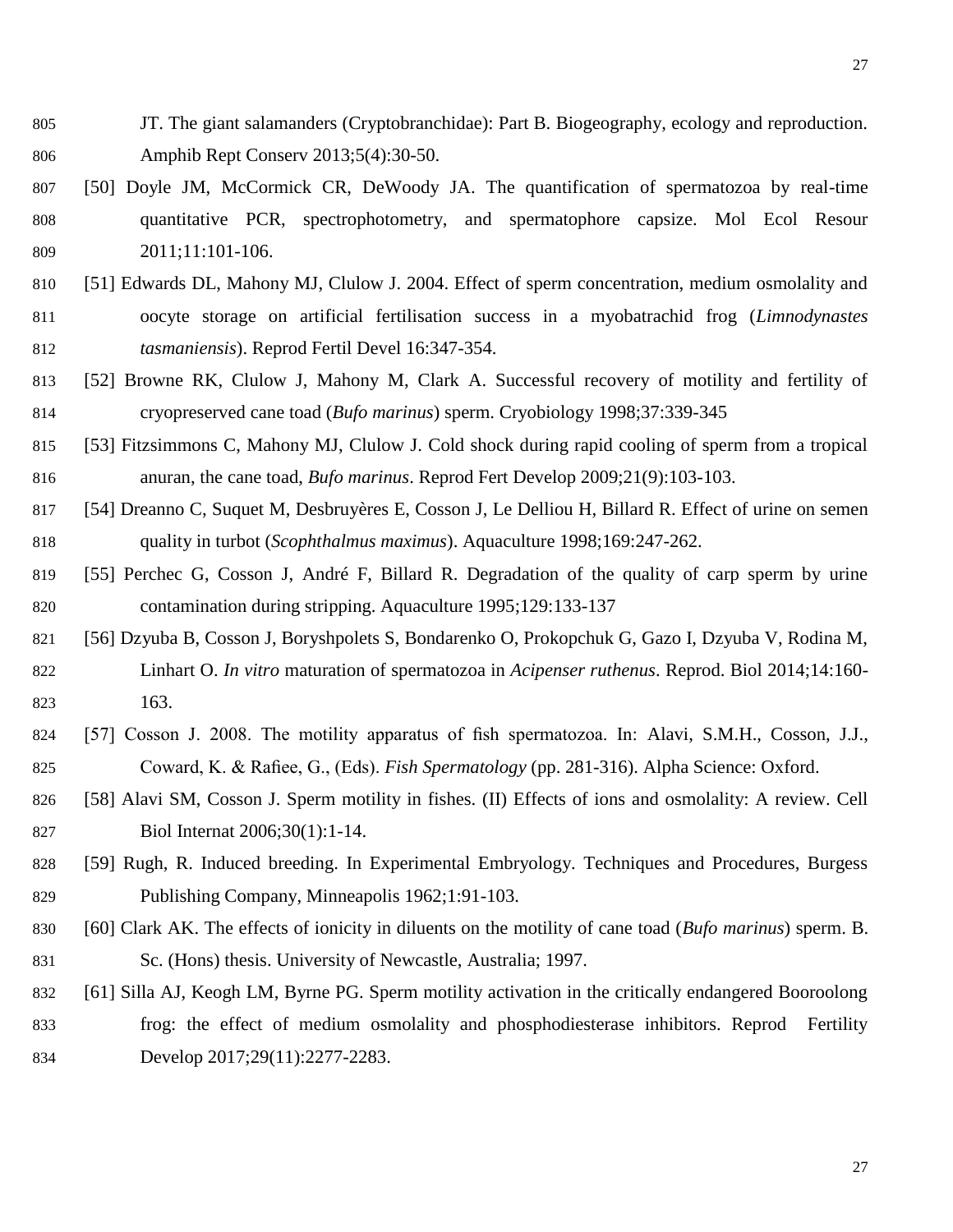- [62] Byrne PG, Dunne C, Munn AJ, Silla AJ. Environmental osmolality influences sperm motility activation in an anuran amphibian. J Evol Biol 2015;28:521-534.
- [63] Wolf DP, Hedrick JL. A molecular approach to fertilization 11. Viability and artificial fertilization of *Xenopus laevis* gametes. Develop Biol 1971;25:360-376.
- [64] Sargent MG, Mohun TJ. Cryopreservation of sperm of *Xenopus laevis* and *Xenopus tropicalis. Genesis* 2005;*41(1):41-46.*
- 841 [65] Billard R, Cosson MP. The energetics of teleost sperm motility. In: Gascon C, editor. Controls of sperm motility: Biological and Clinical Aspects*.* CRC Press;1990, p. 155-173.
- [66] Burness G, Casselman SJ, Schulte-Hostedde A I, Moyes CD, Montgomerie R. Sperm swimming speed and energetics vary with sperm competition risk in bluegill (*Lepomis macrochirus*). Behav Ecol Sociobiol 2004;56(1):65-70.
- [67] Cosson J. 2010. Frenetic activation of fish spermatozoa flagella entails short-term motility, portending their precocious decadence. J Fish Biol 2010;76:240-279.
- [68] Del Rio AG. Metabolism of amphibian spermatozoa in relation to their motility. Experimentia 1979;35:185-186.
- [69] Cosson J. ATP, the sperm movement energizer. In: Kuester E, Traugott G, editors. Adenosine Triphosphate Chemical Properties, Biosynthesis and Functions in Cells. Nova Science Pub Inc; UK ed. Edition,2013, pp. 1-46.
- [70] Dzyuba V, Dzyuba B, Cosson J, Rodina M. Enzyme activity in energy supply of spermatozoon motility in two taxonomically distant fish species (sterlet *Acipenser ruthenus*, Acipenseriformes and common carp *Cyprinus carpio*, Cypriniformes). Theriogenology 2016b;85(4):567-574.
- [71] Fedorov P, Dzyuba B, Fedorova G, Grabic R, Cosson J, Rodina. M. Quantification of adenosine triphosphate, adenosine diphosphate, and creatine phosphate in sterlet spermatozoa during maturation. J Anim Sci 2015;93(11):5214–5221.
- [72] Biegniewska A. Ziętara M S, Rurangwa E, Ollevie, ., Swierczynski J, Skorkowski EF. Some differences between carp (*Cyprinus carpio*) and African catfish (*Clarias gariepinus*) spermatozoa motility. J App Ichthyol 2012;26(5):674–677.
- [73] Browne RK, Mahony M, Clulow J. A comparison of sucrose, saline, and saline with egg-yolk diluents on the cryopreservation of cane toad (*Bufo marinus*) sperm. Cryobiology 2002d;44(3):251-257.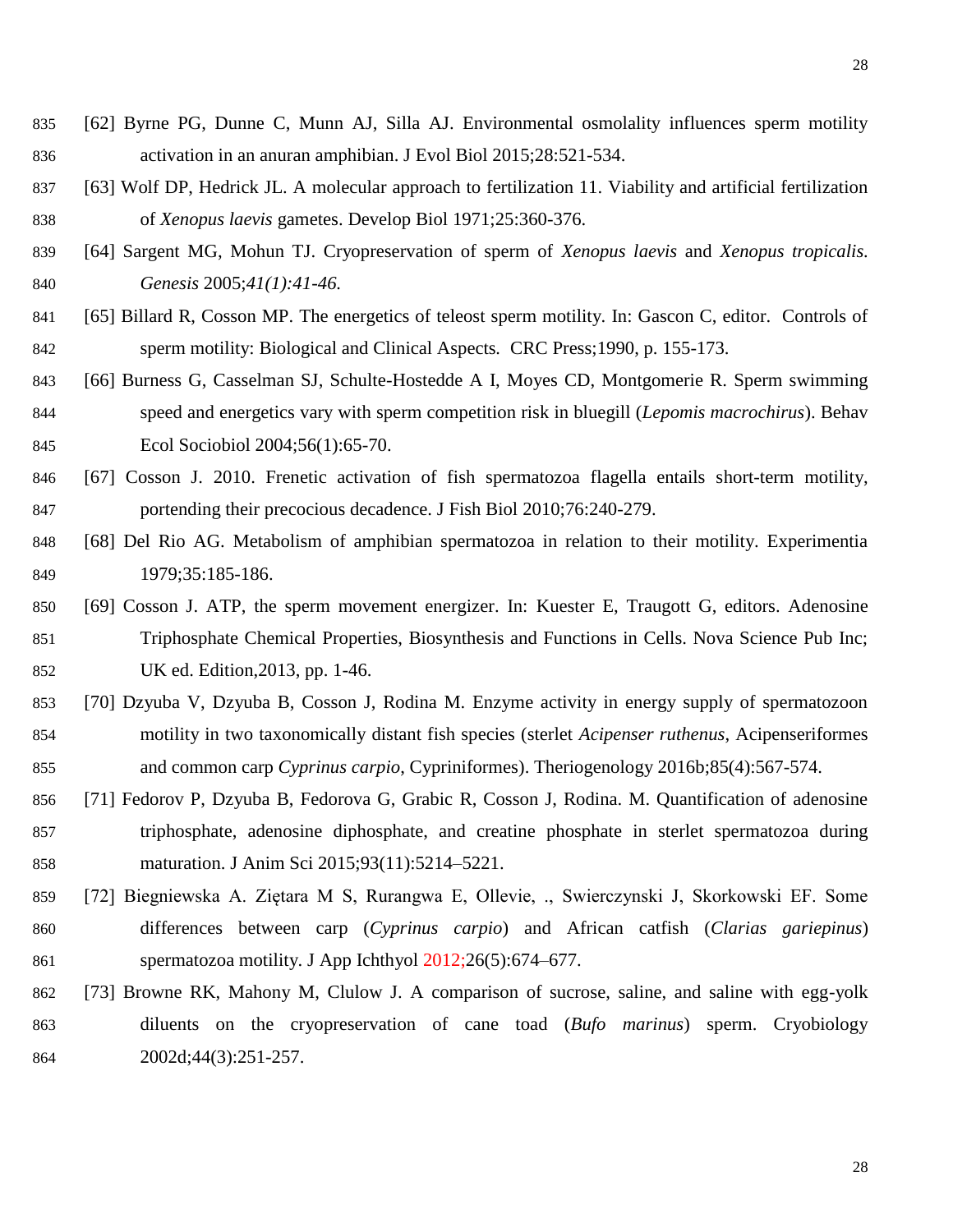- [74] Hollinger TG, Corton GL. Artificial fertilization of gametes from the South African clawed frog, *Xenopus laevis*. Gamete Res 1980;3:45-57.
- [75] [Shishova NR, Uteshev VK, Kaurova SA, Browne RK, Gakhova EN. Cryopreservation of](https://www.conservationevidence.com/individual-study/5088)  [hormonally induced sperm for the conservation of threatened amphibians with](https://www.conservationevidence.com/individual-study/5088) *Rana temporaria* [as a model research species. Theriogenology 2011;75:220-232](https://www.conservationevidence.com/individual-study/5088)
- [76] Inoda T, Morisawa M. Effect of osmolality on the initiation of sperm motility in *Xenopus laevis*. Comp Biochem Physiol Part A: Physiol 1987;88:539-542.
- [77] Baynes SM, Scott AP, Dawson AP. Rainbow trout, *Salmo gairdnerii* Richardson, spermatozoa: effects of cations and pH on motility. J Fish Biol 1981;19:259–267.
- [78] Fitzsimmons C, McLaughlin EA, Mahony MJ, Clulow J. Optimisation of handling, activation and assessment procedures for *Bufo marinus* spermatozoa. Reprod Fertil Dev 2007;19(4):594-601.
- [79] Keogh LM, Byrne PG, Silla AJ. The effect of antioxidants on sperm motility activation in the Booroolong frog. Anim Reprod Sci 2017;183:126-131.
- [80] [Browne RK, Clulow J, Mahony M. Short-term storage of cane toad \(](https://www.conservationevidence.com/individual-study/4834)*Bufo marinus*) gametes. [Reproduction 2001;121:167-173.](https://www.conservationevidence.com/individual-study/4834)
- [81] Unger S, Mathis A, Wilkinson R. A comparison of sperm health in declining and stable populations of Hellbenders (*Cryptobranchus alleganiensis alleganiensis* and *C.a. bishopi*). Am. Midl. Nat. 2013;170:382-392
- [82] Fauvel C, Suquet M, Cosson J. Evaluation and determinism of fish sperm quality. J. Appl Ichthyol 2010;26:636-643.
- [83] Shishova NR, Uteshev VK, Sirota NP, Kuznetsova EA, Kaurova SA., Browne RK, Gakhova EN. The quality and fertility of sperm collected from European common frog (*Rana temporaria*) carcasses refrigerated for up to 7 days. Zoo Biol 2013;32(4):400-406.
- [84] Bernardini, G., Belgiojoso P, Camatini M. 1988b. *Xenopus* spermatozoon: Is there any correlation between motility and oxygen consumption? Gamete Res 21(4):403-408.
- [85] Germano M, Arregui L, Kouba AJ. Effects of aeration and antibiotics on short-term storage of Fowler´s toad (*Bufo fowleri*) sperm. Aquaculture 2013;396-399:20-24.
- [86] Kowalski R, Cejko BI, Irnazarow I, Szczepkowski M, Dobosz S, Glogowski J. Short-term storage of diluted fish sperm in air versus oxygen. Turkish J Fisher Aquat Sci 2014;14:831-834.
- [87] Dzyuba V, Cosson J, Dzyuba B, Yamaner G, Rodina M, Linhart O. The antioxidant system of seminal fluid during in vitro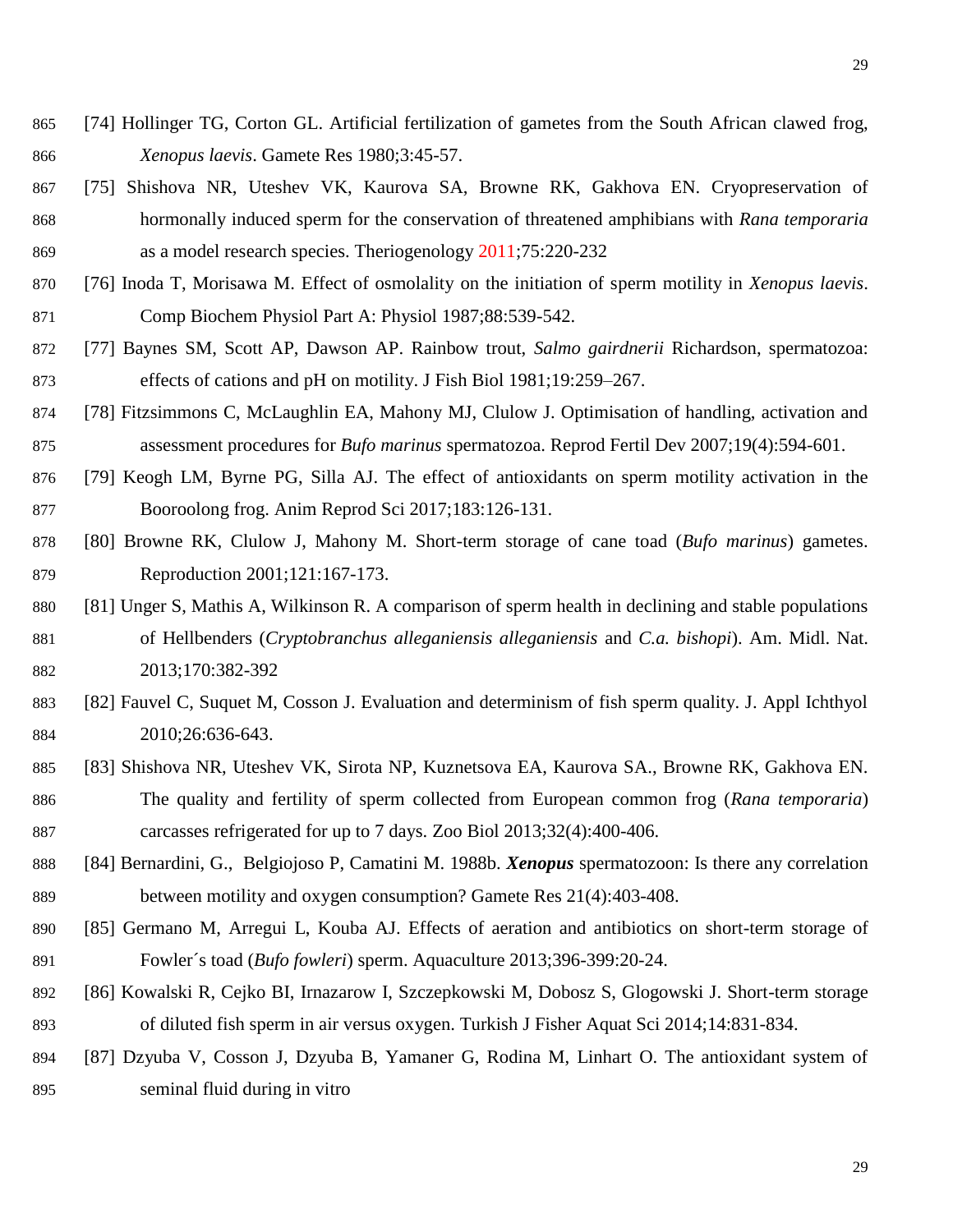- [88] Silla AJ, Keogh LM, Byrne PG. Antibiotics and oxygen availability affect the short-term storage of spermatozoa from the critically endangered Booroolong frog, *Litoria booroolongensis*. Reprod Fertil Dev 2015;27:1147–1153.
- [89] Dzyuba V, Dzyuba B, Cosson J, Boryshpolets S, Yamaner G, Kholodniy V, Rodina M. The antioxidant system of sterlet seminal fluid in testes and Wolffian ducts. Fish Physiol Biochem 2014;40(6)-1731-1739.
- [90] Gwo JC. Methods for sperm collection. In: Cabrita E, Robles V, Herraez P, editors. Methods in Reproductive Aquaculture: Marine and Freshwater Species. CRC Press; 2008, p. 81-92.
- [91] Segovia M, Jenkins JA, Paniagua-Chavez C, Tiersch TR. Flow cytometric evaluation of antibiotic effects on viability and mitochondrial function of refrigerated spermatozoa of Nile tilapia. Theriogenology 2000;53:1489-1499.
- [92] Rahimi R, Hajirezaee S, Shaluei F, & Kaboutari Katadj J. Antibiotics, penicillin and streptomycin improve semen quality indices of endangered Caspian brown trout, *Salmo trutta caspius* (Kessler, 1870) during in vitro short-term storage. Aquacult Res 2015;47(11):3662-3666.
- [93] Kaurova SA, Chekurova NR, Melnikova EV, Uteshev VK, Gakhova EN. Cryopreservation of frog *Rana temporaria* sperm without loss of fertilizing capacity. Presented at the Proceedings of XIV Working Meeting of Genetic Resource Conservation, Pushchino. 1996, p. 106–108.
- [94] Kaurova SA, Uteshev VK, Chekurova NR, Gakhova EN. Cryopreservation of testis of frog *Rana temporaria*. Infusionsther Transfusionsmed 1997;24(5):78–79.
- [95] Hopkins BK, Herr C. Cryopreservation of frog (*Rana pipiens*) sperm collected by non-lethal methods. Canadian J Zool 2004;82:555-563.
- [96] [Michael SF, Jones C. Cryopreservation of spermatozoa of the terrestrial Puerto Rican frog,](http://dx.doi.org/doi:10.1016/j.cryobiol.2003.11.001)  *Eleutherodactylus coqui*[. Cryobiology 2004;48-90-94](http://dx.doi.org/doi:10.1016/j.cryobiol.2003.11.001)
- [97] [Mugnano JA, Costanzo JP, Beesley SG, Lee RE. Evaluation of glycerol and dimethyl sulfoxide for](https://www.conservationevidence.com/individual-study/5008)  [the cryopreservation of spermatozoa from the wood frog \(](https://www.conservationevidence.com/individual-study/5008)*Rana sylvatica*). Cryo-Letters [1998;19:249-254.](https://www.conservationevidence.com/individual-study/5008)
- [98] Mansour N, Lahnsteiner F, Robert A, Patzer RA. Motility and cryopreservation of spermatozoa of European common frog, *Rana temporaria*. Theriogenology 2010;74:724-732.
- [99] [Browne RK, Clulow J. Manony M. The short-term storage and cryopreservation of spermatozoa](https://www.conservationevidence.com/individual-study/4836)  [from hylid and myobatrachid frogs. Cryo Letters 2002;23:129-136.](https://www.conservationevidence.com/individual-study/4836)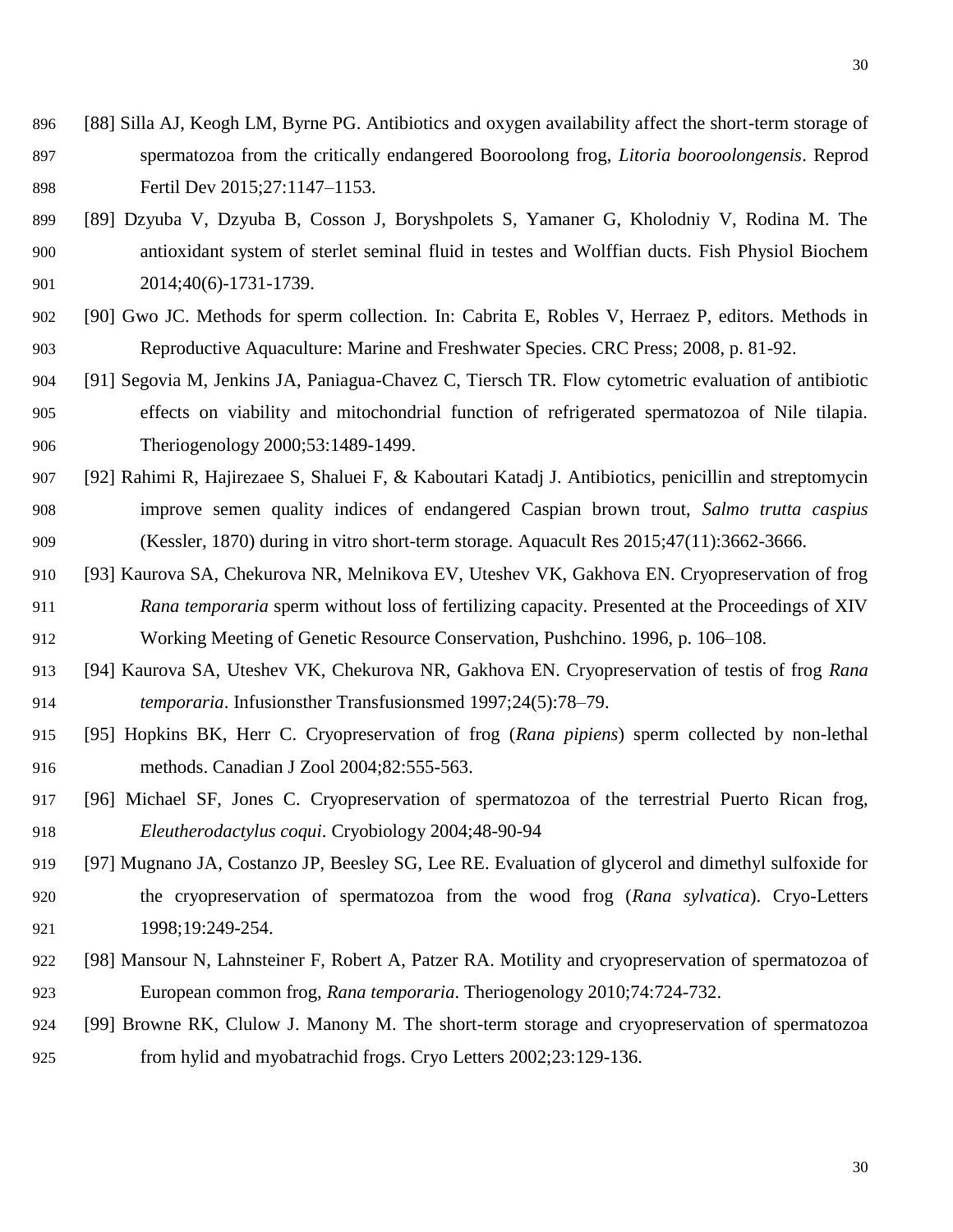- [100] Langhorne CJ, Calatayud NE, Kouba AJ, Feugang JM, Vance CK, Willard ST. Cryoconservation: Successful sperm cryopreservation and developmental outcomes using endangered North American amphibians. Cryobiology 2013;67(3):405.
- [101] Della Togna NG. Structural and functional characterization of the Panamanian golden frog (*Atelopus zeteki*) spermatoza - impact of medium osmolality and cryopreservation on motility and cell viability**. University of Maryland, College Park, ProQuest Dissertations Publishing, 2015. 10011589**
- [102] Kopeika E, Kopeika J. In: Alavi SMH, Cosson J, Coward K, Rafiee G, editors. Variability of sperm quality after cryopreservation in fish: Fish Spermatology. Oxford: Alpha Science International; 2008, p. 347-396.
- [103] Suquet M, Dreanno C, Fauvel C, Cosson J, Billard R. Cryopreservation of sperm in marine fish. **Aquacult Res** 2000;31(3):231-343.
- [104] Martínez-Páramo S, Horváth A, Labbé C, Zhang T, Robles V, Herráez P, Suquet M, Adams S, Viveiros A, Tiersch TR, Cabrita C. Cryobanking of aquatic species. Aquaculture 2017;472:156- 177.
- [105] Upton R, Clulow S, Seeto Rebecca, Wong L, Mahony M, Clulow J. Successful sperm cryopreservation and generated offspring of the endangered frog, *Litoria aurea*. Abstracts / Cryobiology 2018;85:148-149.
- [106] Lim HK, Le MH. Evaluation of extenders and cryoprotectants on motility and morphology of longtooth grouper (*Epinephelus bruneus*) sperm. Theriogenology 2013;79:867-871.
- [107] Kiriyakit A, Gallardo WG, Bart AN. Successful hybridization of groupers (*Epinephelus coioides* x *Epinephelus lanceolatus*) using cryopreserved sperm. Aquaculture 2011;320:106-112.
- [108] Liu QH, Ma DY, Xu SH, Xiao ZZ, Xiao YS, Song ZC, Li J. Summer flounder (*Paralichthys dentatus*) sperm cryopreservation and application in interspecific hybridization with olive flounder (*P olivaceus*). Theriogenology 2015;83;703-710.
- [109] Prokopchuk G, Dzyuba B, Rodina M, Cosson J. Control of sturgeon sperm motility: Antagonism between K(+) ions concentration and osmolality. Anim Reprod Sci 2016;164:82-89.
- [110] Bickis IJ, Kazaks K, Finn JJ, Henderson IWD. Permeation kinetics of glycerol and dimethyl 954sulfoxide in Novikoff hepatoma ascites cells  $*$ Cryobiology 1967;4(1):1-10.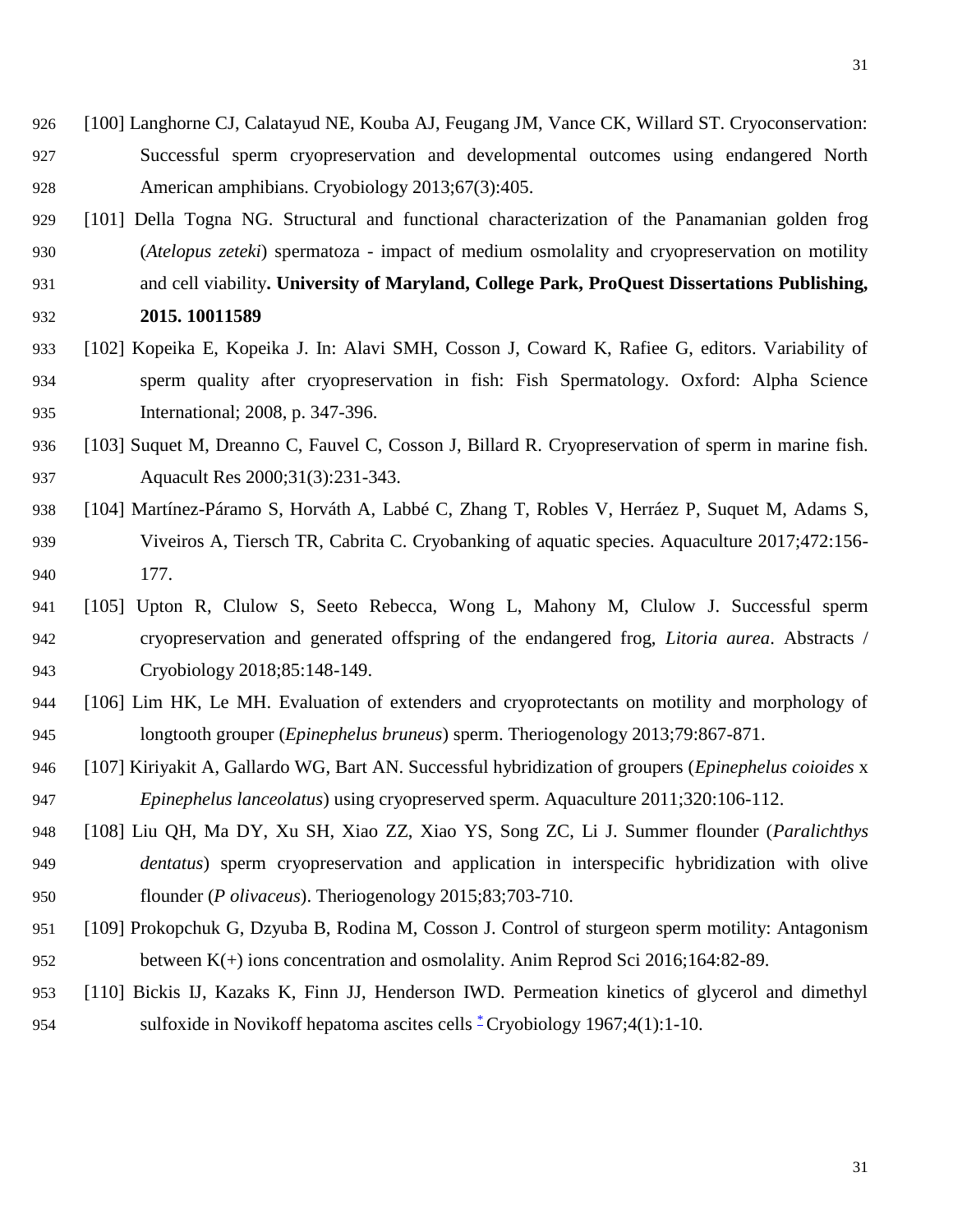- [111] Gilmore JA, Liu J, Woods EJ, Peter AT, Critser JK. Cryoprotective agent and temperature effects on human sperm membrane permeabilities: convergence of theoretical and empirical approaches for optimal cryopreservation methods. Human Reprod 2000;15(2):335-343.
- [112] Browne RK, Davis J, Pomering M, Clulow J. Storage of cane toad (*Bufo marinus*) sperm for 6 days at 0ºC with subs|equent cryopreservation. Reprod Fert Develop 2002b;14:267-273.
- [113] Yang H, Norris M, Winn R, Tiersch TR. Evaluation of cryoprotectant and cooling rate for sperm cryopreservation in the euryhaline fish medaka *Oryzias latipes*. Cryobiology 2010;61:211-219.
- [114] Horokhovatskyi Y, Samples S, Dzyuba B, Cosson J, Linhart O, Rodina M, Fedorov P, Blecha M. 2015. Cryoresistance in relation with lipid composition in sperm of common carp *Cyprinus carpio*. (2015) Int. Meeting on Cryobiologies, Ostrava (Cz. Rep.). Cryobiology 71:537e573.
- [115] Morrow S, Gosálvez J, López-Fernández C, Arroyo F, Holt WV, Guille MJ. Effects of freezing and activation on membrane quality and DNA damage in *Xenopus tropicalis* and *Xenopus laevis* spermatozoa. Reprod Fertil Develop 2014;29(8):1556-1566.
- [116] Billard R, Cosson J, Noveiri SB, Pourkazemi M. Cryopreservation and short-term storage of sturgeon sperm, a review. Aquaculture 2004;236(1-4):1-9 .
- [117] Riley KL, Chesney EJ, Tiersch TR. Field collection, handling, and refrigerated storage of sperm of red snapper and gray snapper. North American J Aquacult 2008;70:356-364.
- [118] Gosálvez J, Holt WV, Johnston SD. Sperm DNA fragmentation and its role in wildlife conservation. Adv Exp Med Biol. 2014;753:357-384.
- [119] Pollock K, Gosálvez J, López-Fernández J, Johnston S. Amphibian sperm chromatin structure and function and its relevance to sperm preservation. J Herpet 2018;52(4):487-492.
- [120] Arregui L, Boveda P, Gosalvez J, Kouba AJ. Seasonal effect of sperm cryopreservation in *Epidalea calamata* (Bufonidae). Abstracts / Cryobiology 2018;85:177.
- [121] Brelsford A, Stock M, Betto-Collard C, Dubey D, Dufresnes C, Jourdan-Pineau H, Rodrigues N, Savary R, Sermier R, Perrin N. Homologous sex chromosomes in three deeply divergent anuran species. Evolution 2013;67-8:2434–2440.
- [122] Duellman WE, Marion AB, Hedges SB. Phylogenetics, classification, and biogeography of the treefrogs (Amphibia: Anura: Arboranae). Zootaxa 2016;4104:101-109.
- [123] Zhang P, Liang D, Mao R.L, Hillis DM, Wake DB, Cannatella DC. Efficient sequencing of anuran mtDNAs and a mitogenomic exploration of the phylogeny and evolution of frogs. Mol. Biol. 985 Evol 2013;30:1899-1915.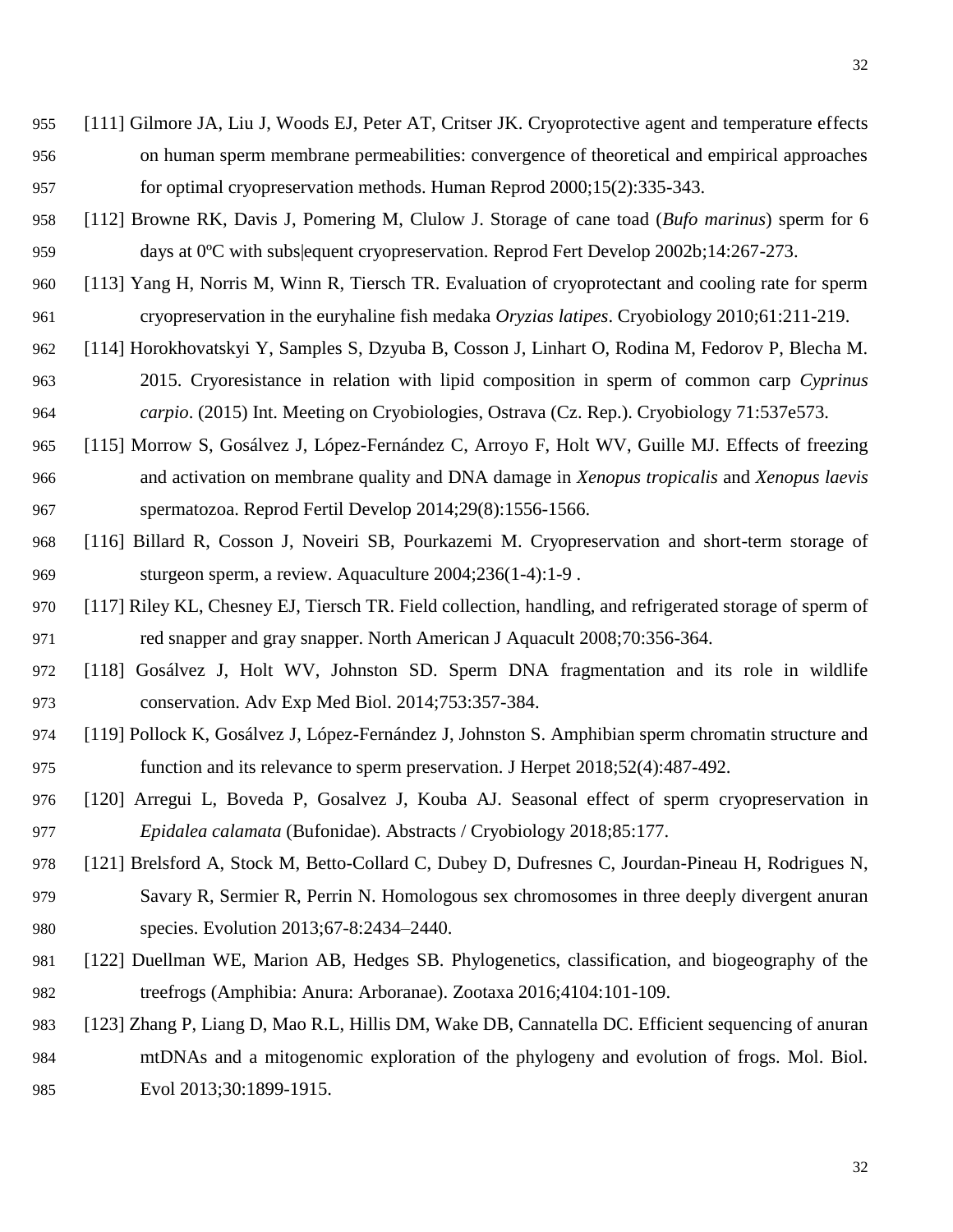- [124] Evens BJ. Genome evolution and speciation genetics of clawed frogs (*Xenopus* and *Silurana*). Frontiers Biosci 2008;4687-4706.
- [125] [Beesley SG, Costanzo JP, Lee RE. Cryopreservation of spermatozoa from freeze-tolerant and](https://www.conservationevidence.com/individual-study/4805)  [intolerant anurans. Cryobiology](https://www.conservationevidence.com/individual-study/4805) 1998;37:155-162.
- [126] Flajshans M, Cosson J, Rodina M, Linhart O. The application of image cytometry for viability assessment of dual fluorescent stained spermatozoa of fish. A technical note. Cell Biol Intern 992 2004;28/12:955-959.
- [127] Linhart O, Rodina M, Cosson J. Cryopreservation of sperm in common carp *Cyprinus carpio*: sperm motility and hatching success of embryos. Cryobiology 2000;41:241-250.
- [128] Silla AJ. Artificial fertilisation in a terrestrial toadlet *Pseudophryne guentheri*: effect of medium osmolality, sperm concentration and gamete storage. Reprod Fert Develop 2013;25(8):1134- 1141
- [129] Wilson-Leedy & Ingermann, 2015 Computer Assisted Sperm Analyzer. https://imagej.nih.gov/ij/plugins/casa.html [Accessed 9th December 2018]
- [130] Kouba A, Willis E, Vance C, Hasenstab S, Reichling S, Krebs J, Linhoff L, Snoza M, C. Langhorne C, Germano J. Development of assisted reproduction technologies for the Endangered Mississippi gopher frog (*Rana sevosa*) and sperm transfer for in vitro fertilization Reprod Fert Devel 2011;24(1):170-170.
- [131] Cabrita E, Robles V, Herraez P. 2009. Methods in Reproductive Aquaculture: Marine and Freshwater Species. CRC Press; 2008, p. 456.
- [132] Tiersch TR, Green CC. Cryopreservation in Aquatic Species, 2nd Edition. World Aquaculture Society, Baton Rouge, Louisiana; 2011, p. 1-14.
- [133] Horvath A, Wayman WR, Dean JC, Urbanyi B, Tiersch TR, Mims SD, Johnson D, Jenkins JA.
- Viability and fertilizing capacity of cryopreserved sperm from three North American acipenseriform species: a retrospective study. J Appl Ichthyol 2012;24:443-449.
- [134] Hu E, Tiersch TR. Development of high-throughput cryopreservation for aquatic species. In: Tiersch TR, Green CC, editors. Cryopreservation in Aquatic Species, 2nd Ed. World Aquaculture Society, Baton Rouge, Louisiana; 2011, p. 995-1003.
- [135] Caffey RH, Tiersch TR. Economics and marketing of cryopreserved fish sperm. In In: Tiersch TR,
- Green CC, editors. Cryopreservation in Aquatic Species, 2nd Ed. World Aquaculture Society, Baton Rouge, Louisiana; 2011, p. 896-916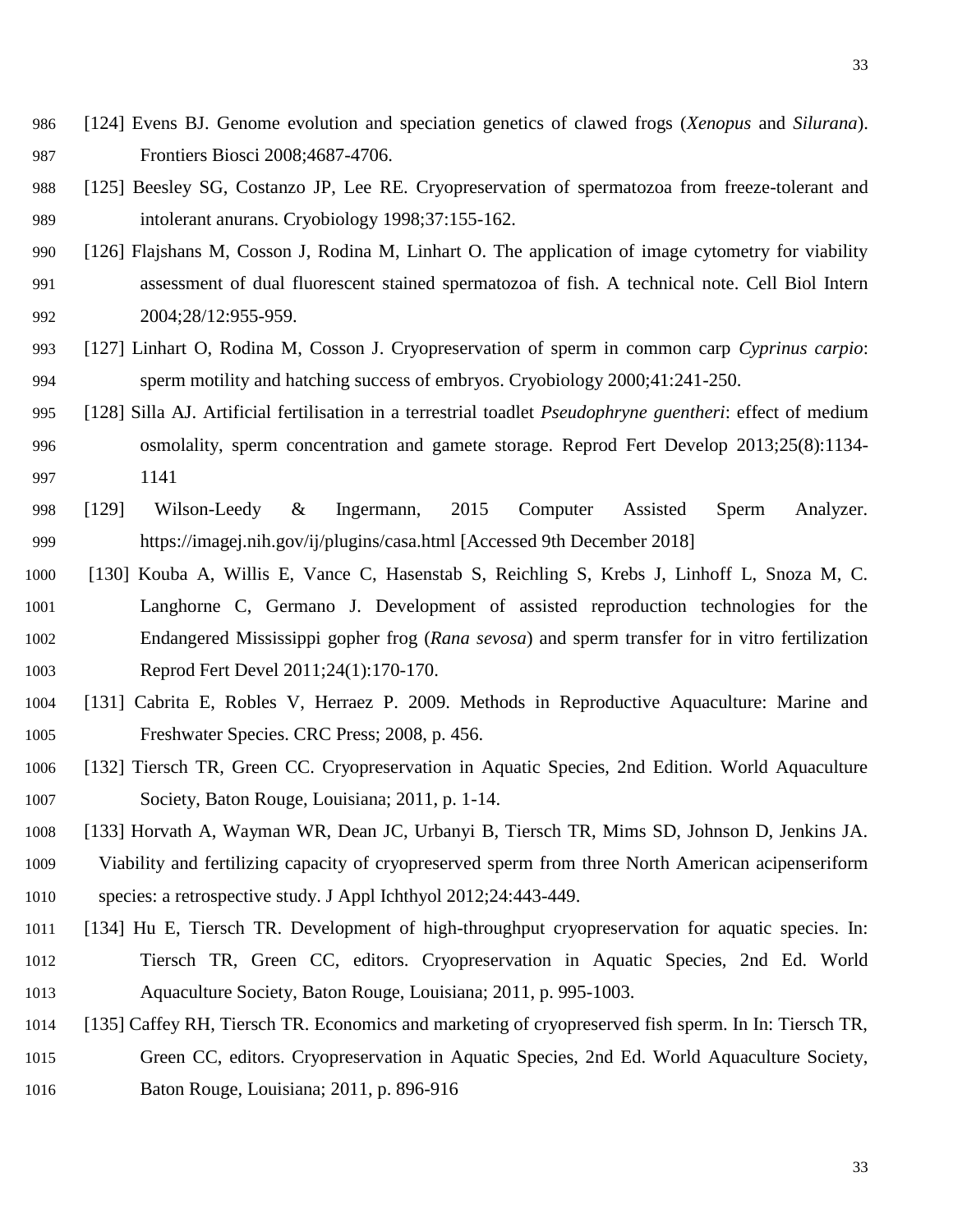- [136] Schad K. Amphibian Population Management Guidelines. Amphibian Ark Amphibian Population Management Workshop; December 10-11; San Diego, CA, USA. Amphibian Ark, 2007. 31 p.
- [137] Nori J, Villalobos F, Loyola R. Global priority areas for amphibian research. J Biogeog 2018;2588-2594
- [138] Browne RK, Janzen P, Bagaturov MF, van Houte DK. Amphibian Keeper Conservation Breeding Programs. J Zool Res 2018;2(1):29-46.
- 
- 
-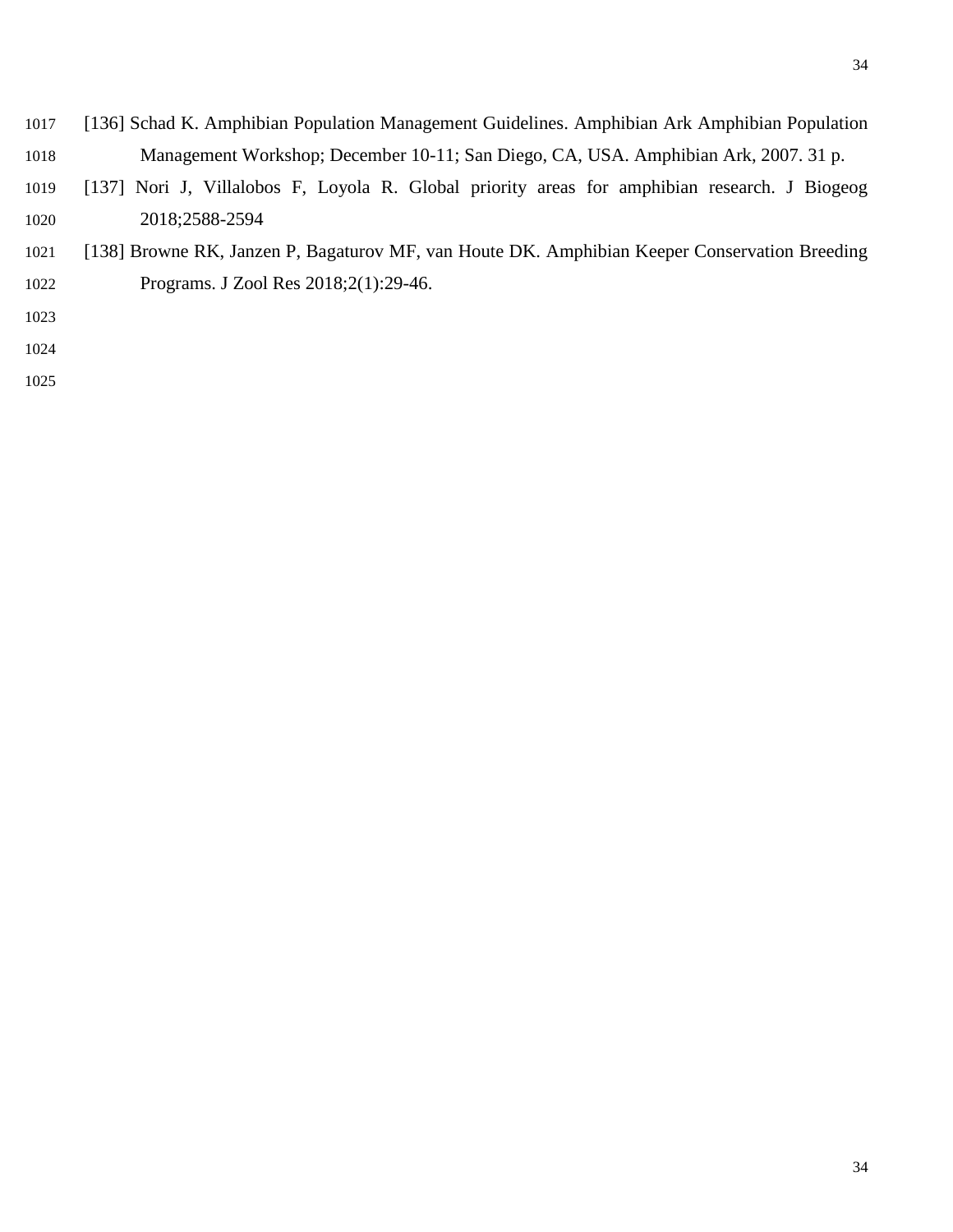**Legends for Figures**

 Fig. 1. The rapid effects of selection in captive breeding are shown in these colour varieties of the 1029 Chinese giant salamander (*Andrias davidianus*) which now has more than  $12 \times 10^6$  individuals in aquaculture, mostly hybrids between 5 recently revealed cryptic species. *Image Robert Browne*.

 Fig. 2. The evolutionary relationships between major amphibian clades, orders, families and species with respect to major parameters informing an understanding of sperm storage and cryopreservation. Studies may have included more than one species, and the assessment methods are for all studies of each species (see Supplementary Table 2,3 for more detail). Blue = External fertilisation, Red = Internal fertilisation.

 Fig. 3. Hormonal stimulation and sperm collection in the Panamanian Golden Frog (*Atelopus zeteki*). A. Intraperitoneal injection of GnRHa; B. Spermic urine collection by abdominal massage; and C. Spermic urine collection by gentle insertion of a catheter in the cloacae. *Image Gina Della Togna*.

 Fig. 4. A. Collecting semen from a cryptobranchid, *Cryptobranchus alleganiensis*, through abdominal massage at Nashville Zoo, USA. *Image Robert Browne*; and B) hormonally induced tiger salamander, *Amystoma tigrinium*, semen from the cloaca at National Amphibian Conservation Center Detroit Zoological Society, Detroit, USA. *Image Ruth Marcec*.

 Fig. 5. A flow diagram of the different stages in the collection, preparation of cryosuspensions, acclimation, and freezing of amphibian sperm as reported across various amphibian studies (Supplementary Table 2,3). Temperatures in °C. *Neurergus kaiseri*. *Image Richard Bartlett* [http://news.mongabay.com/2010/0208-hance\\_luristannewt.html](http://news.mongabay.com/2010/0208-hance_luristannewt.html) 

 Fig. 6. The phylogenetic relationship between four anuran families, with the Pipidae diverging form the 1053 others  $\sim$ 210 mya, the Ranidae from the Hylidae and Bufonidae  $\sim$ 170 mya, and the Hylidae and 1054 Bufonidae diverging ~70 mya (Adapted from Brelsford et al. [119]).